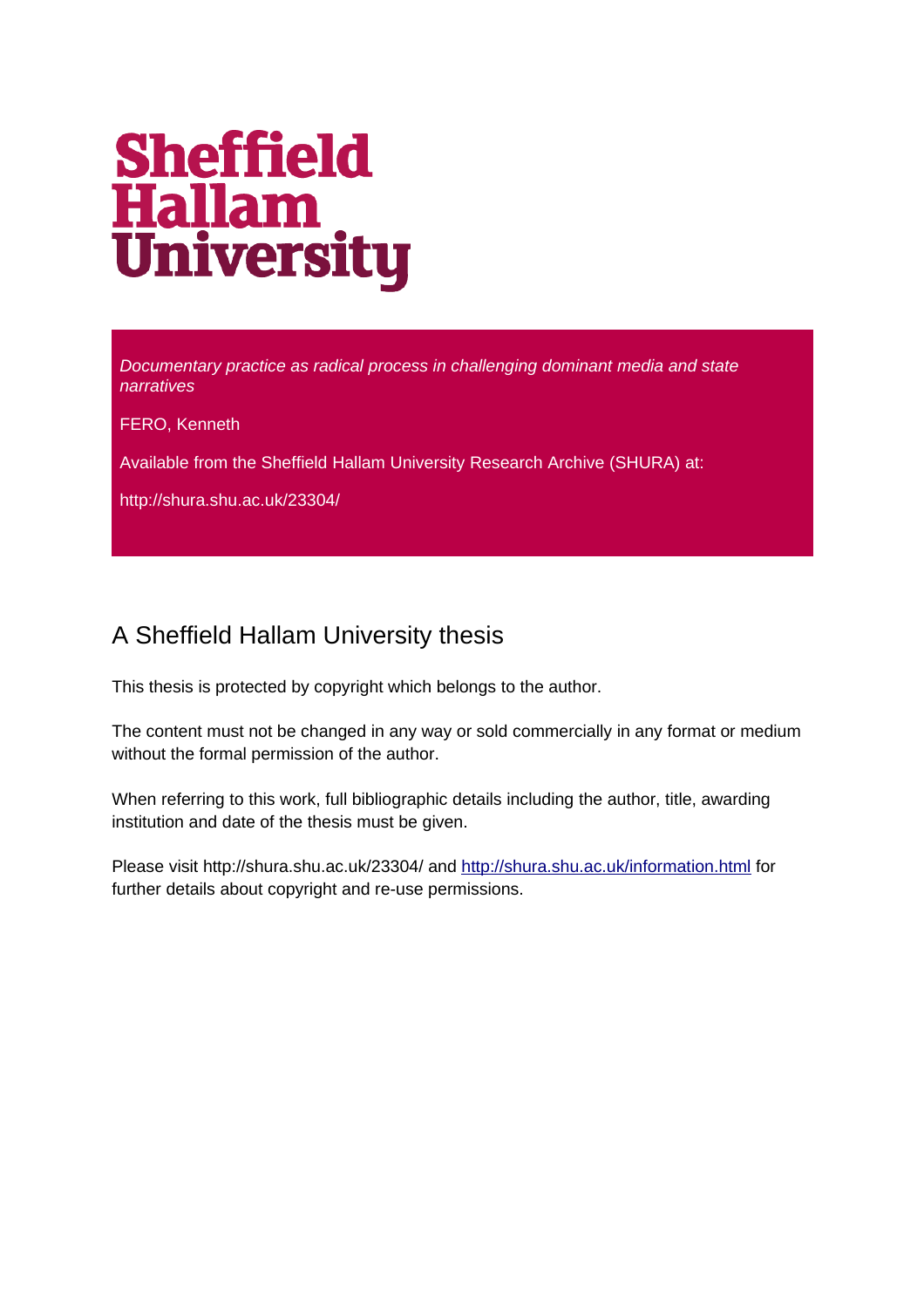# **Documentary Practice as Radical Process in**

## **Challenging Dominant Media and State Narratives**

Kenneth Fero

Critical Appraisal submitted in partial fulfilment of the requirements of Sheffield Hallam University for the degree of Doctor of Philosophy on the Basis of Published Work.

June 2018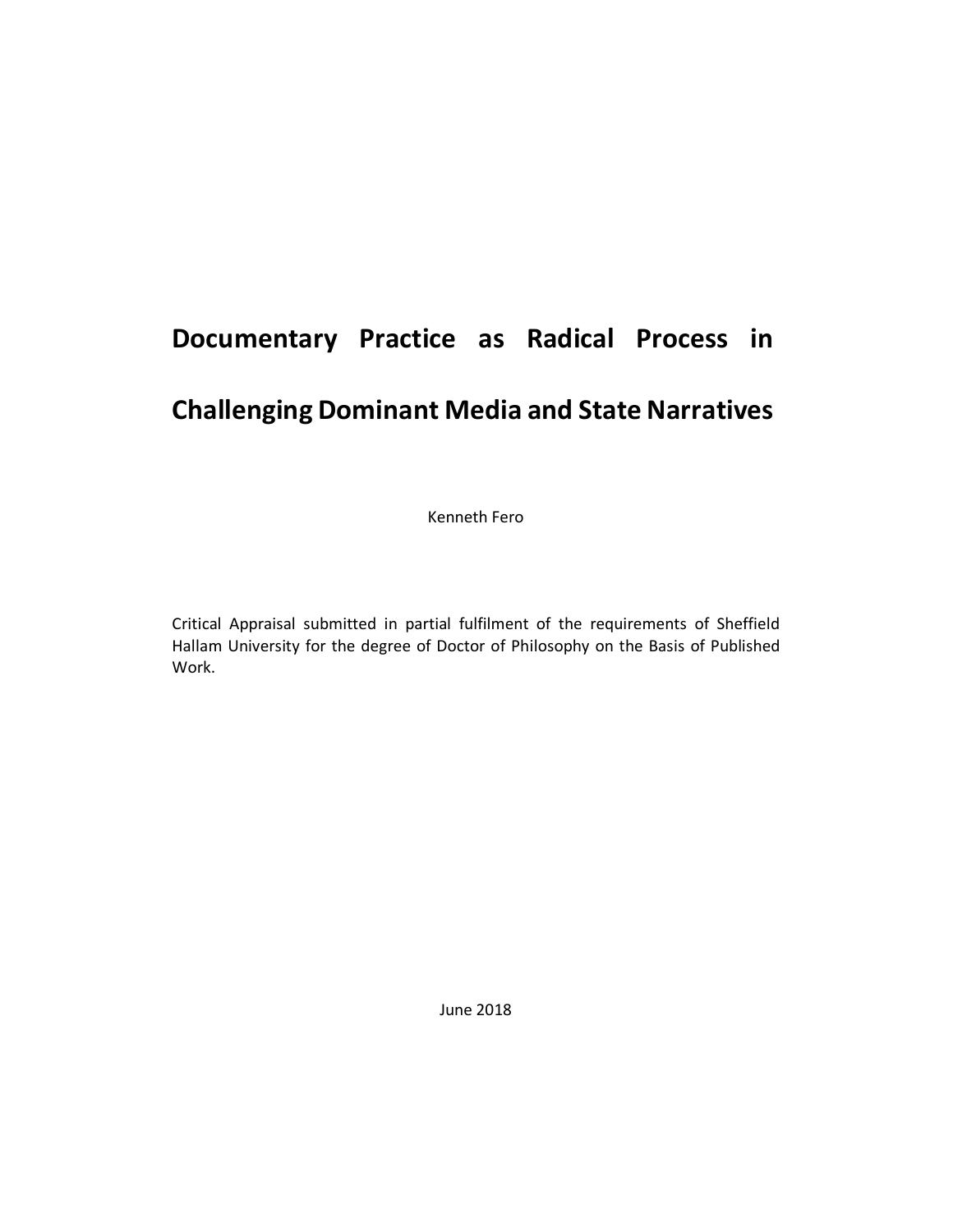#### **Contents**

| Abstract                      | $\overline{2}$ |
|-------------------------------|----------------|
| Defiance                      | 3              |
| Framing the Approach          | 4              |
| Connectivity                  | 5              |
| Commitment                    | 7              |
| <b>Visualising Resistance</b> | 10             |
| Defining Identity             | 11             |
| Ideologies                    | 33             |
| Impact                        | 37             |
| <b>Current Practice</b>       | 45             |
| Bibliography                  | 50             |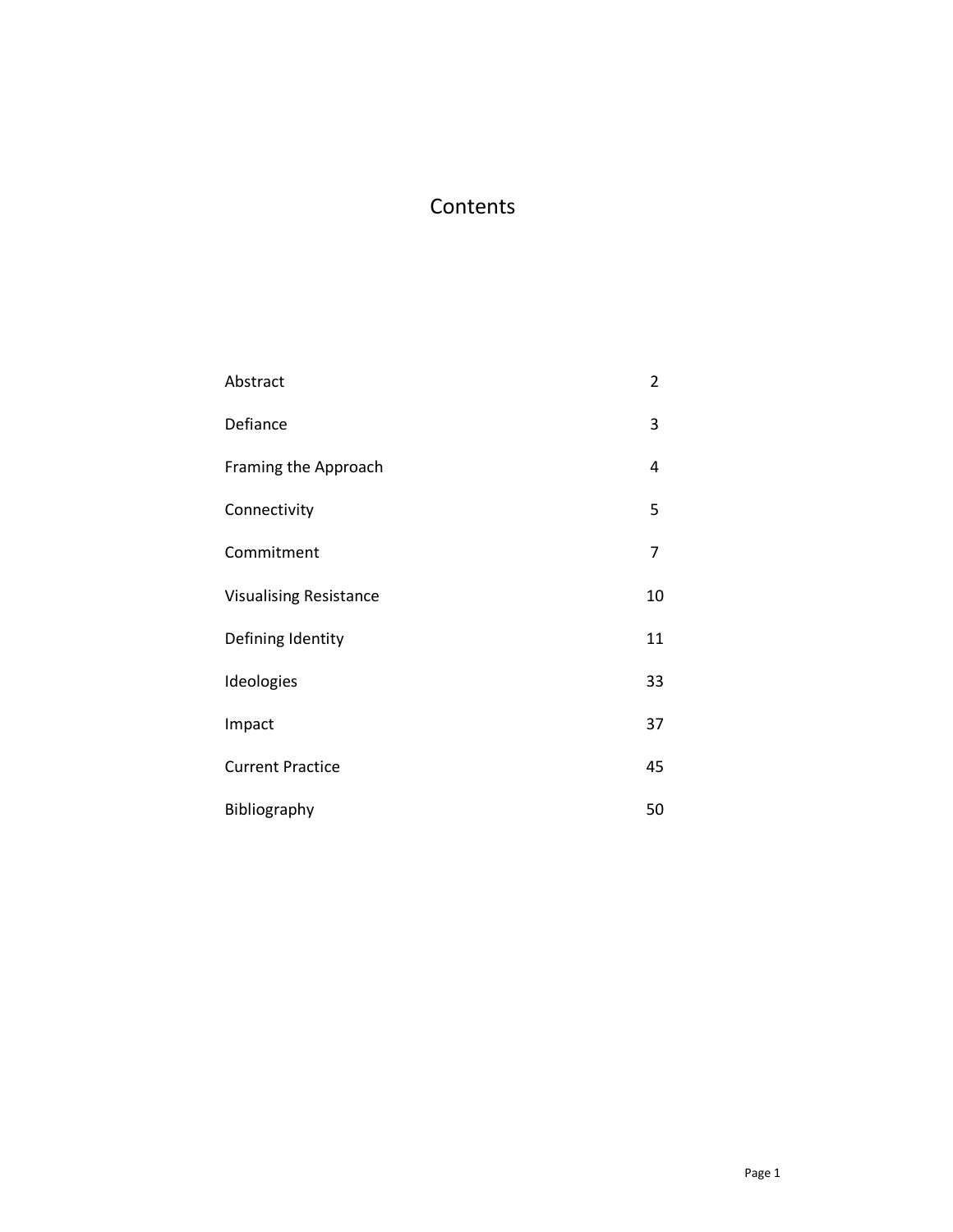#### Abstract

This critical appraisal of the submitted work outlines my position within radical documentary film making from *Britain's Black Legacy* (1991) to *Burn* (2014). Exploring the works in relation to the political concerns during the periods of the time of practice, the notion of an uncompromising 'documentary of force' develops throughout the portfolio.

Moving from broadcast interventions, thorough Third Cinema practices and explorations of 'poetic testimonies' the works use a hybrid of documentarist modes determined by the context of the time. A praxis develops using documentary film to utilise strategies of political, cultural, and cinematic interventions to build on latent militancy and challenge dominant media and state narratives on the core issues of race, class and state violence. In defining a 'documentary of force' it posits a form of resistance using film as a tool to force debate and political change, as demanded by the films participants.

The approach taken is an explicitly partisan form of filmmaking where the makerjointly instigates direct actions, collaborating with the film participants, and the Gramscian notion of the organic intellectual is explored through these contributors. The importance of the embedded film activist is made clear in a methodology of trust, built over 23 years of collaborations.

The praxis seeks to move the issues of concern in the films from the peripheral to the central. The attempts by the state to supress the work, to make it compliant, is a structural process and the marginalisation of the work in the portfolio, the negotiations with broadcasters and elements of the state, and the film makers confrontational approach, are all examined. The contribution of the work to the documentary field is documented across a range of outputs, citations and articles. Its effectiveness to implement policy change, as well as its impact on broadcast documentaries, is also explored.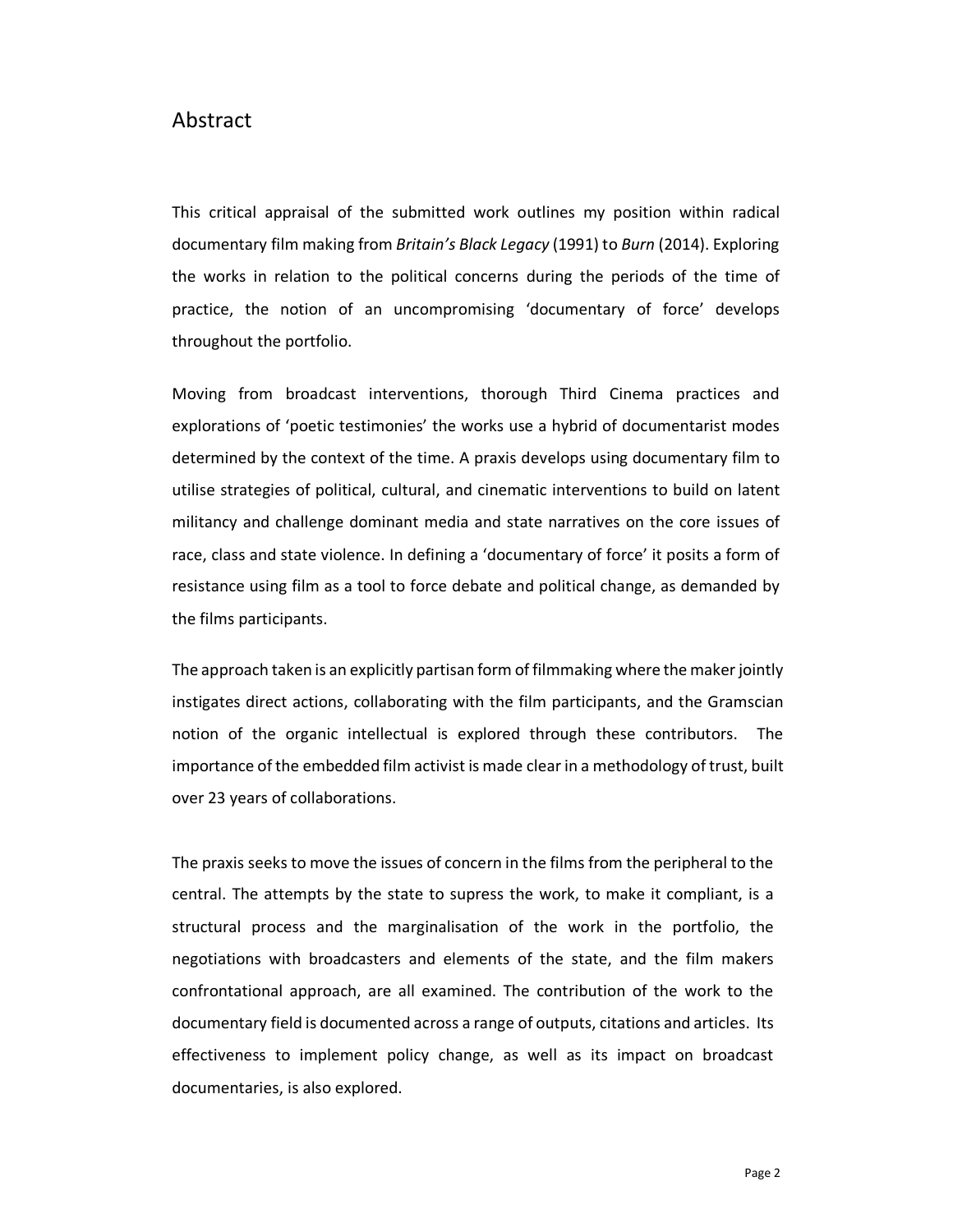"Defiance is resistance, and resistance is the beginning of being."

*Mahmoud Darwish*

The power of factual film to inspire action and agitate for radical change has developed hand in hand with social struggles and mass movements for several decades. The portfolio presented is posited as a praxis of a 'documentary of force', outlining its contribution to documentary filmmaking.

Documentary is the fusion of art and reality, and the balance between the two varies within documentary modes and their hybrids. On examining the portfolio of work, including the ground-breaking, controversial films, *After the Storm* (1992), *Justice Denied* (1994), and *Injustice* (2001), complex questions of subjectivity, censorship and ethics emerge. This work attempts to challenge conventional documentary through the radical position of the filmmaker. Throughout the body of work, the coherent approach is 'documentary practice as a radical process in challenging the dominant media and state narratives'. The portfolio largely focuses on the representation of political struggles for justice in the UK. Explorations of resistance, race and class from a community perspective are documented over three decades, employing a 'documentary of force' research method. It is a praxis summed up by the Dziga-Vertov Group: 'The problem is not to make *political* films but to make films *politically*'.1

<sup>1</sup> Godard, Jean-Luc. (1970)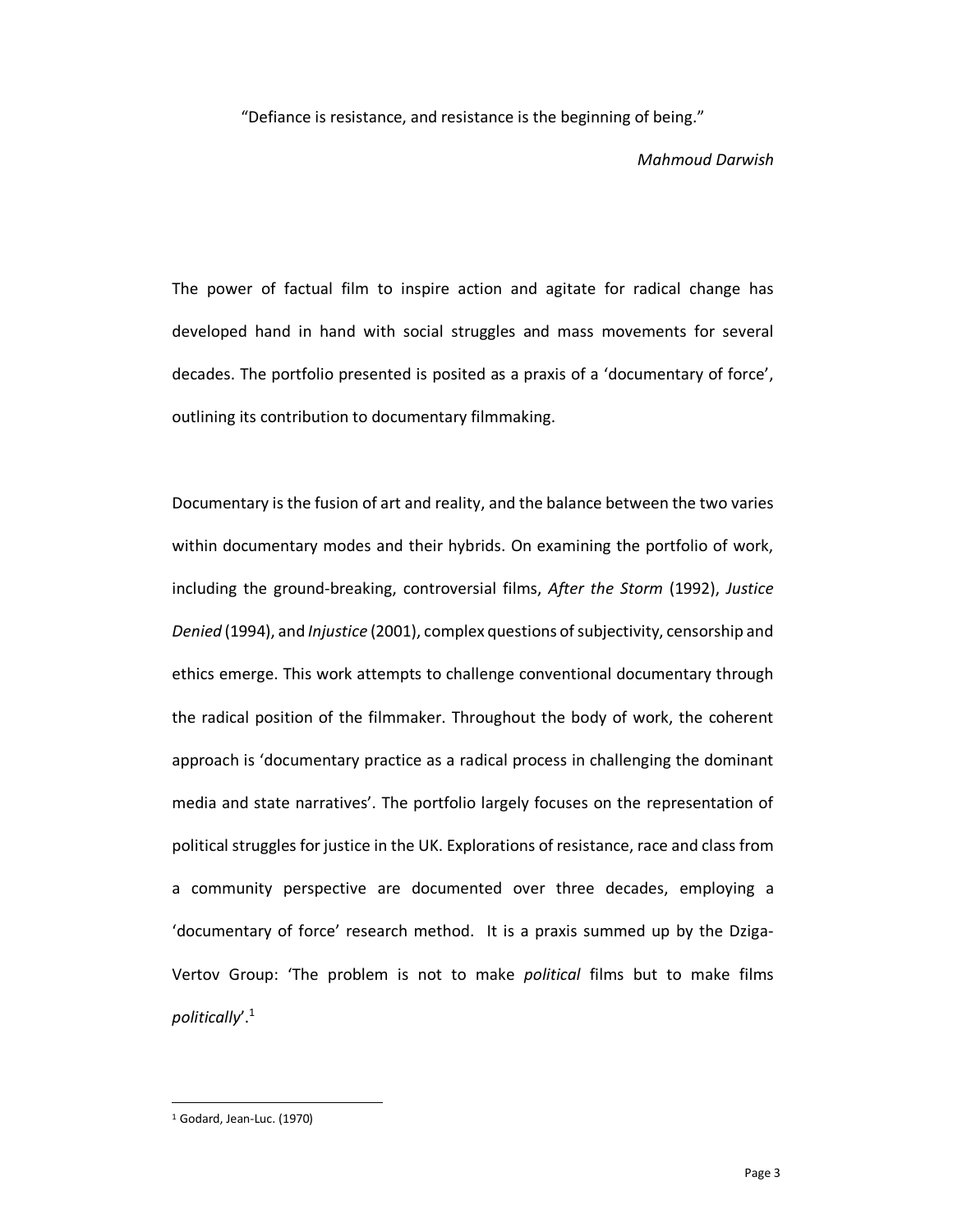#### Framing the Approach

The elements of an initial framework of a 'documentary of force', gleaned through reflection on and analysis of the outputs, can be defined as a concern for:

1. **Process Journalism** - working with groups of people over long periods of time in an embedded praxis that works against the Monoform as defined by Watkins.<sup>2</sup>

2. **Impact** - measured by results from cultural practice when disseminated. *Towards a Third Cinema* <sup>3</sup> is a text that offers a blueprint for operating towards making the maximum impact. Measuring impact is *political*, as manifested by the state's response to the film outputs, as displayed by the media, NGOs and government.

3. **Approach** - examining specific issues in terms of race and class but from a central ideology of resistance. This includes an explicit rejection of Wolfgang<sup>4</sup> and what I would term the 'state of victimology', where victims become held responsible for their own deaths.

4. **Formations** – the development of the organic intellectual in the filmmaker and the participants. This Gramscian<sup>5</sup> model defines their connectivity within the filmmaking process.

<sup>2</sup> Watkins, Peter. (2004)

<sup>3</sup> Getino, Octavio and Solanas, Fernando. (1971)

<sup>4</sup> Wolfgang, Martin. (1957)

<sup>&</sup>lt;sup>5</sup> Gramsci, Antonio. (1971) The concept of the organic intellectual is defined in this text.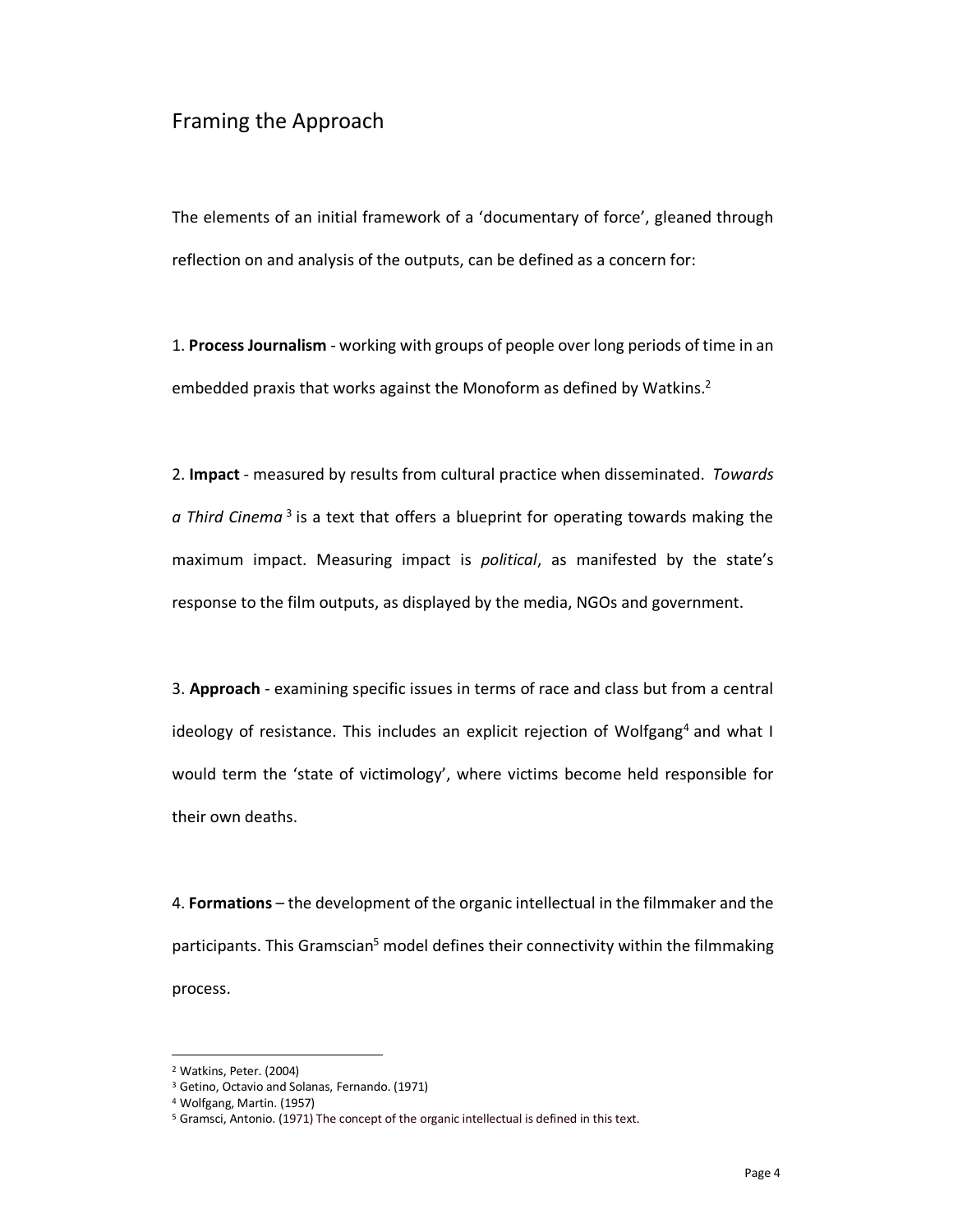#### Connectivity

I have chosen to adopt a mainly chronological approach in this paper, for a number of reasons. This includes the organic connectivity between subjects in the outputs presented as well as the trajectory of how the work contributes and changes the field of documentary within which it positions itself. In considering impact, I examine how the practice contributes to changes in the field in terms of documentary production and political impact, as typified by *Injustice*, on which Bourne comments:

One of the most significant, independent, political films made in the UK was *Injustice* – about black deaths in custody from 1993–1999. Despite attempts by the police to suppress the film and refusal by television to show it, it was eventually screened in hundreds of community venues, cinemas and won many awards at film festivals. Ultimately it was viewed by the Attorney General, who then called for a review of decision-making over prosecutions.<sup>6</sup>

The production methods employed in the portfolio exist as a hybrid of documentary modes, as outlined by Nichols. <sup>7</sup> This hybridity has been formed through an evolving research methodology that places the film participants as central to the development of a creative and political process. The research practice employed requires a passage

<sup>6</sup> Bourne, Jenny. (2015)

<sup>7</sup> Nichols, Bill. (2001) Nichols defines six documentary modes: expository, poetic, reflective, participatory, performative and observational.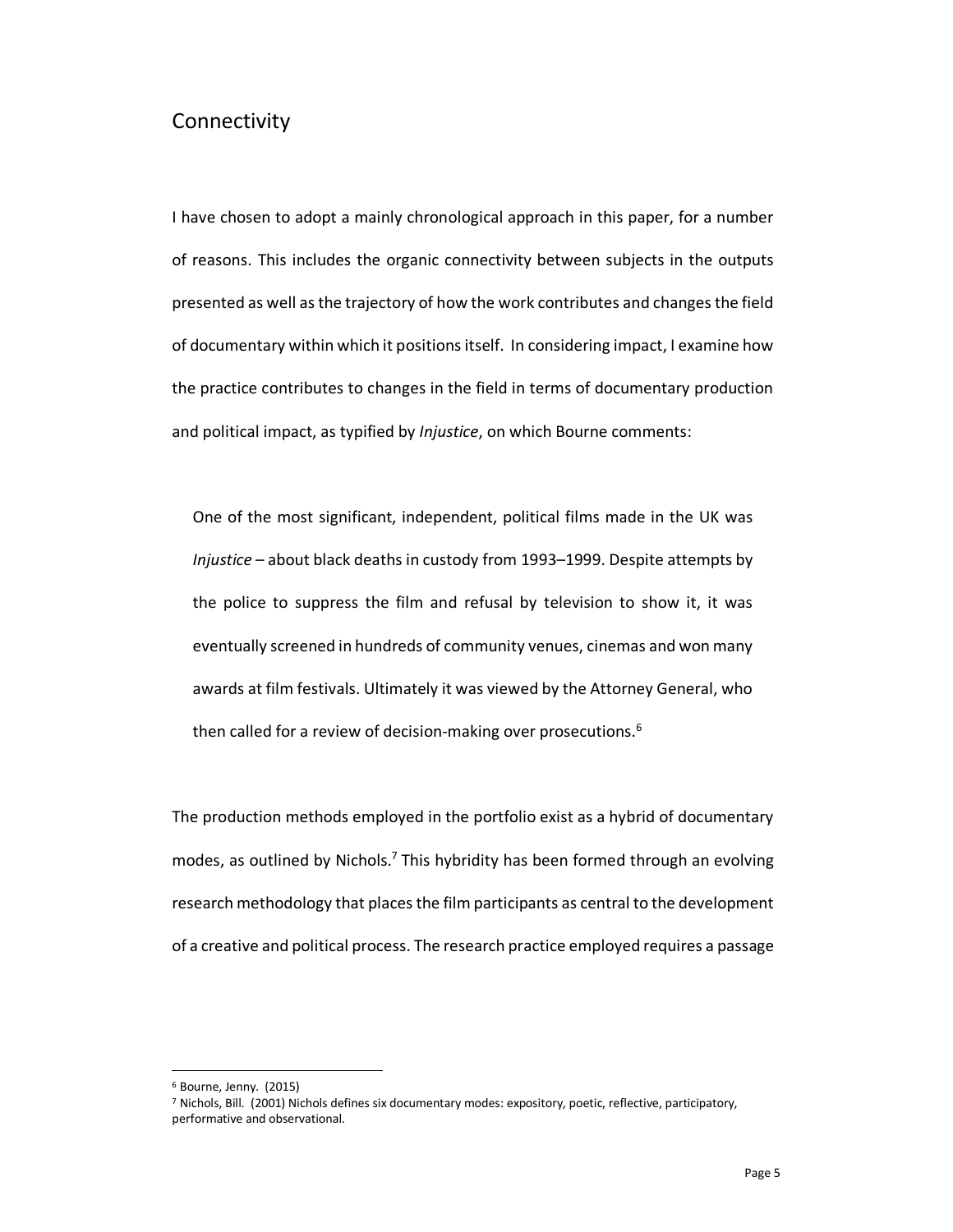of time, seven years in the case of one of the outputs, to act as a catalyst in recording the forming of the film participantsinto 'organic intellectuals', as defined by Gramsci.

'Radical' filmmaking, also sometimes referred to as 'Activist' or 'Oppositional' filmmaking, tends to refer to a practice whereby the political opinions and approach of the filmmakers are more subjective than tends to be the case in the dominant mainstream documentaries. These various approaches are broadly defined as leftwing by Presence.<sup>8</sup>

Words themselves are sites of struggle and I therefore often describe the films here simply as 'radical' or 'explicitly political' as much as 'oppositional', with my usage of these words being part of that struggle for meaning. …. While 'underground' is a suitable way of describing some of the less-than-legal organisational tactics of the radical left, it is also suggestive of the mainstream portrayal of radical politics as illegitimate.

The works presented here act deeply as *interventions* in 'dominant' and 'activist' filmmaking across the range of their distribution and impact. My television production grew out of an activist approach to the documentation of a political reality that challenged the accepted perceptions on war, race, immigration and policing. However, the interventions were never intended as alternative points of view and, in fact, were always positioned as reflecting the *vox populi.* The appeal of documentaries was always directed towards the majority of people rather than a

<sup>8</sup> Presence, Steve. (2013)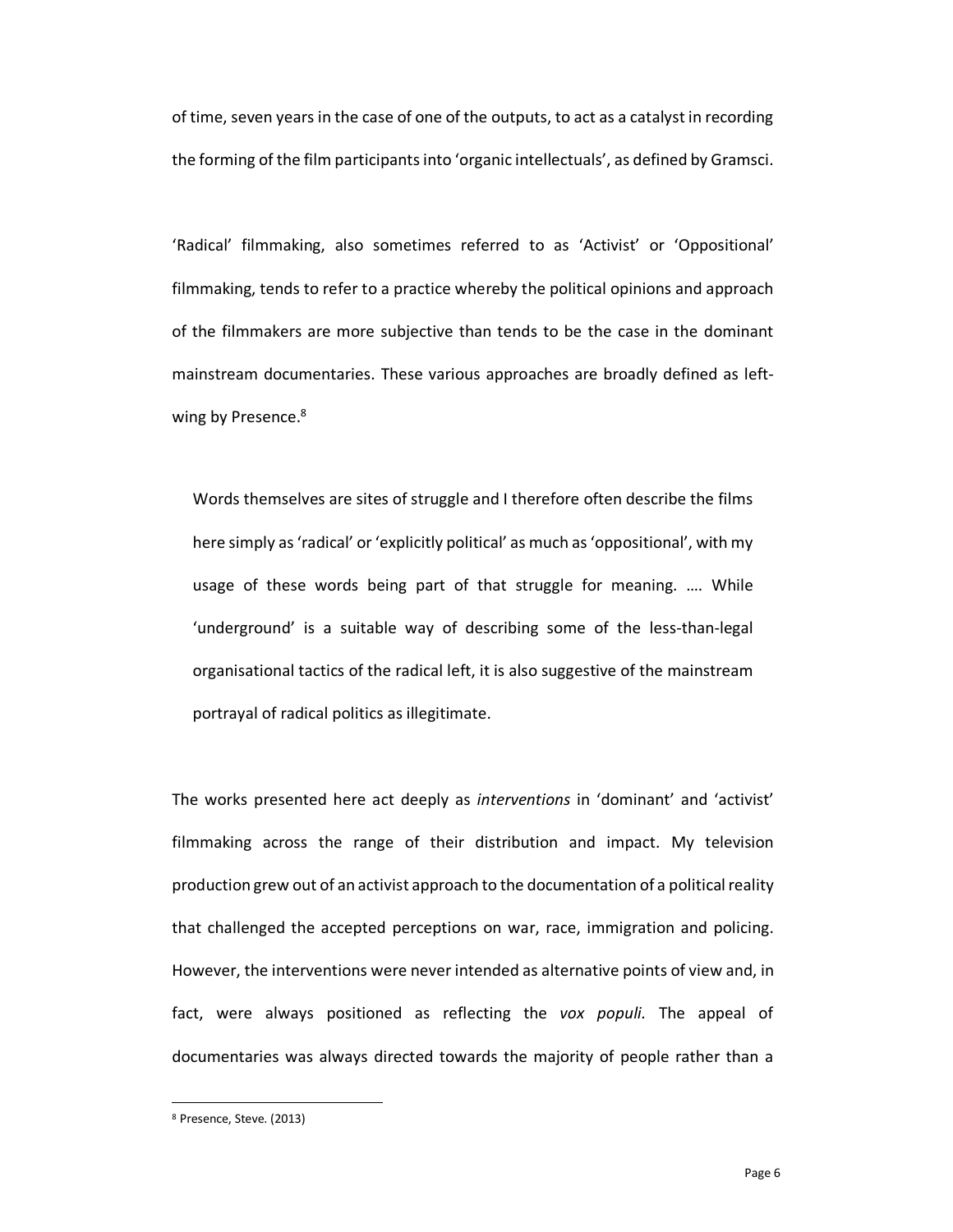leftist or liberal audience. In fact, the attempts of left-liberals to influence the core issues of the films, such as deaths in police custody, became a battleground of contention within the production and distribution of the work.

When exploring earlier outputs, there is some contextualisation of the socio-political conditions at the time of distribution. Today, the core issues in these works - race, immigration, policing - have moved to the centre, in terms of public debate and awareness.

#### Commitment

Employing the approach of 'process journalism' as a praxis leads to a complexity of materials in which time becomes a key factor not just in the concrete terms of production but also in the construction of the film's message and targeted impact. The building of a relationship of trust and the interactivity between the position of filmmaker and activist display a long-term commitment to the film subjects and research participants. One of the earliest influences of this approach was *Shoah* (1985) by Claude Lanzmann. Over nine hours in length, the film presents Lanzmann's interviews with survivors, witnesses and perpetrators during visits to German Holocaust sites across Poland, including concentration camps.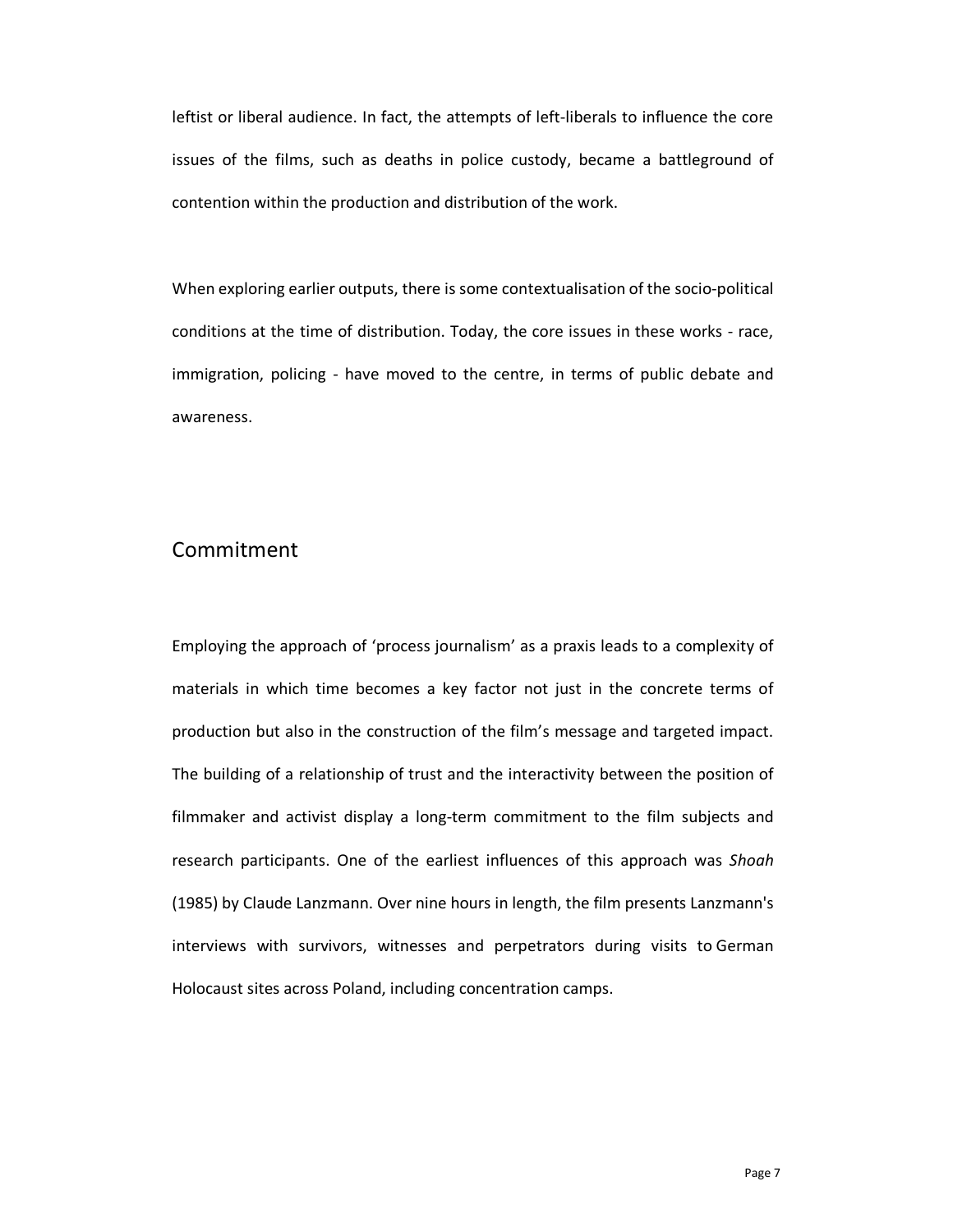The 'talking head' has become a documentary paradigm of mainstream production, so the decision to use this method is worth probing. Within the context of a radical process of questioning the role of the filmmaker and the filmmaking process, it became necessary to allow the participants to play a central role both as the subject as well as delivering the intellectual voice of the films. The inclusion of lengthy testimonies, involving interviews lasting for several minutes without cutaways or rapid editing, allows the audience to engage in the film and actively consider what is being said. This is the antithesis of the dominant media documentary's timing. Maintaining an interview on screen for longer than is conventional gives power to the interviewee and is an editing strategy. Editorial decision-making is political and, importantly, emotionally confrontational in nature.

Developing long-term relationships is central to the filmmaking approach. As an example, one of the participants, Myrna Simpson the mother of Joy Gardner who died during police restraint in 1993, appears in the outputs *Justice Denied* (1994), *Injustice* (2001) and *Burn* (2014). There is a process at play in which the participants have a vested interest in the research and its dissemination and so become central players in the debate and dialogue of the outputs. Gramsci writes of the organic intellectual being "in active participation in practical life, a constructor, organiser, "permanent persuader" and not just a simple orator". <sup>9</sup> Myrna Simpson played that role within the community following her daughter's death and, at several points in

<sup>9</sup> Gramsci, Antonio. (1971)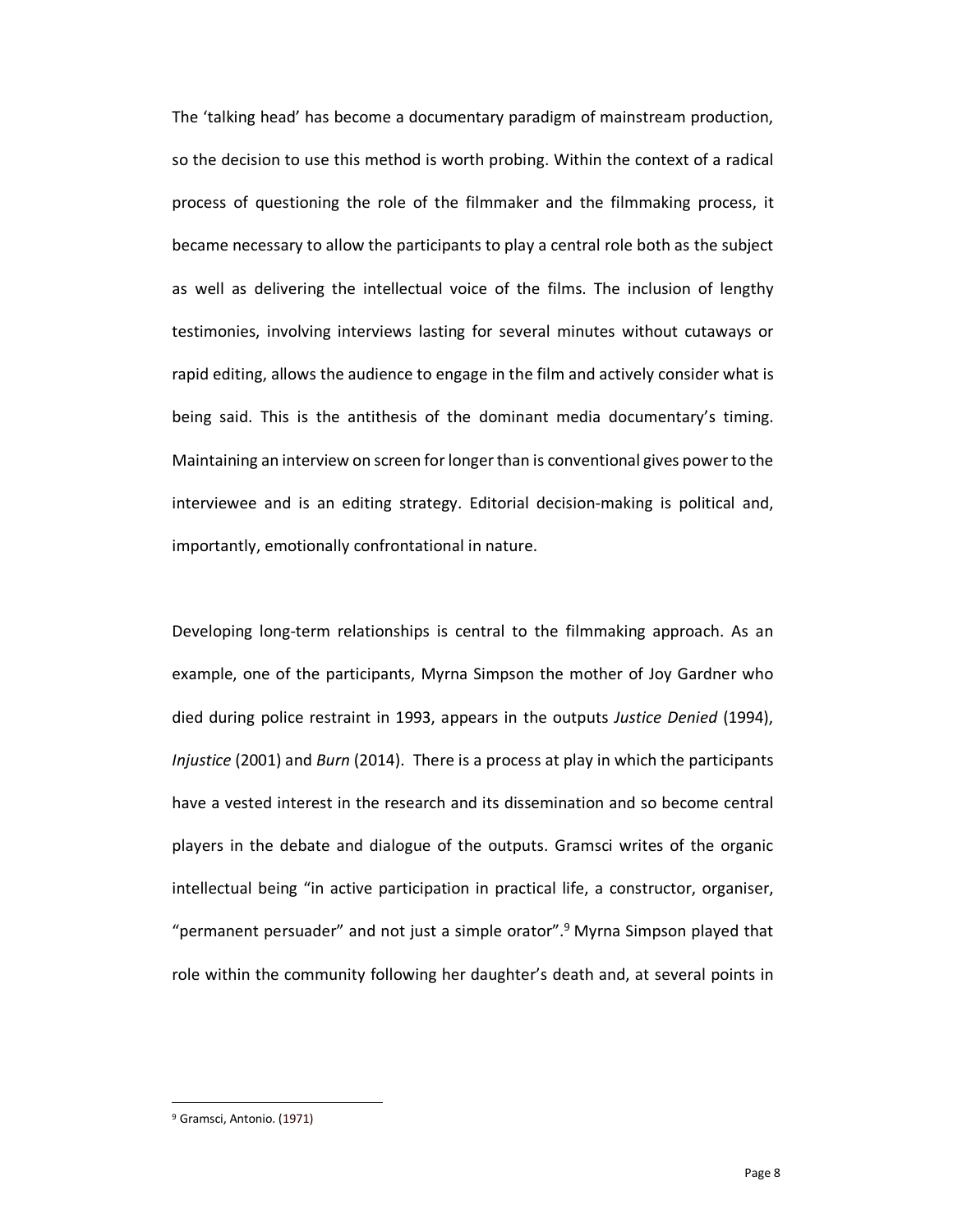the film, her words clearly reflect the longevity of this position. Cooper notes this in relation to *Injustice* and the context of the attempts to suppress the film:

The voices silenced in the present broadcasting landscape aren't so much those of the film-makers as of people like Myrna Simpson. 'You don't know the pain, you don't know the suffering, you don't know how I've cried. My tears will catch them. My tears will catch them.'10

Mainstream documentary is dominated by a transient relationship between filmmaker and subject which is generally exploitative in nature. There are exceptions constituting a more dedicated approach, where subjects are revisited. The work of John Pilger, for example, exemplifies the political commitment to a cause over lengthy periods. Patricio Guzman is also an important figure in this respect. His oeuvre, from *The Battle for Chile (*1975) to *Nostalgia for the Light* (2010) displays an archive of a political struggle for the liberty of a country from dictatorship through to national reconciliation. Guzman regards documentary practice as a 'great archive of humanity'. The act of remembrance is a common national event to mark those who have died in conflict. Time is stopped for a brief moment of reflection. The body of films here acts in a similar way, as they become time capsules for actively remembering victims – of war, of police brutality and of state killings.

<sup>10</sup> Cooper, Adrian. (2001)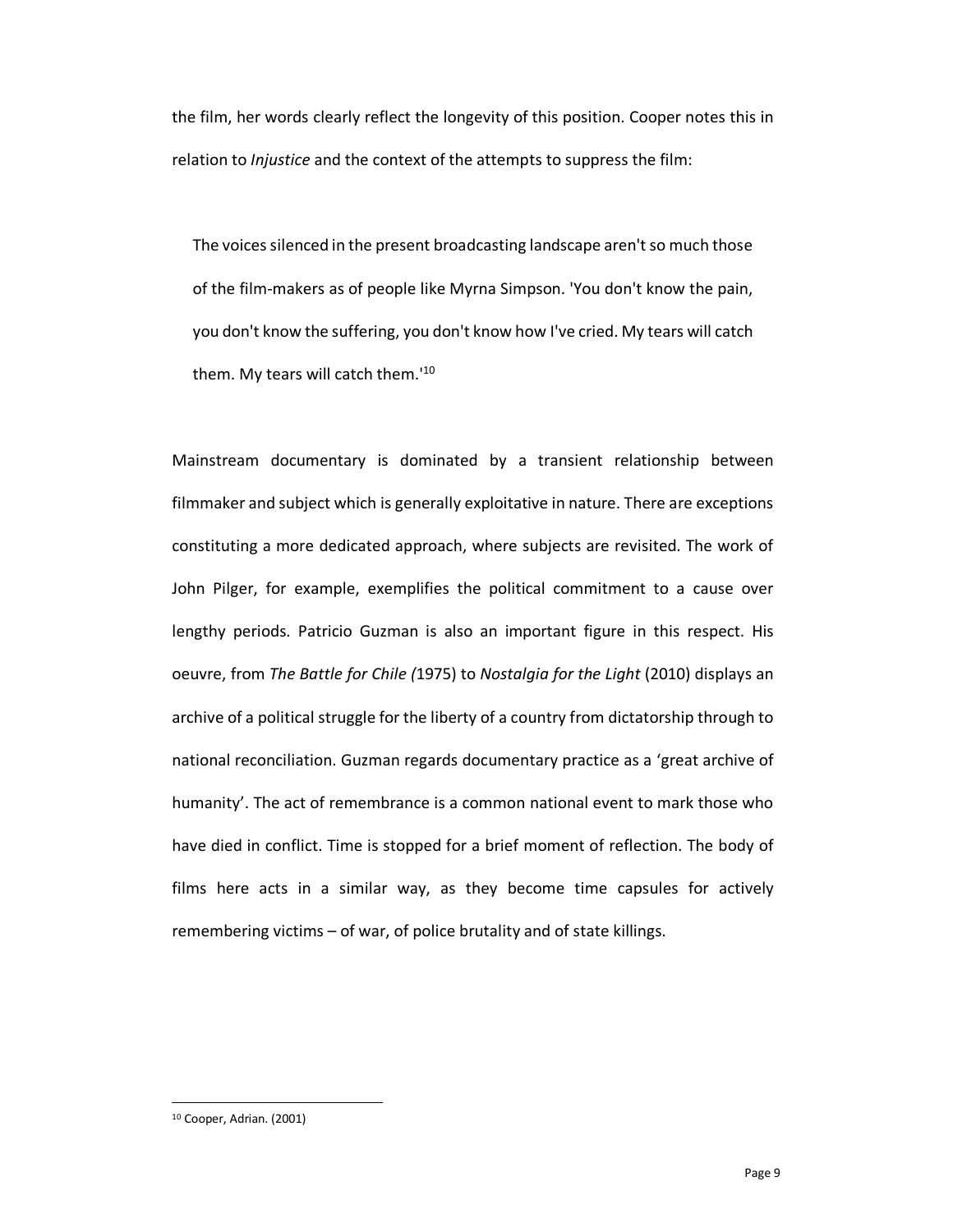#### Visualising Resistance

The work developed in a period of viewing internationalist cinema and the influence of visual styles ranges from Godard to Akerman. Within the portfolio, this is explored through *Po Po* (2013), within which the lack of prosecutions of police officers for custody deaths is challenged in a poetic and political analysis of state violence. *Newspeak* (2011) is an experimental documentary essayist film centred around censorship, war and resistance.

The notion of a 'documentary of force', inherent in the praxis, moves from radical activism through to experiments, with essayistic and reflective work exploring images and sounds of resistance. Daney addresses the hegemony of the *visual* as a pictorial universe from advertising to television news as opposed to the *image*:

The visual is without reverse shot, it lacks nothing, it is closed, looped, a little like the image of pornographic spectacle, which is only the ecstatic verification of the working of organs (and nothing more). As for the image – this image we loved in cinema to the point of obscenity – the situation would be rather the contrary. The image always takes place at the border of two force fields, it is meant to bear witness to a certain otherness; and although it always has a hard core, it always lacks something. The image is always more and less than itself.<sup>11</sup>

<sup>11</sup> Daney, Serge. (2006)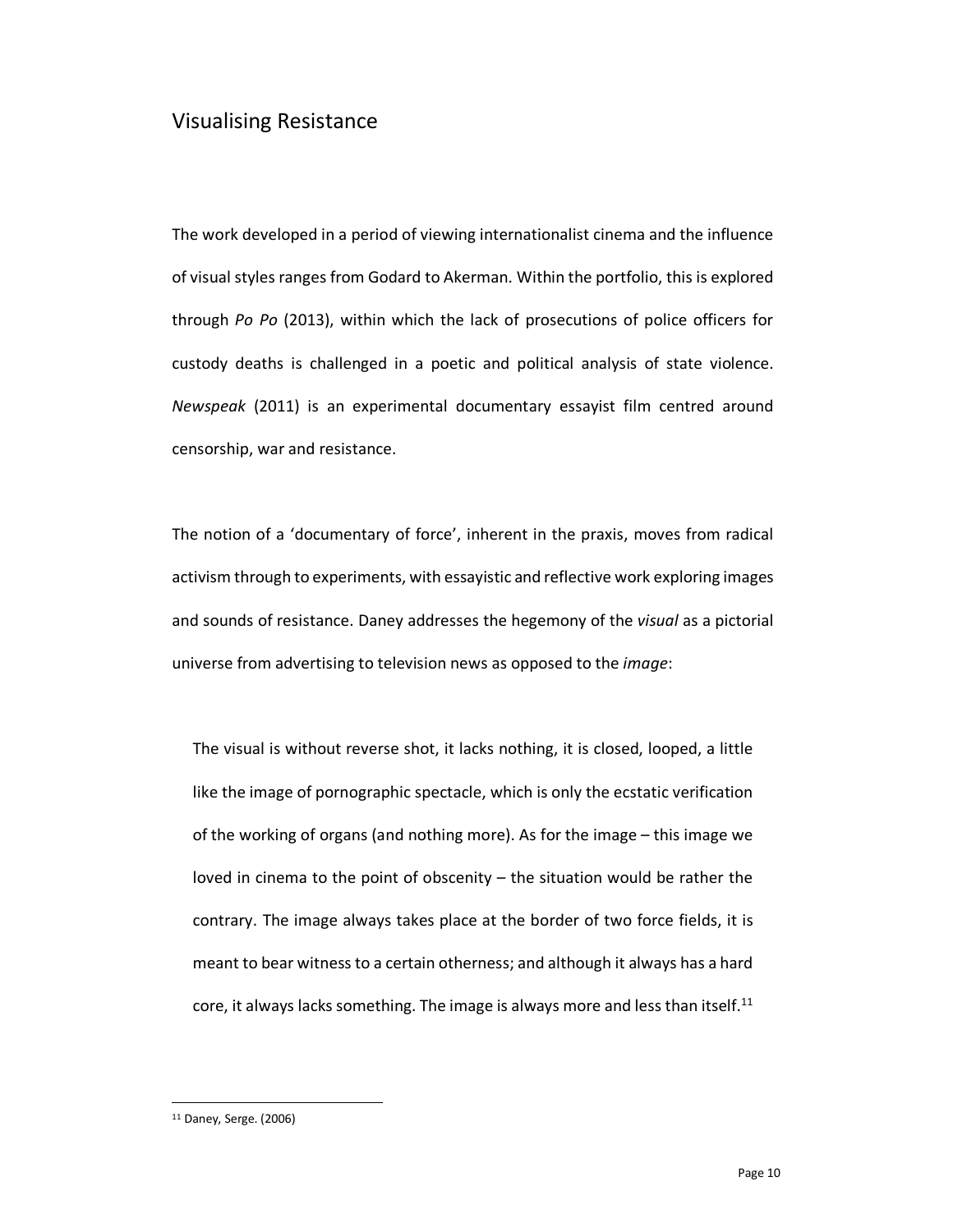It is to the role of bearing witness with images, of archiving struggle, that the body of work contributes. The practice of collective organising, of using film as an agitational tool remains important, if less frequent, today as Daney states:

Not only is the image becoming rare; it is also becoming a form of stubborn resistance, or a touching memory, within a universe of pure 'signalization'.<sup>12</sup>

#### Defining Identity

Moving onto the work itself, one of the most important decisions made at the outset is the political stance adopted in all of the films of documenting resistance as the central narrative.

The chronology of the work presented begins with the founding of Migrant Media Collective in 1989. The group emerged after the 'Workshop Movement' of the mid-80's, the aim of which was to act as a centre for film production, distribution, education and exhibition.<sup>13</sup> Most of the workshops had been in existence for some time and been in receipt of support from a range of sources, including Channel 4, the local authorities and the BFI. These workshops were focussed on specific communities of interest concerned with issues of race, class and gender. They

 $12$  Ibid

<sup>&</sup>lt;sup>13</sup> The 1982 ACTT workshop declaration provided financial security and new audiences for independent film and video workshops.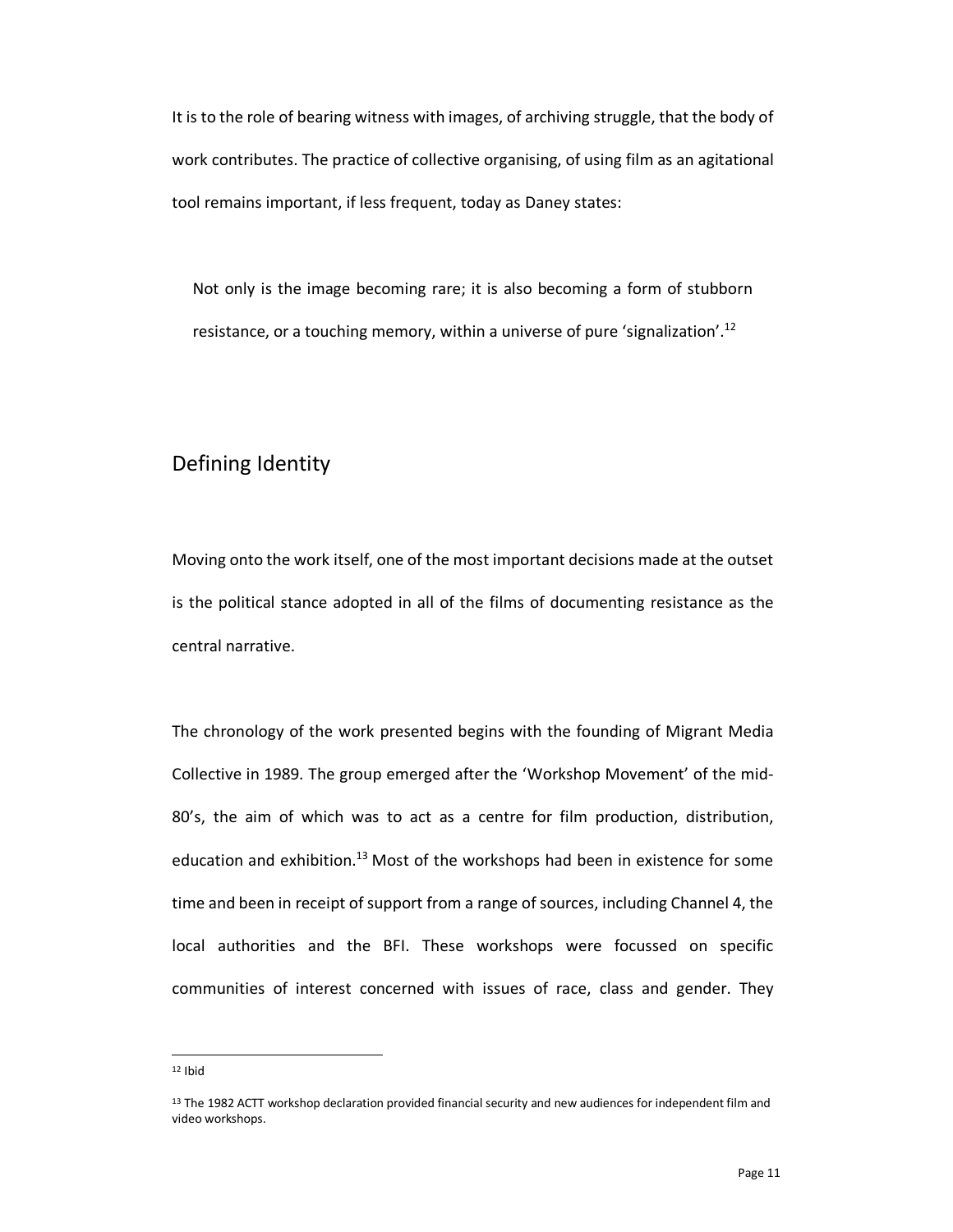included Black Audio Film Collective, Ceddo, Derry Film & Video Collective, Amber and Despite TV. Arriving after this movement, we were unable to secure the support that had existed previously, but we wished to follow what was essentially a Marxist form of organisation where we would control the means of production and have an influence on distribution.

We formed Migrant Media as self-taught filmmakers who had also been engaged in political research and activism in our communities, primarily comprising those that came to the UK from the 1970's onwards. The unifying factor was a need to tell stories that were not being told. We had a very strong sense of coming from countries with backgrounds of liberation struggle and also of sharing some of the experiences of earlier Black and Asian communities.<sup>14</sup> The collective's diversity reflected the postcolonial and anti-imperialist as well as neo-colonial realities. These were the children of the Windrush generation, the settled migrant communities from the 1970's and political asylum-seekers from the Arab world and Africa. What was shared was a common experience that was politically based in resistance. This certainly translated into our approach as well as our need to establish the identity of the group.

<sup>14</sup> Hall, Stuart. (1997).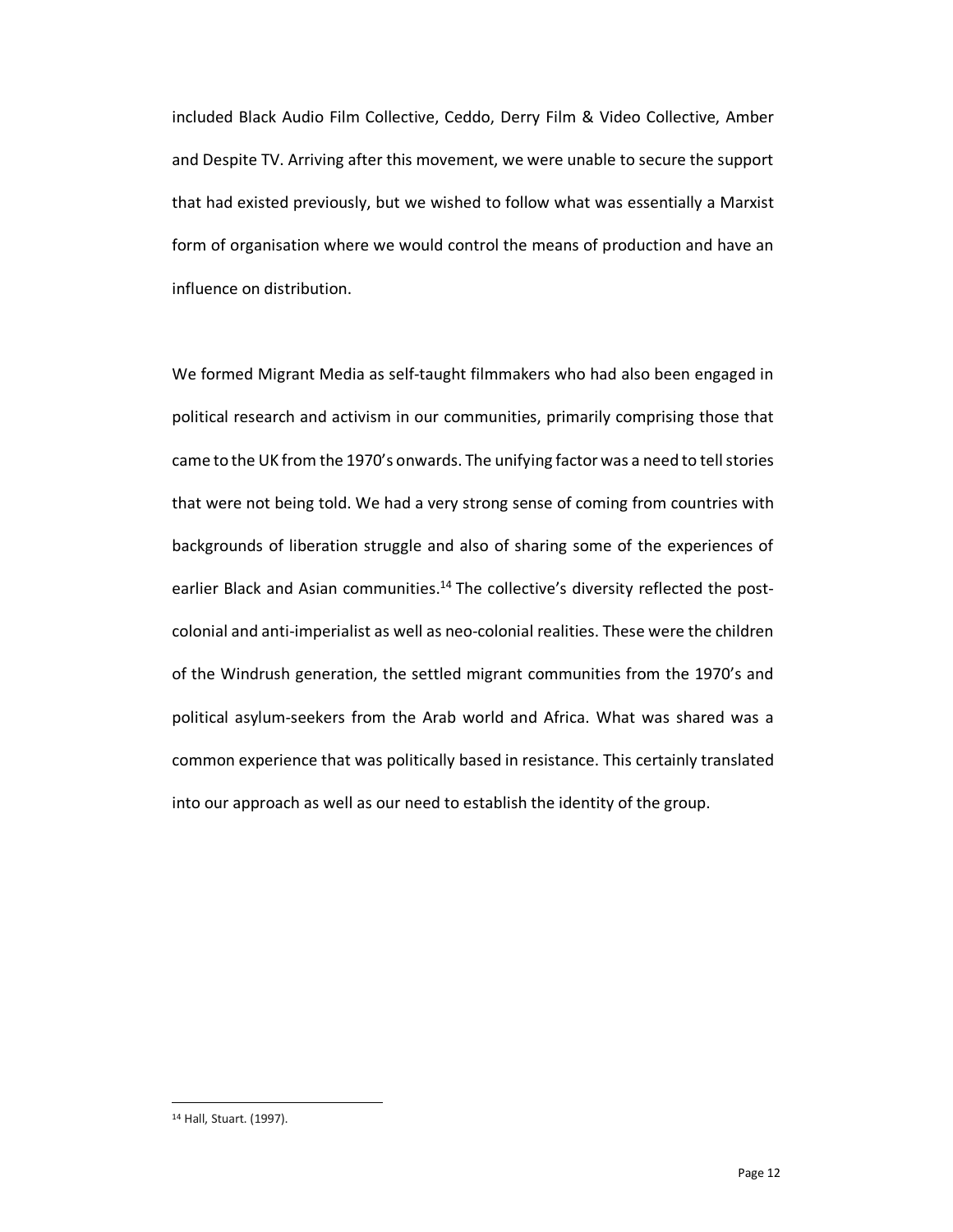#### Britain's Black Legacy (Output 1)

Alexander Kluge's work is concerned with using the capacity of film as an instrument for pure research.<sup>15</sup> This notion of a "utopia of film" is part of a research process that led to the production of three films in the *Communities of Resistance* series, which featured *Britain's Black Legacy* (1991), *Germany – the Other* Story (1991) and *Sweet France* (1992), all co-directed with Mogniss Abdallah from Agence Im'Media, a collective of journalists and activists based in Paris with which we built a strategic working relationship.

Our interest was in the collision between culture, politics and society and in presenting a reality that has been hitherto ignored. Researching resistance, and documenting it, was our "utopia of film" and a response to the narrow limitations of the discussion of race in Europe in the media at that time. In 1990, the Schengen Convention was being implemented to remove internal border controls in a number of European countries and this was having a negative impact on settled migrant communities whose experience of Schengen was tantamount to Fortress Europe. *Communities of Resistance* was our response to this, which documented self-defence against racist attacks in the UK, Germany and France. Furthermore, it led to a network of activist screenings and engagement that was centred around *The International* 

<sup>15</sup> Kluge, Alexander. (1964)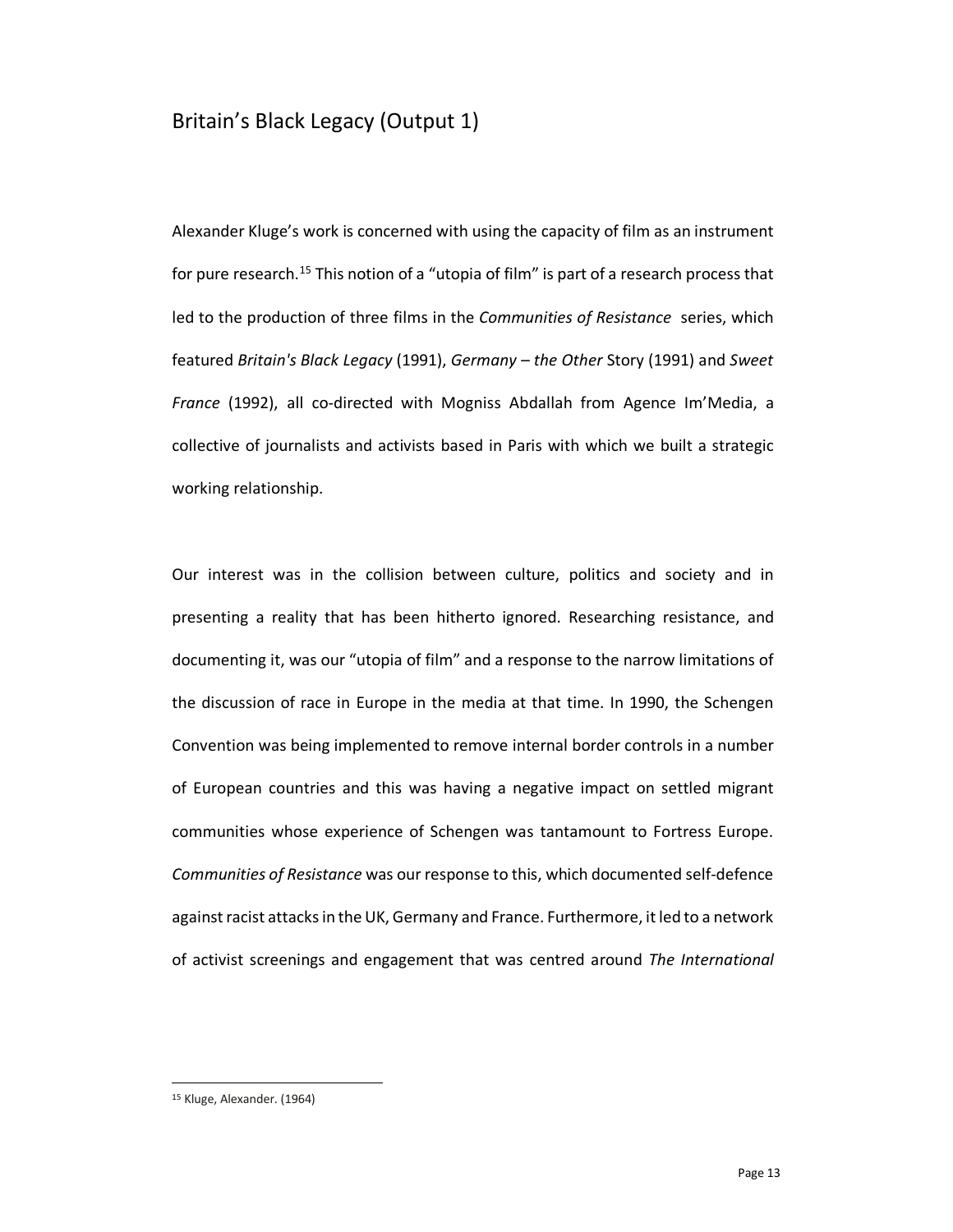*Book Fair of Radical Black and Third World Books* where the films were screened, discussed and disseminated.17

During the 1980's, the Conservative government led by Margaret Thatcher had sought to grant the police increased powers. There was societal racism, discrimination and poverty. This led to a series of uprisings, including Brixton, Toxteth and Moss Side in 1982 and Handsworth, Brixton and Tottenham in 1985, all of which challenged the authoritarian government. The crisis was very real, and these themes of race, crime and youth were our concerns. Hall notes:

How these themes have functioned as a mechanism for the construction of an authoritarian consensus, a conservative backlash: what we call the slow build up to a 'soft' law-and-order society.<sup>18</sup>

When we began production, race was marginalised in the political debate in the UK and was not examined from a Pan-European perspective. Our work sought to challenge this status quo. Theorists including Sontag, Said and Berger influenced our methodology and practice. We were politically engaged and part of a group of radical activists and cultural workers within specific communities, organising around issues of race, nationally and liberation struggles, internationally, as embedded documentarists. The value of this was our ability to influence and document specific

<sup>17</sup> The International Book Fair of Radical Black and Third World Books, London. 1982-1995. Bringing together a number of Black publishers, intellectuals and educationalists. The ethos of the Book Fair was "to mark the new and expanding phase in the growth of radical ideas and concepts, and their expression in literature, politics, music, art and social life".

<sup>18</sup> Hall, Stuart. (1978)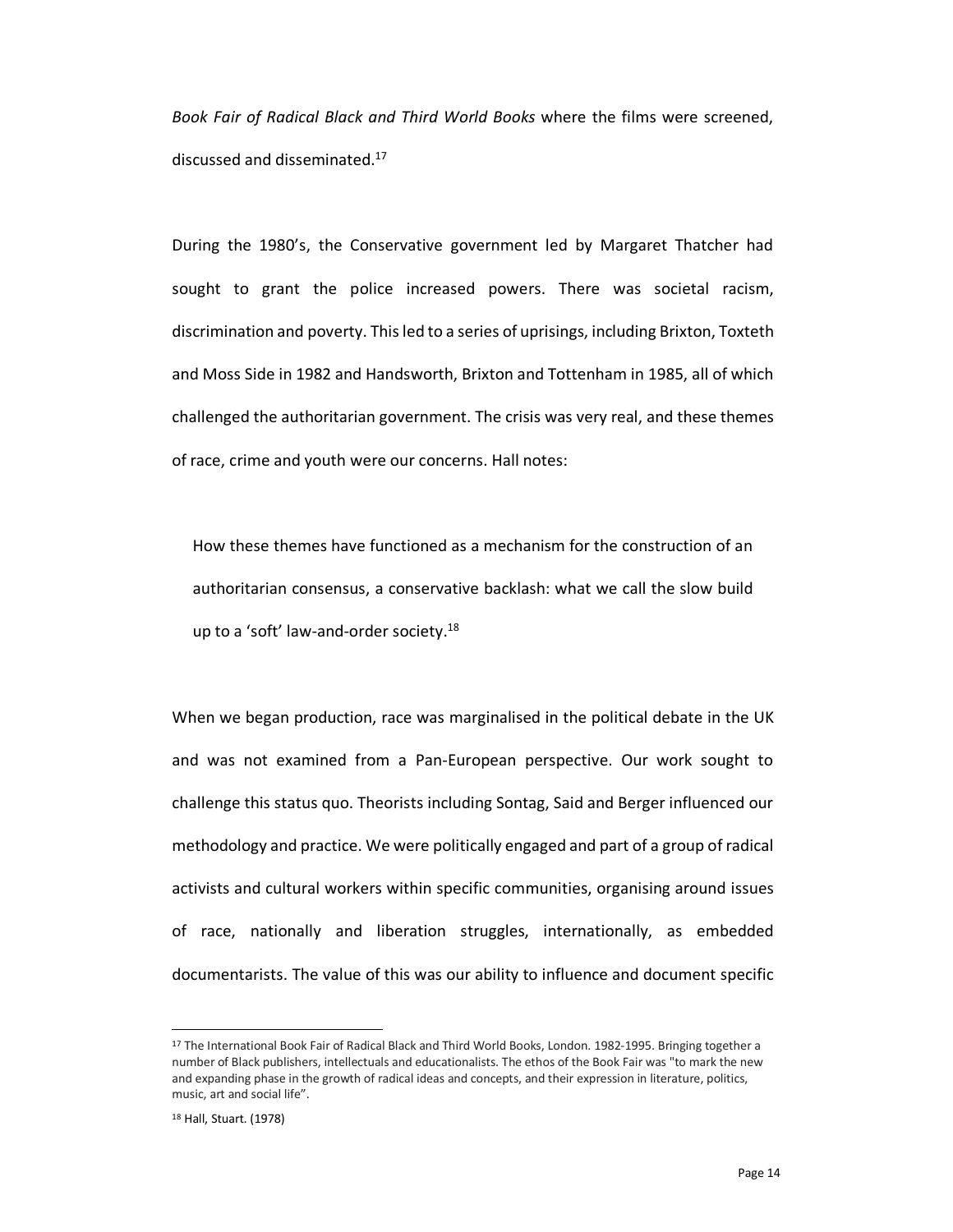events as the work developed, as manifested later, for example, in *Tasting Freedom* (1994) and *Injustice*. In the very early stages, we were building what Farocki terms a compound system:

Following the example of the steel industry, in which every waste product flow back into the production process and almost no energy is lost, I try to compound my works. 19

This system of production ensured that research, activism, film screenings and production were not simply interrelated but became part of the 'documentary of force' in terms of motivating the direction of the collective, and we defined ourselves as migrants for political reasons, as outlined by Anderson.<sup>20</sup>

One of the most important decisions taken was to employ a methodology of archiving the experiences of our communities by frequently gathering research and testimonies. It was a process that sought to document a collective experience rather than produce media outputs. This experience we defined as the resistance to racism, police abuse, immigration raids, deportation and the functioning of self-defence groups. <sup>21</sup> The working relationship with Agence Im'Media with *Communities of Resistance* had a fundamental influence on this approach. Moving the margins to the centre and building radical communities were central to their documentary process and ethos.

<sup>&</sup>lt;sup>19</sup> Farocki, Harun. (1975)<br><sup>20</sup> See Anderson, Bridgette. (2013)

<sup>&</sup>lt;sup>21</sup> See for example 'Statement from the Bradford 12' (1981) in Ramamurthy, Anandi. (2013)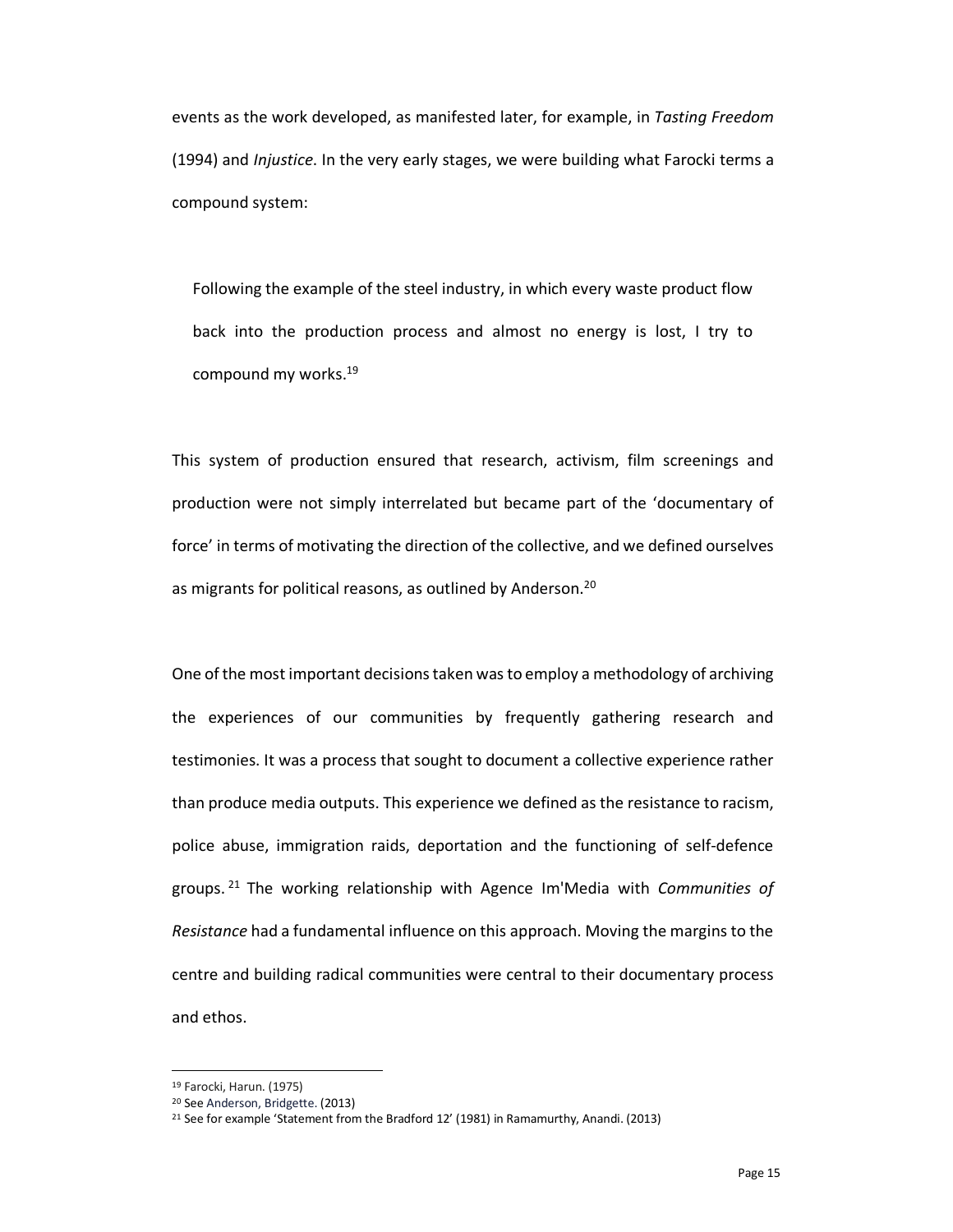Hall<sup>22</sup> states: "those who rule, 'besides having to constitute their power in the form of the state, have to give their will a universal expression as the will of the state, as law". Much of the work presented in this portfolio examines how the will of the state in law, as exercised by the impunity afforded to police violence, has been experienced and challenged. A substantial proportion of the portfolio presented constitutes documentaries on the issue of police violence, sometimes explored through 'poetic testimonies', as exemplified in the films *Burn* and *Po Po.* This reflectivity and poetics within a politically charged approach were influenced by Akomfrah, Godard and Marker, amongst others.<sup>23</sup> Although it adopted a different visual approach, a keystone of my work is *Injustice*, which focuses on the struggle for justice by the families of those who have died in police custody. A film with extensive accolades, a national cinema distribution and international television sales, it was nevertheless banned by UK broadcasters.

Prominent as an oppositional auteur, and an influential theorist on my work, is Peter Watkins. His films present radical ideas in a praxis that is critical of how the mass media exclude the participation  $-$  thought and action  $-$  of the audience. His theory around on Monoform is important in understanding the fault lines in the mass media that we have exploited for maximum impact. Watkins refers to the dominance of the 'Monoform' as a construct that is serving Mass Audio Visual Media (MAVM).<sup>24</sup>

<sup>22</sup> Hall, Stuart. (1978)

<sup>&</sup>lt;sup>23</sup> See Brancaleone, David. (2012) for a detailed analysis of Godard and Markers intervention in the art world.  $24$  Wakins, Peter. (2010)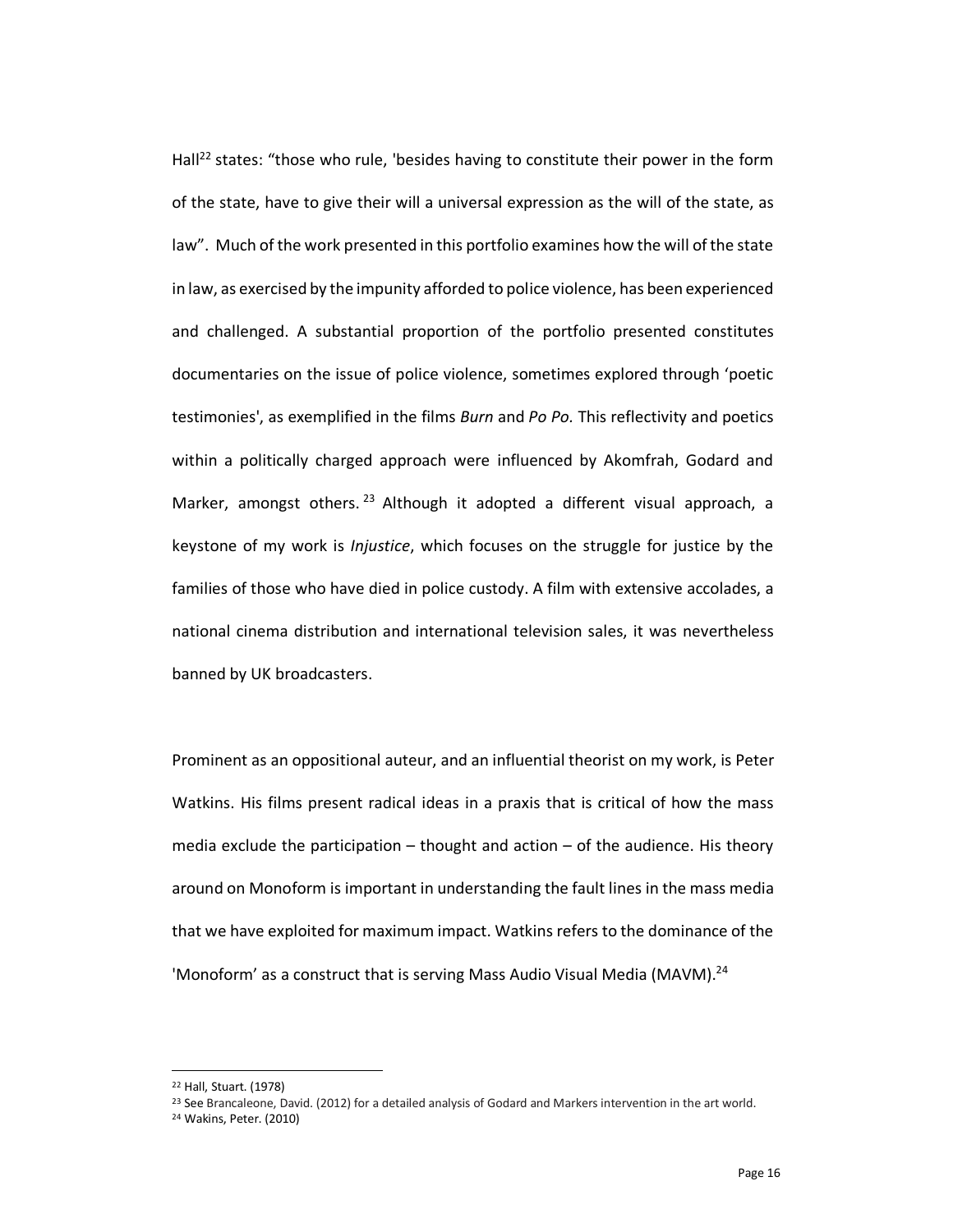Because of its extreme rapidity, the Monoform gives no time for interaction, reflection or questioning. Its dense layering of sound, its lack of silence (except for manipulative purposes), is again hostile to reflection. The rapidly edited images are like small railway cars, and the rails they run on the monolinear narrative structure as originally developed by Hollywood and designed to move the story (the message) in a pre-determined line (pre-determined by the producers, not the public), rising and falling between impact points to a final climax and termination. <sup>25</sup>

Challenging the Monoform constitutes part of my own radical practice, not just in terms of the editorial rhythms of the films, but also through direct intervention. This included the 'protest projection' of *Injustice* onto the side of the Channel 4 building following the refusal by broadcasters to screen the film. <sup>26</sup> *The War Game* (1965), a docu/drama by Watkins exploring the cataclysmic effect of a nuclear war on Britain, based largely on government documents of the time, was banned by the BBC, who deemed it "too horrifying for the medium of broadcasting".<sup>27</sup> Despite winning the Oscar for Best Documentary, it was not broadcast in the UK until 1985, so there may be hope of a UK broadcast of *Injustice* yet.

This connection between the impact of the dominance of the Monoform and the core issue of state violence is expressed through what Zizek terms 'fetishist disavowal'.<sup>28</sup>

<sup>25</sup> Ibid.

<sup>26</sup> Azeez, Wale. (2003)

<sup>&</sup>lt;sup>27</sup> Hamilton, William. (1965) See question by Hamilton to Secretary of State for Home Department on pressure exerted on the BBC in National Archive.

<sup>28</sup> Zizek, Slavoj. (2009)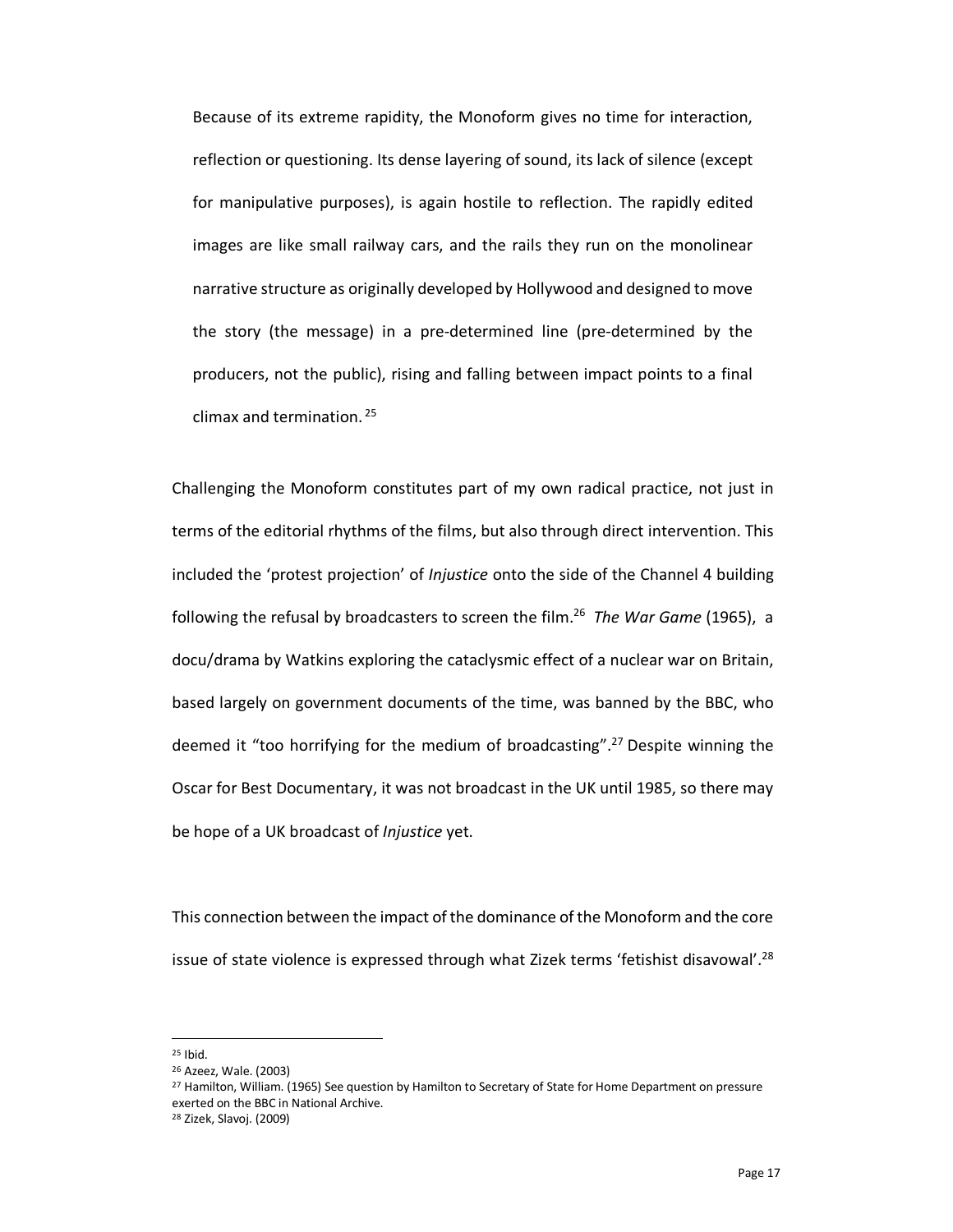This can be summed up by the mantra "I know, but I don't want to know that I know, so I don't know". This acceptance of state violence makes possible the acquiescence of the public. Mainstream media offer this deniability but there are fractures, and there is an overall strategy in the portfolio to confront this in an effective way. The exploitation of these fault lines makes an important contribution to the debate.

The numbers game ('how many died?') forms the nucleus of many of the films within the portfolio. The deniability of objective figures was to raise its head in my first documentary commission for the UK.

#### After The Storm (Output 2)

-

Migrant Media focussed strongly on the experiences of the Arab communities. Filmmakers from Iraq, Lebanon and Algerian were embedded within the Arab community, with participants connected to a large network of artists, radicals, and political groupings, including exiles. On the basis of *Britain's Black Legacy,* we were given our first broadcast commission, for the BBC *Birthrights29* series. The BBC was interested in documenting the story of the settled Arab communities.

Our methodology had built a significant collection of primary research that painted a very different picture to the imagery of rich Sheiks and despots that dominated the

<sup>29</sup> *Birthrights* was BBC2 documentary series of 6 programmes on "Culture and identity from a variety of black perspectives" and transmitted in 1992.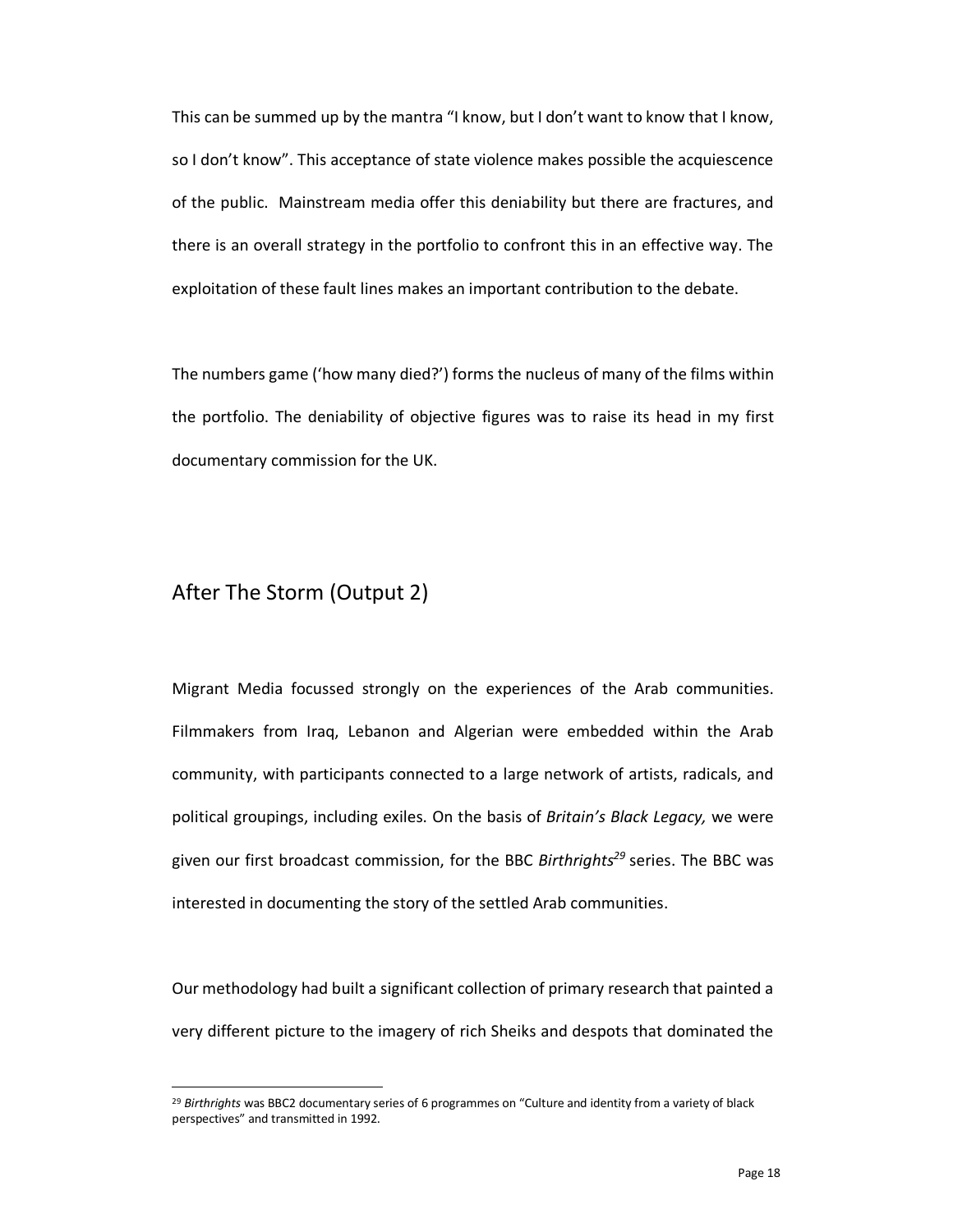media narrative at the time, which formed part of the legacy of orientalism, as defined by Said:

Modern Orientalism embodies a systematic discipline of accumulation. Far from this being exclusively an intellectual or theoretical feature, it made Orientalism tend fatally towards the systematic accumulation of human beings and territories.<sup>30</sup>

The requirements of the BBC were asynchronous with our anti-imperialist agenda. What began as a 'soft' programme on ethnic diversity grew into an anti-war film, as the 1991 Gulf War was taking place, and this affected our praxis significantly. We were documenting opinions on the war *as it progressed*. It was impossible to ignore this lived experience, particularly the impact it had on our film participants, which was very different to how the rest of the country was experiencing it. Daney states:

It seems to me that, all throughout this war, there has been one lacking image: Baghdad beneath the bombs. An image whose absence has even forced us all to 'imagine' something, based on our opinions, our phantasms, or our memories of war movies.<sup>31</sup>

I developed a keen interest in the power of images of conflict. The Gulf War was presented in its imagery as a surgical operation. Gone were the days of televised wars

<sup>30</sup> Said, Edward. (1977)

<sup>31</sup> Daney, Serge. (2006)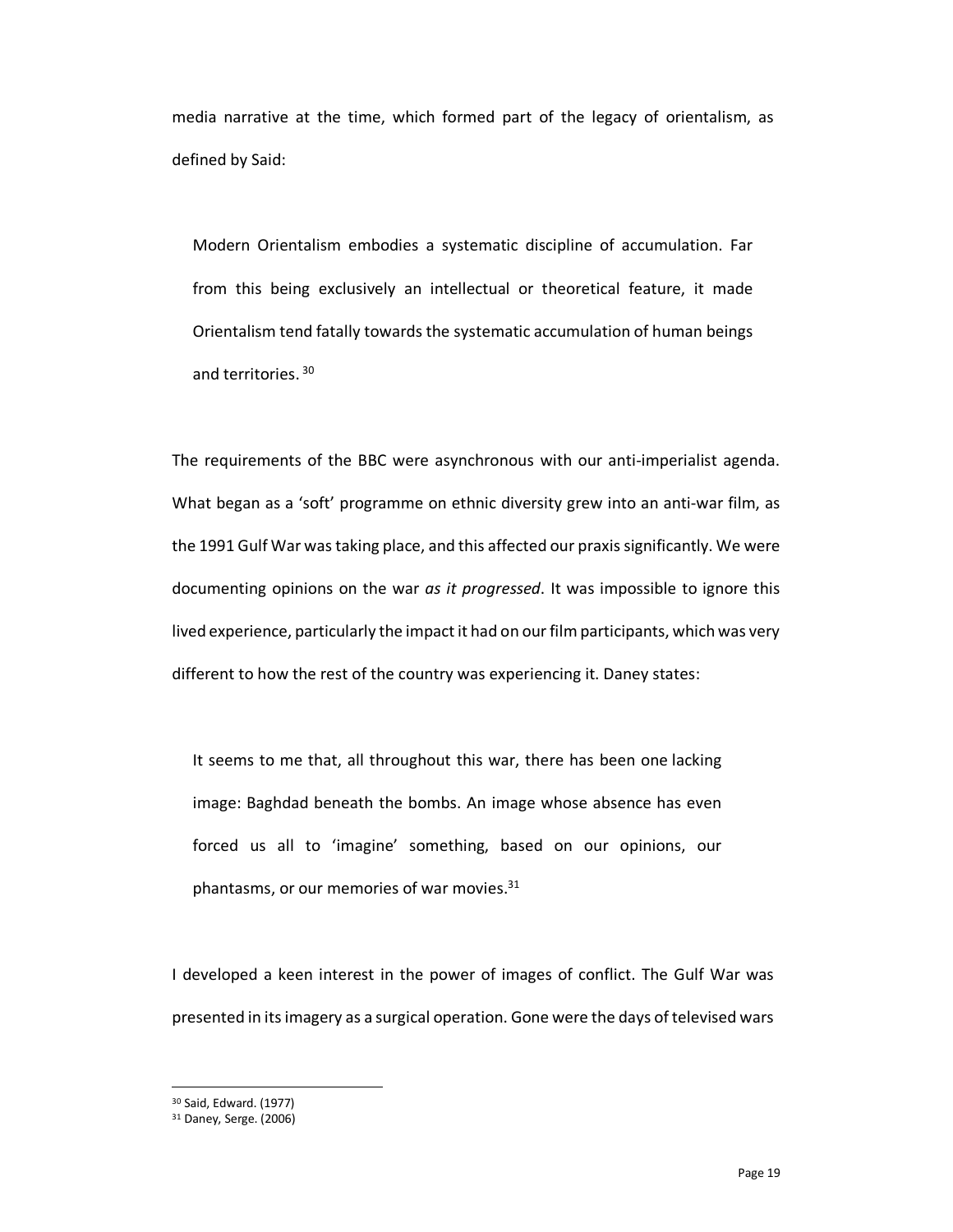first marked in Vietnam. Military footage of 'smart' bombs hitting targets was rolled out to win over public opinion in support of the war and all information was controlled by the military. It was not until the release of Iraqi state television pictures of the aftermath of the Al-Amiriyah shelter bombing by the US air force, during which 400 civilians lost their lives, that questions began to arise regarding the lack of imagery but by then the major damage had been done.

Daney continues:

Arguably, this war *had* to degenerate for everyone to see to what extent our 'right to information' was in the wrong hands, but more numerous were those who, on the contrary – proudly impervious to the divine surprise of a new world order and the justification for this war – were happy to see it won 'surgically' and without pictures, rather than 'dirtily' and exposed to everyone's eyes.<sup>32</sup>

One aspect of the film was to take news images and 'read' them through the eyes of our participants; for example, by explaining the symbolic meaning of the Euphrates and the visceral reaction to seeing the bombing of Baghdad. The film presents the *difference in looking* for a Palestinian watching the destruction of an Arab city established in the 8<sup>th</sup> Century, which adds an emotional force to the imagery, an emotion that was missing from the television coverage of this event. The key last line in the film, where Reem Abdelhadi asks the audience, "What are you afraid of?", is a

<sup>32</sup> Ibid.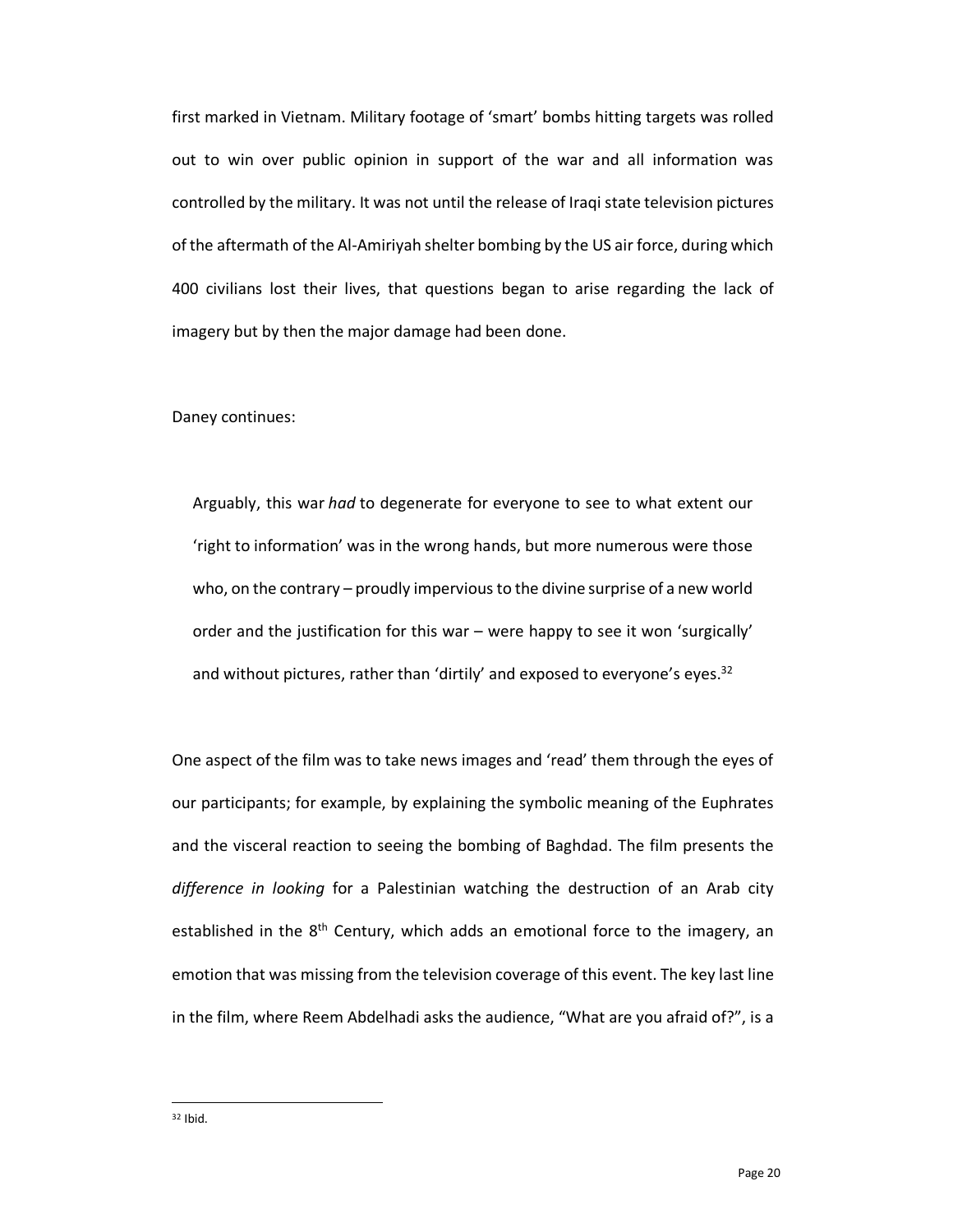question but also a demand that the audience search within themselves, outside the shadow of Orientalism.

The film was delivered to the BBC, checked for compliance, approved and scheduled for broadcast. Our commissioning editor then informed us of an issue that could prevent transmission. One of our filmed interviewees, Dr Ghada Karmi, had made the statement that "100,000 Iraqis had died during the Gulf War and that nobody seemed to care about it in the UK". The MOD figure for Iraqi deaths was 10,000, which was accepted across all mainstream news media. The figure was political and intended to play down the number of deaths, making the war more acceptable to the public. We were told that we would need to cut the interview. We refused. The statement that the interviewee made came from a source that the BBC could not question. I asked Dr Karmi to provide its origin and it proved to have emanated from the Pentagon. The BBC had no choice but to relent and the film was broadcast, with the figure included. Shortly after transmission, the Channel Controller informed us that we would not be receiving any more commissions from the BBC. That remains the case today. The important lesson here was that empirical research is fundamental when challenging state narratives.

In the rest ofthe outputs, particularly *Injustice*, this approach became a core strength. Empirical research in recording the number of deaths, and the decision to publish outputs that directly incite libel challenges, form part of the strategy of impact that the films have engendered. Reaction to the films, including state interventions and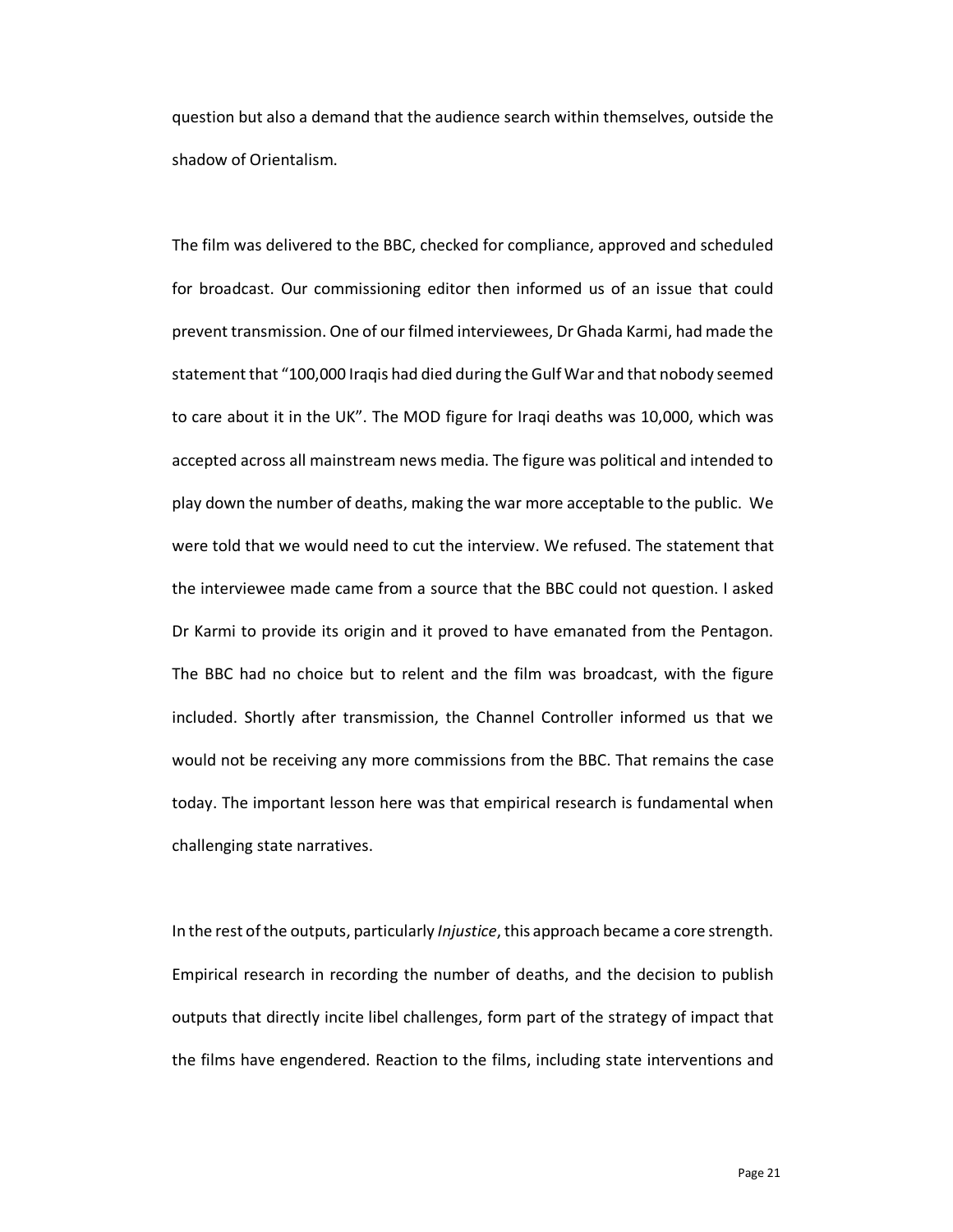criticism ranging from legal challenges to threats of actual bodily harm to the filmmaker, provide evidence of the effectiveness of our approach.

#### Tasting Freedom (Output 3)

I was able to capitalise on *After the Storm* by gaining a commission from Channel 4 for *Tasting Freedom*. In the early 1990's, the UK Government was operating an unofficial 'detention as a deterrent' policy,<sup>33</sup> targeting specific refugee communities in an attempt to discourage applications and entry to the UK. The *Front Islamic Salvation* on the upsurge in Algeria and Mobutu's regime in Zaire were factors that led to an increase in the number of asylum-seekers, whom we had been working with in regard to anti-deportation. I initiated the *Campaign Against Immigration Act Detentions*, *<sup>34</sup>* which lead to a national conference in the form of a *People's Tribunal*. We instigated private meetings with community activists and built a strategy to challenge the Home Office. It was agreed that those being held in detention centres and prisons would go on hunger strike and that we would act as their press unit, issuing statements smuggled out by the heavily-restricted hunger strikers for the mainstream media. This strategy was agreed and implemented. This was a more active approach to research. Whereas previously I had participated in movements and the narratives had developed in conjunction with these, this was the first time that the narrative was instigated by the filmmaker. This was a new development in

<sup>33</sup> Foucault, Michel. (1995)

<sup>34</sup> The *Campaign Against Immigration Act Detentions* was a community-based coalition including South Asia Solidarity, Community of Zairian refuges, Algerian Refugee Centre and Migrant Media between 1991-95.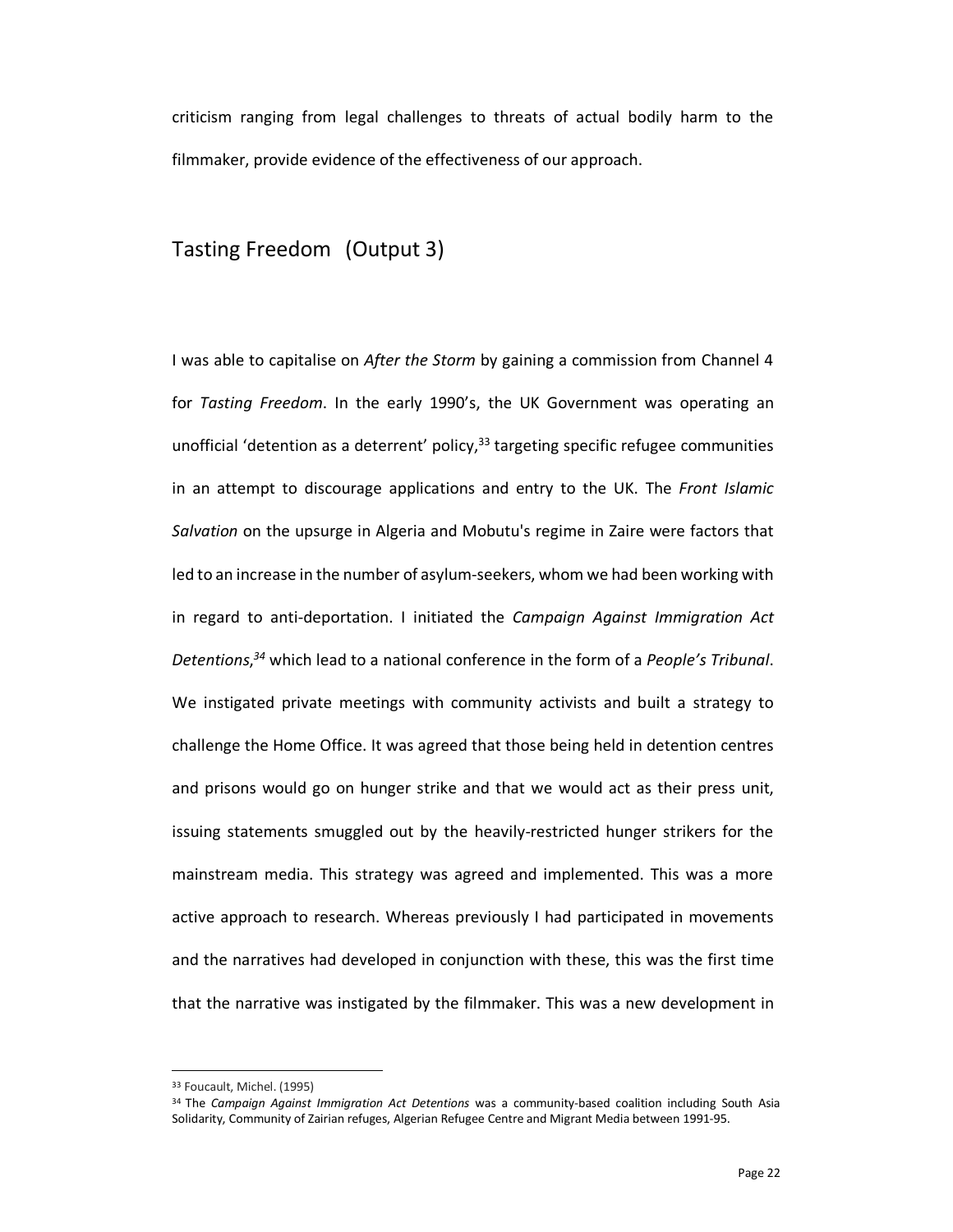the process of a 'documentary of force', which also involved assisting the release of detainees through direct action. The critical development of a politico-cultural production process moves from an embedded documentarist with a long-term commitment to also include direct intervention.

The film was a targeted challenge of government policy and was broadcast on Channel 4 at primetime, leading to a statement in the House of Commons by the Home Office Minster Charles Wardle. The political impact of the hunger strike and the film soon led to the release of over 300 detainees who had previously been defined as 'bogus'. The embedded radical activist approach used a methodology that was able to have a very direct impact on the issue.

*Tasting Freedom* was part of the *Critical Eye* series for Channel 4. The core experience of this production, coming after the decline of the Workshop Movement and the shift of Channel 4 to a more populist, commercial output, served as a strong basis for the later development of a number of documentaries. Despite this shift, we were still able to make interventions through the support of the channel:

There is a common misconception that the broadcast of oppositional documentary on Channel 4 took place almost exclusively in the 1980s, a period of radicalism on the channel especially associated with The Eleventh-Hour series (1982-9). However, Channel 4 in fact continued to provide a platform for radical documentary until well into the 1990s. Critical Eye (1990-4) was the most prominent series in this respect, broadcasting low-budget, activist-

Page 23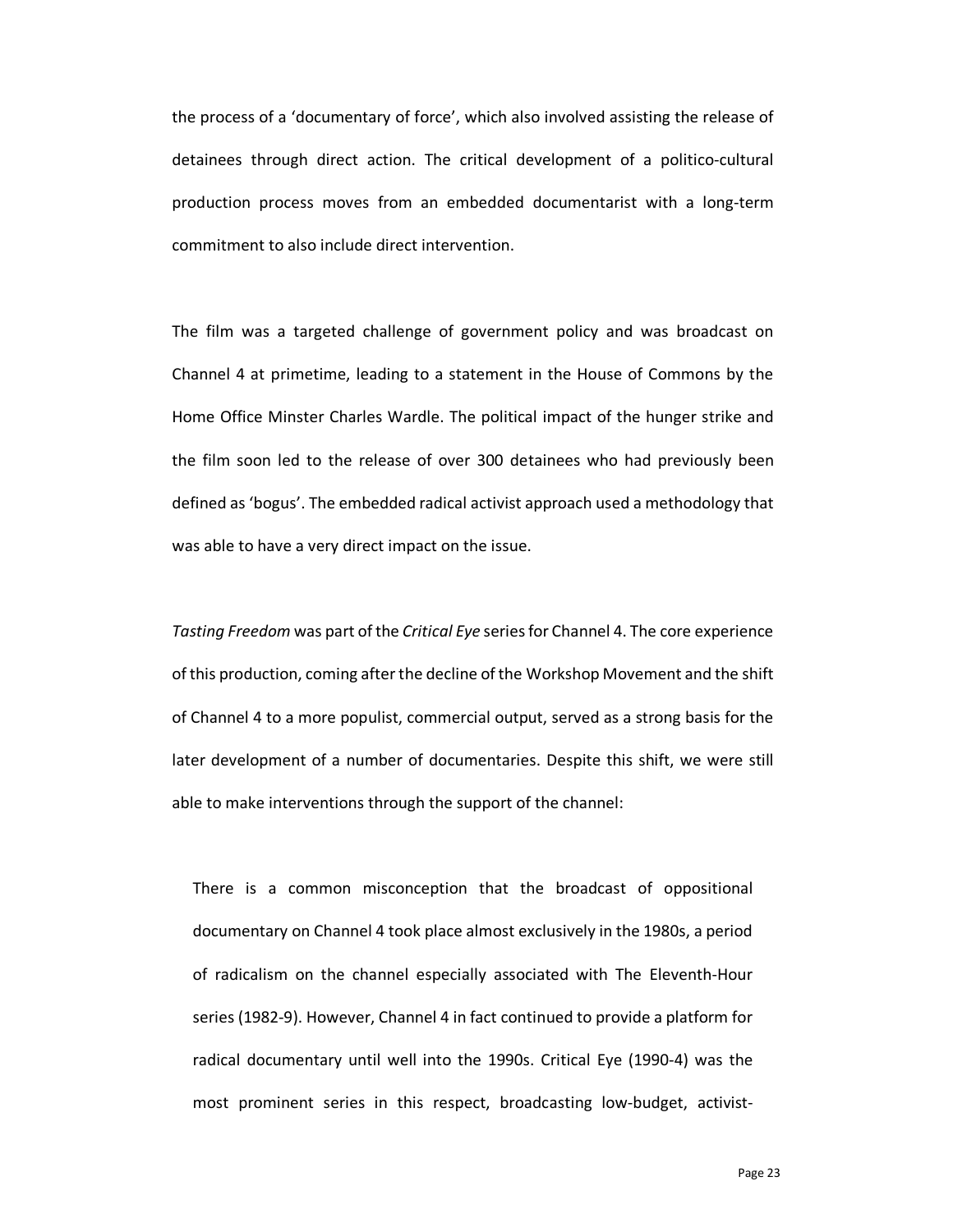oriented oppositional documentary to hundreds of thousands of people throughout the first half of the decade.<sup>35</sup>

Presence describes the subsequent landscape of activist filmmaking, citing many of the films that feature in this thesis, including *Injustice*, *Newspeak*, *Justice Denied* and *Who Polices the Police?* He goes on to outline how this body of work could be considered as radical, activist as well as oppositional. 36

#### Justice Denied (Output 4)

One of the advantages of the embedded documentarist is the gathering of research across issues that then develop into a film project. The strength of the work lay in the exclusivity of the proven access. This was the basis for the production of *Justice Denied*. During the production of *Tasting Freedom*, Joy Gardner had died in North London, when police and deportation officers used force to restrain her, tying her with a body belt and ankle straps and gagging her with 13 feet of tape. A trial ensued. Three police officers were charged with manslaughter and all were found not guilty. The film was broadcast the day after the trial, at 9:00pm on Channel 4. The film was as much about the death as it was about the struggle of Joy's family against the

<sup>35</sup> Presence, Steve. (2013)

<sup>36</sup> Ibid.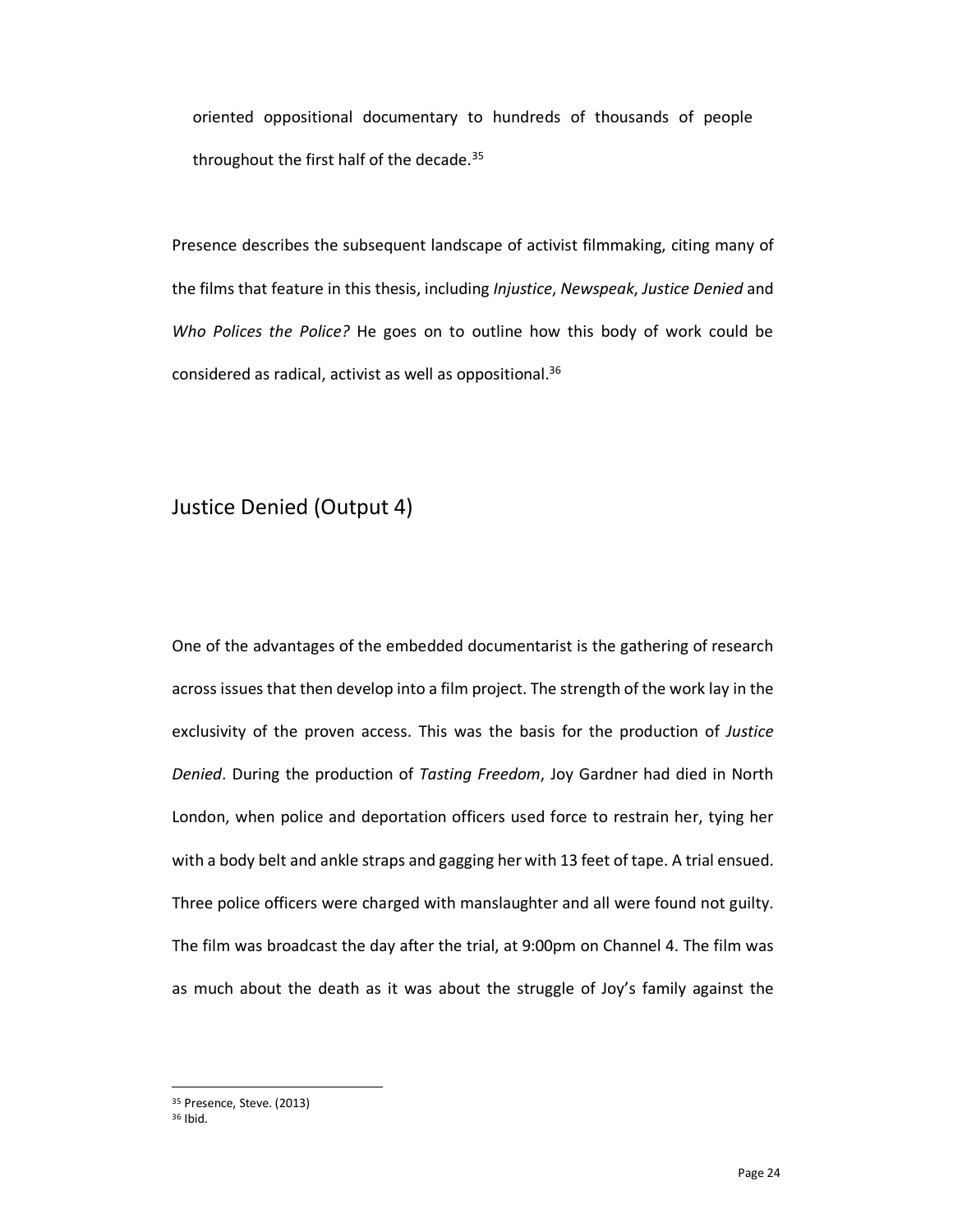government and explored the story from the point of view of her family, a position that, up until then, had been largely excluded from the mainstream media.

There was an extremely negative reaction to the film, including the issuing of death threats to the filmmaker. In addition, the commissioning editors at Channel 4 expressed regret at the screening of the film (despite having approved it through the compliance process). I had to appear on *Right to Reply* to defend the programme against public criticism, without the broadcaster's support, which was unusual. The extreme racial stereotyping of Joy Gardner in the press and media, from redtops to broadsheets, had painted a picture of a violent black woman, and this became the dominant state narrative. *Justice Denied* adopted a different viewpoint so, as we had shattered the illusions of the image of Joy Gardner that the police and media had established, an overreaction was inevitable.<sup>37</sup>

As the threats subsided, Channel 4 apologised privately to the police, without our knowledge. I was informed that we would not receive any further commissions of this nature and should instead focus on ethnic lifestyle programmes. It was decided that this advice would be ignored as it conflicted with the trajectory of my engagement.

Current academic research into deaths in police custody has increased remarkably since the advent of the Black Live Matter movement in the US and its later

<sup>37</sup> Baker, Stephanie. (2014)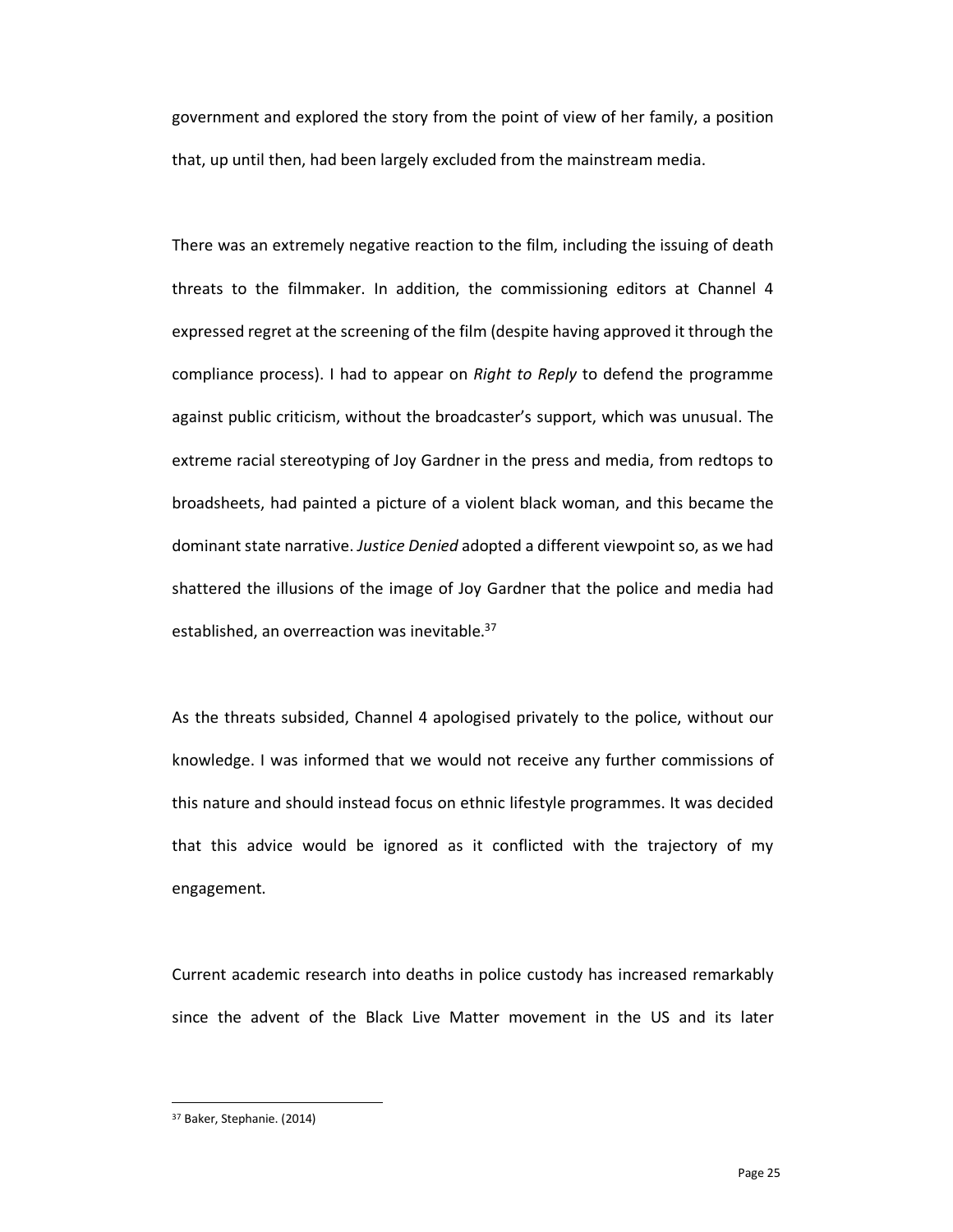manifestation in the UK. The historical reluctance of academia and the mainstream media to investigate this issue in the UK is striking. Very few films have ever been produced that presented research let alone challenged the state narratives regarding deaths in police custody. It could be argued that the acquiescence of the mainstream media on this issue has placed it in a position of being culpable with the state. By failing to engage in the debate due to considerations of objectivity and legal compliance, it becomes collusional. Solanas and Getino:

Truth, then, amounts to subversion. Any form of expression or communication that tries to show national reality is subversion.<sup>38</sup>

Even in its most liberal phase, Channel 4 had made few films about police custody deaths - just three in its 33-year existence. These included *The People's Account* (1986) by Ceddo, <sup>39</sup> *Mysteries of July* (1991) by Black Audio Film Collective, 40 and, finally, *Justice Denied*.

<sup>38</sup> Getino, Octavio and Solanas, Fernando. (1971)

<sup>39</sup> See Ogidi, Ann. (2003) for a brief outline of Ceddo.

<sup>40</sup> See Akomfrah, John. (1983) and Auguiste, Recce. (1989) about BAFC's approach.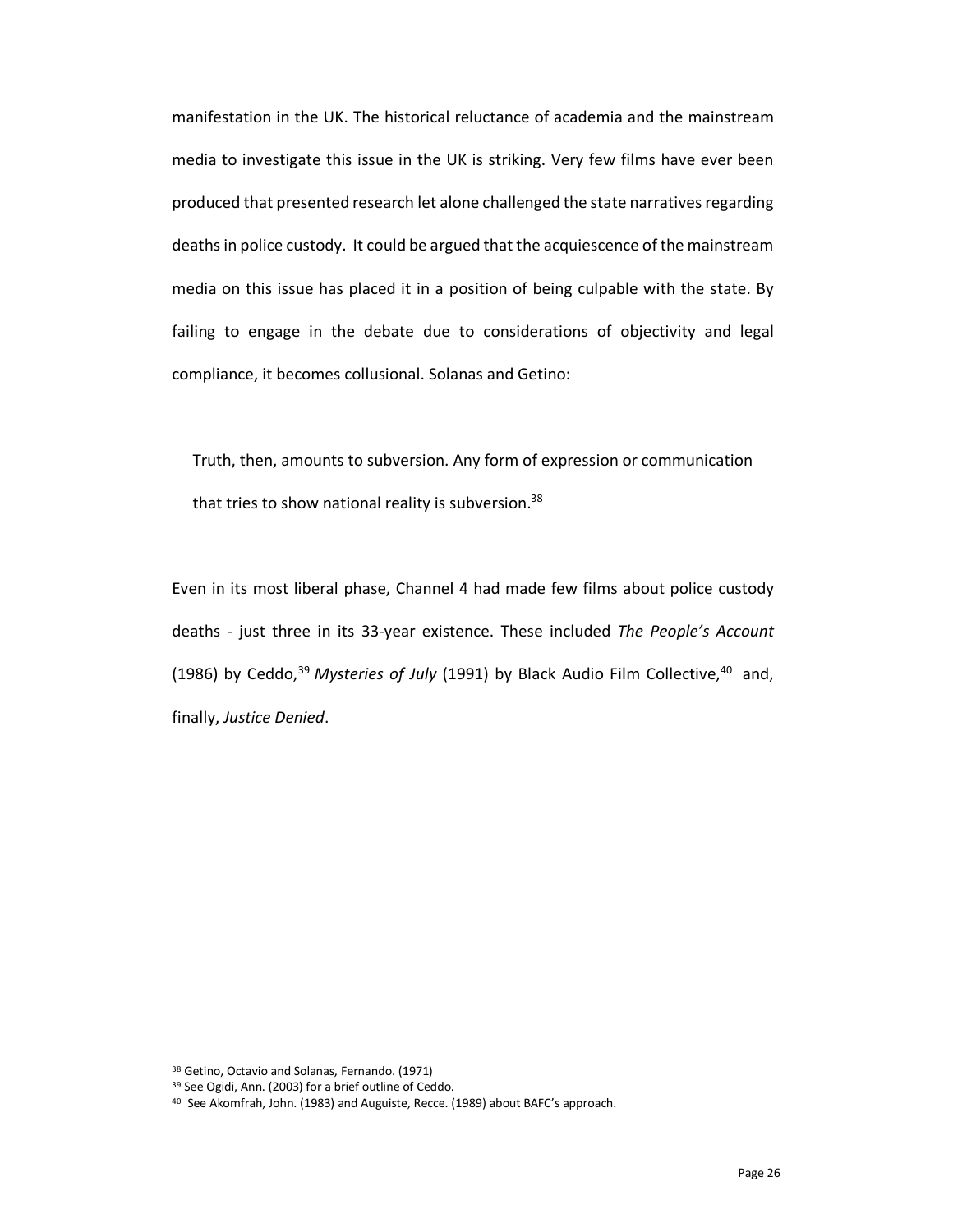#### Injustice (Output 5)

This project is a substantive piece of research that took seven years to produce and concerned the struggles for justice by the families of those who have died in police custody. It grew directly out of the production of *Justice Denied*, with empirical research exposing the number of custody deaths over a 30-year period as being in excess of 1000.

There had never been any figures available as no news producers, broadcasters or academics had ever undertaken a simple calculation. That figure itself was shocking and forms the basis for the rest of the film that explored some of the stories. The fact that the figures had not been collated before was symptomatic of the reluctance to deal with the issue as a systemic problem that needed to be articulated in documentary form in a forceful way. The intervention based on our research. in this respect, was trilateral. Firstly, the empirical presentation of facts regarding the deaths figure had a significant *journalistic impact*. Secondly, the *emotional impact* content of the interviews was presented as a chronology of struggle and resistance. Thirdly, the use of a confrontational approach (the decision to name and show the officers accused of killing) was intended to raise the issue in the legal arena in order for it to create a *political impact*. These three areas coalesced into what amounted to a call to arms, in filmic terms.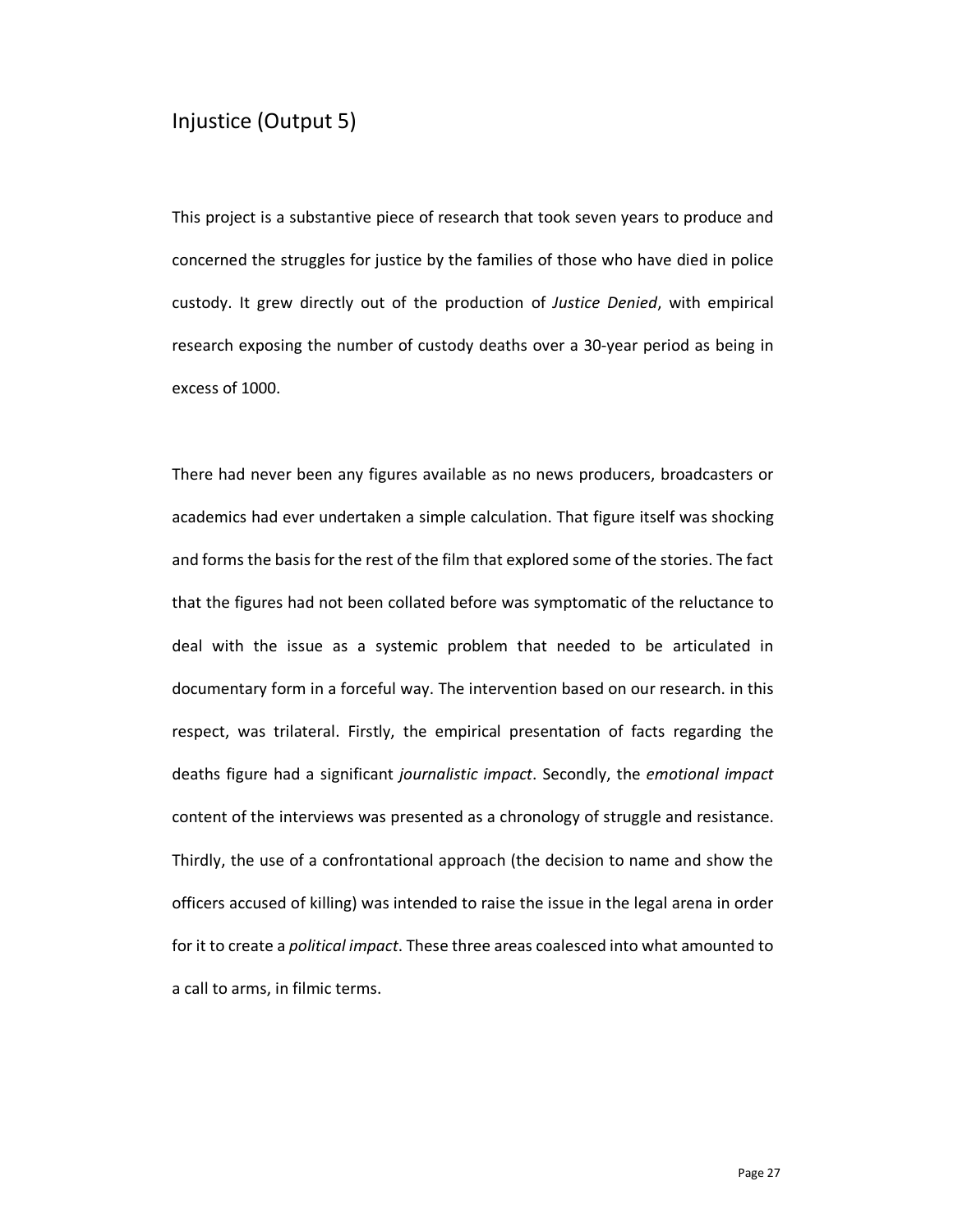One of the key moments of the film occurs during the opening sequence, when the wife of Olwashiji Lapite enters Stoke Newington Police Station. Her husband had been killed by officers form that station only two days earlier. In the film, she falls to the floor, asking, "Why should they kill? Why? Why? Why?" We see and hear her pain rather than the image of the dead and it is this emotion and how it fits into the sequence that calls to mind what the painter Francis Bacon said about the power of his work resting in his obsession to "paint the screen rather than the horror".<sup>41</sup>

When discussing *a documentary of force*, one of the most important considerations that differentiates this from more conventional documentary modes is the measurement of the state reaction to the film. In September 2001, the film's premiere at the Metro Cinema in London was halted at the last minute due to threats of litigation by police officers. One of the political strategies we employed was the decision to frame custodial deaths as human rights abuses. The use of this term was deliberate, and it is important to establish the context at that time. The media coverage of human rights abuses was always in reference to countries outside the UK, so our decision to even refer to these deaths as human rights abuses was a radical one. It was the reading of Malcom X, and his attempt to take the case of Afro-Americans to the United Nations, that influenced a position on this:

<sup>41</sup> Deleuze, Gilles. (2003)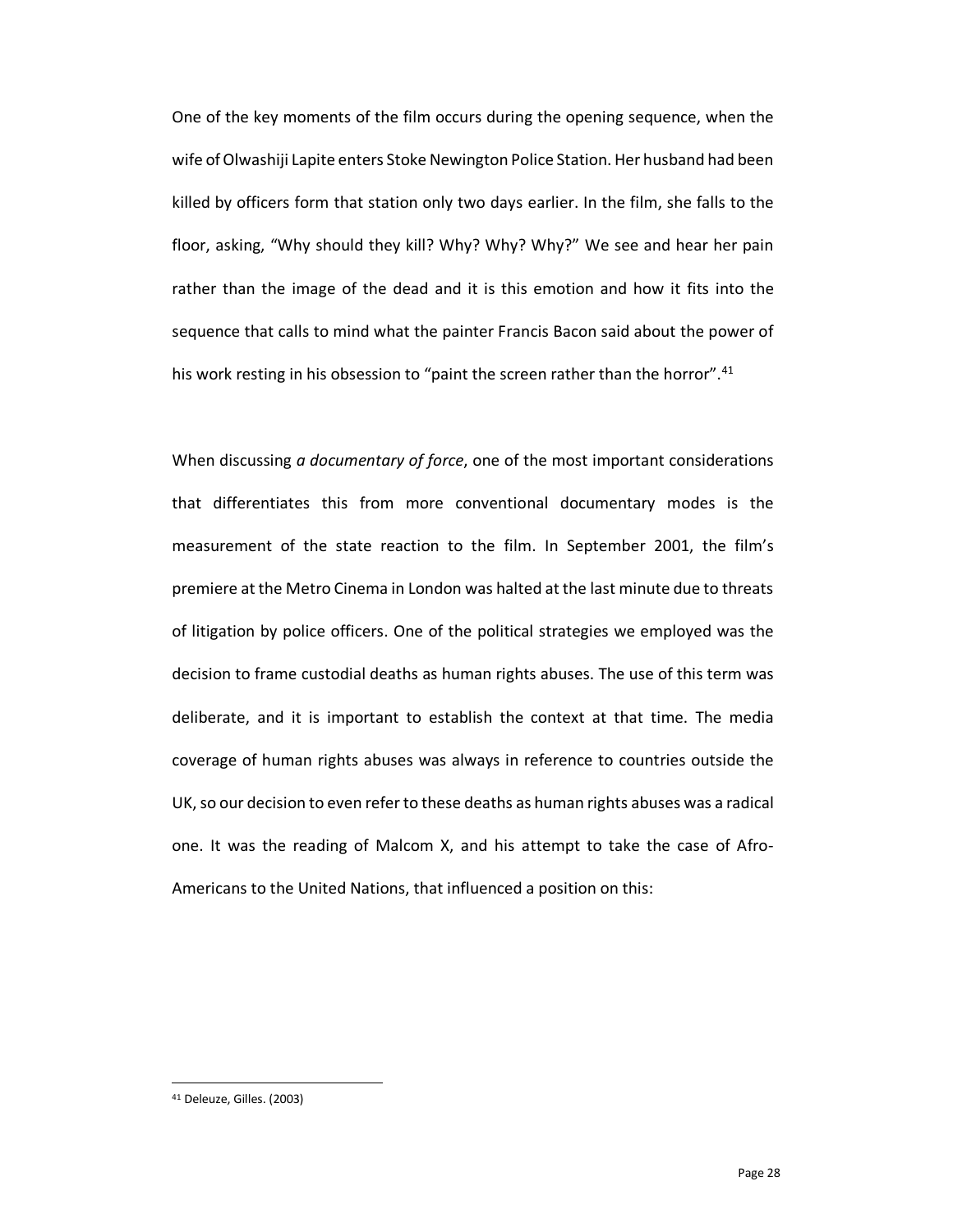We believe that our problem is one not one of civil rights but a violation of human rights. Not only are we denied the right to be a citizen in the United States, we are denied the right to be a human being.<sup>42</sup>

A national position of acceptance of abuse had become so entrenched that any mainstream media scrutiny of state wrongdoing on the issue was transitory and ineffectual. Reframing the issue as human rights abuses rather than an issue for civil society was designed to challenge the inertia and provoke a response from the media. It worked.

In pursuing this trajectory, we invited the embassies of several counties that the UK had accused of human rights abuses, including Iran, Cuba and China, all of whom attended the premier. Their presence was an important strategy in establishing alliances and maximising the political impact, and the police's threat of litigation certainly shocked the audience at that time. On the night of the planned screening at the Metro Cinema, the cinema owner received a fax from solicitors representing the police officer who had been accused of murder. It stated: "Should your screening go ahead, our clients will have no hesitation in pursuing their rights against your company for very substantial damages that will then be their only means of compensation and vindication". <sup>43</sup> The screening was cancelled by the cinema. Defending the position of the film on BBC News that evening, it became clear that we were drawing battle lines around the documentary:<sup>44</sup>

<sup>&</sup>lt;sup>42</sup> See Malcolm X on Front Page Challenge, 1965: CBC Archives.<br><sup>43</sup> Letter from Russell, Jones and Walker Solicitors to Eva Kirkhope at the Metro Cinema 6 July 2001.

<sup>&</sup>lt;sup>44</sup> See BBC Newsroom South East for live appearance by filmmaker. July 6 2001. London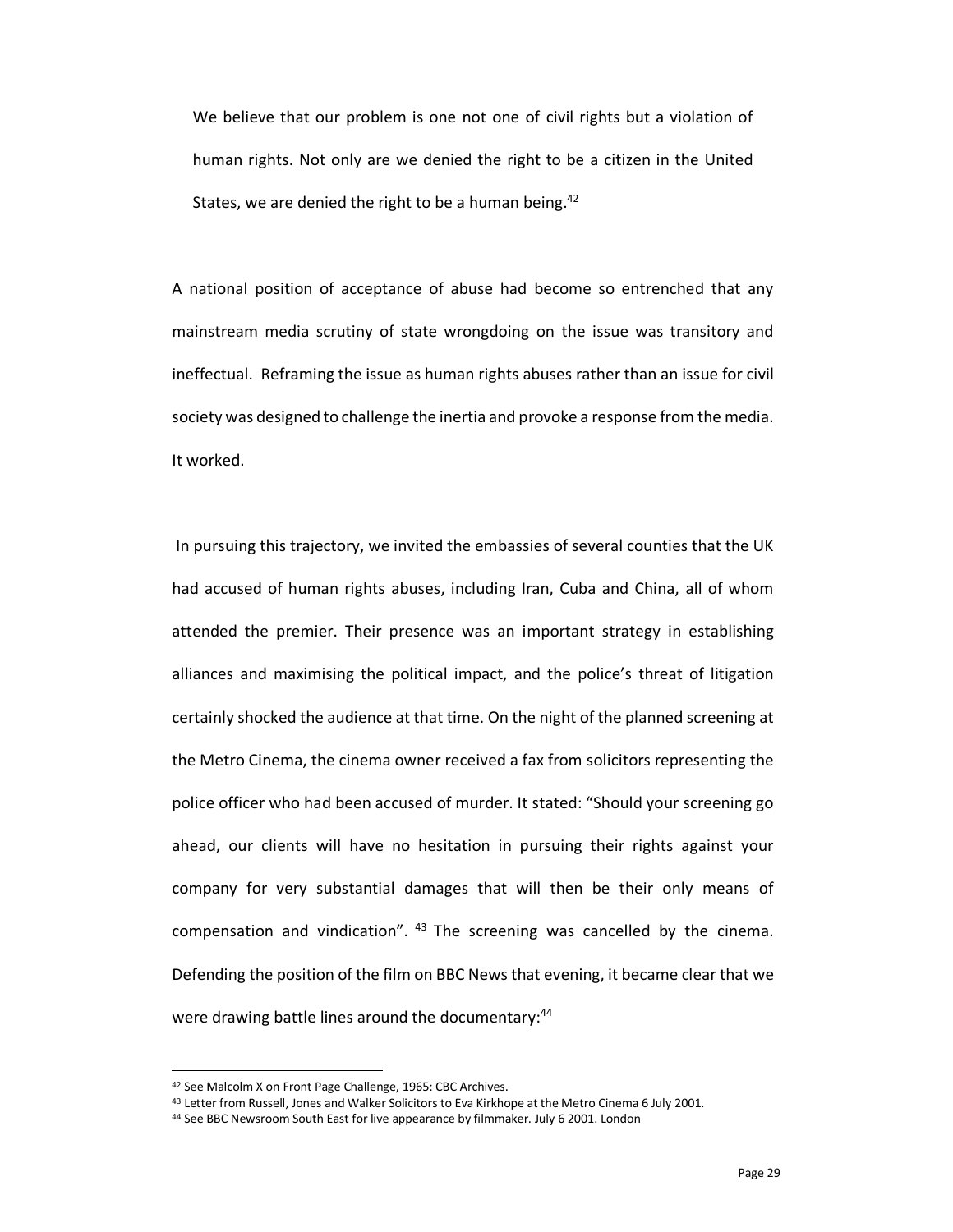BBC News anchor: Is there controversial material obviously likely to incur legal action in your film?

Ken Fero: If you call telling the truth controversial then yes there is. In the film the families speak very openly about how they feel about the officers that killed their loved ones.

BBC News anchor: But so, it sounds to me there are obvious risks and dangers about this film, you are going to go back and look at it again are you? Ken Fero: No, we are not going to go back and look at it again we made this film to give a voice to the families that have been silenced everywhere else, so we are not going to re-cut the film. The film is going to be shown in this country, we are going to show it next week and we have had calls from Iran, form the US from Africa form people who want to see this film to show the film and the truth will come out. You can't silence the people forever.

After the Metro Cinema pulled the film, there was a decision to make between negotiating with the authorities to make the film 'compliant' or going ahead with publishing it. The film was made independently and we were not obliged to comply so the second planned screening went ahead, again not without controversy. The audience occupied the hall, leading to the headline: 'Audience Hijacks hall to see death in custody film':

An audience took over Conway Hall in central London and defied threats of legal action, so they could see a controversial film which names eight police officers as being responsible for the deaths of people in custody. Police were called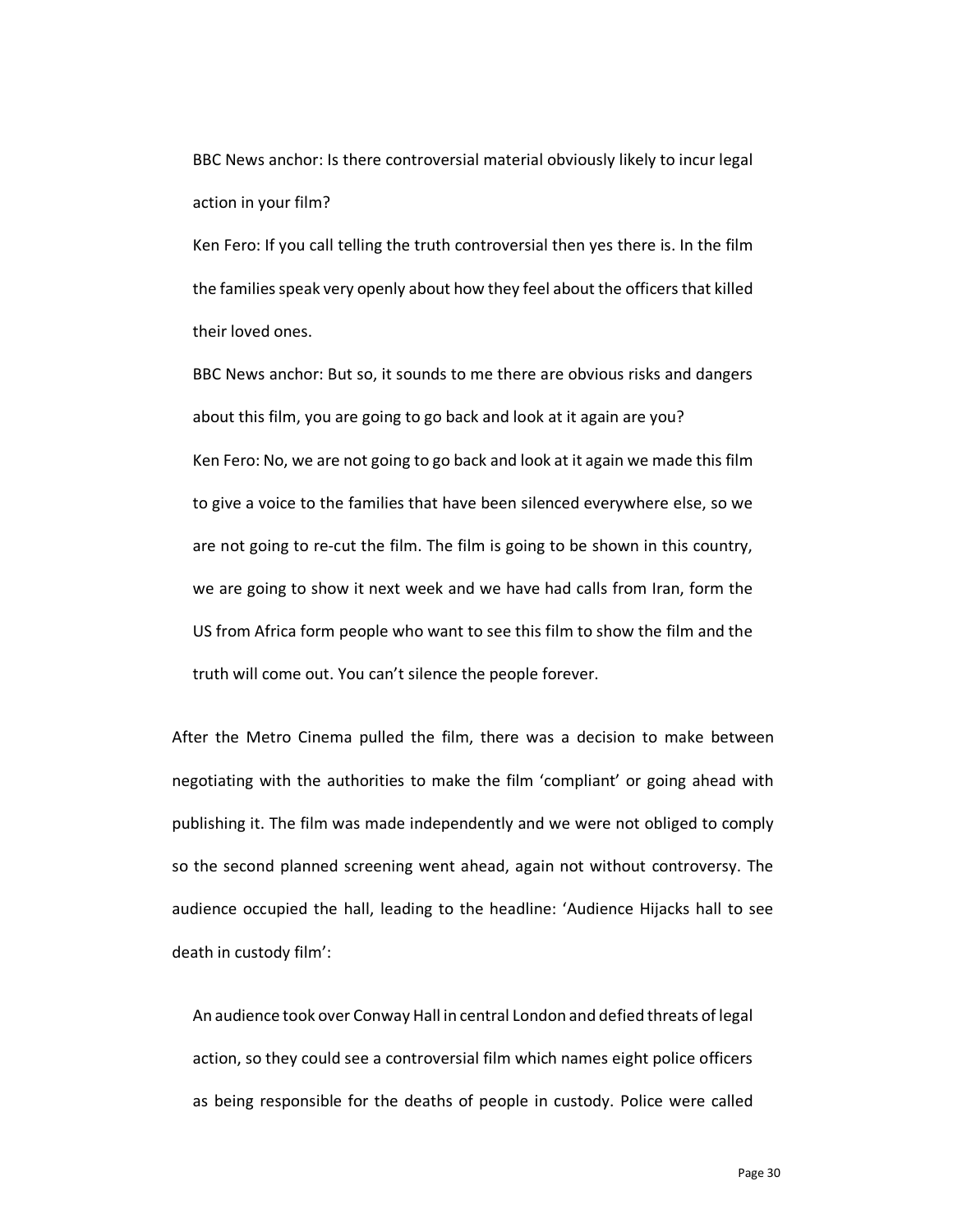when about 150 people barricaded themselves in the hall last night and took over the projector to ensure the screening of the movie, called Injustice, went ahead.45

The film went against rules of compliance and named and showed police officers, directly accusing them of murder. The decision taken was that the right to life was more important than the law of libel. Continuing litigation threats by police officers led to samizdat screenings across the country.46

The fact that none of the police officers involved had been convicted of these deaths was the issue that the film raised, and the imperative was to allow the families to speak. *Injustice* documents the horrific loss of life at the hands of the state and its attempts to cover up these killings.<sup>47</sup> The impact of the filming process was to simultaneously form the *United Families & Friends Campaign*, the coalition of death in custody family campaigns, that then became an important national force. The political actions of the families were influenced by the need to create public spectacles that could draw attention to the issue. Led primarily by the women in the families, much of the actuality within the film, including pickets, meetings and confrontations, was agreed and engendered between the family campaigners and the filmmakers. Coalescing the family campaigns on the basis that 'unity is strength' was an underlying activity of the filmmaker for several years. Towards the end of this period, the decision to organise a national procession in 1999 also provided an

<sup>45</sup> Ramsay, A. (2001)<br><sup>46</sup> Cooper, Adrian. (2001).

<sup>&</sup>lt;sup>47</sup> Hattenstone, Simon. (2001).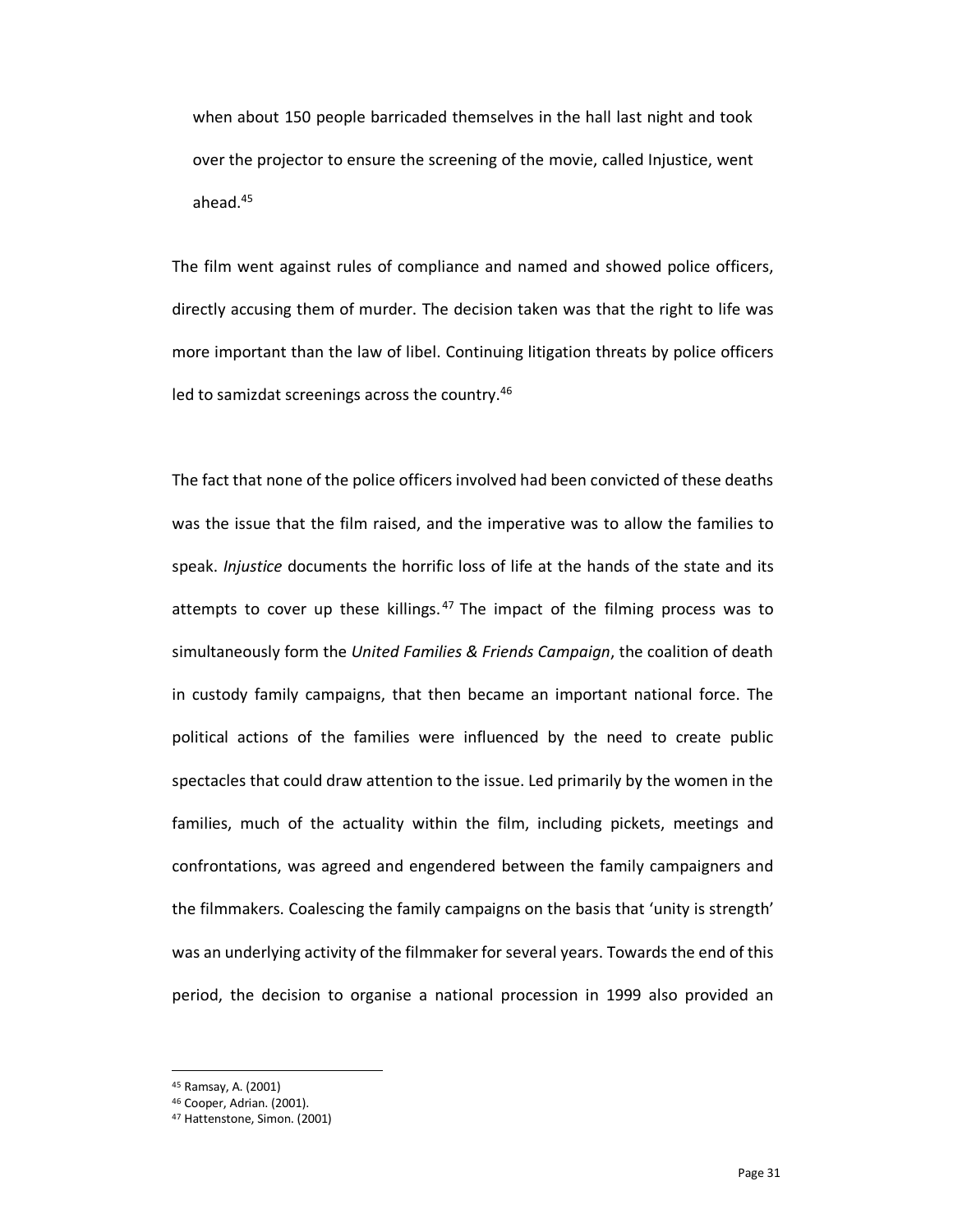opportunity to end the film with symbolically striking images of the mothers of the victims marching to the seat of power to present their demands to the Prime Minster.

*Injustice* was made without negotiation with the police, outside the broadcast regulations, on the margins of economics and operating externally to the industrial structures of television. Its ability to make a significant political, cultural and social impact nevertheless was the result of an important methodology. We instigated screenings of the work, despite the legal threats issued, with the intention of provoking political action. This notion of provocation was built on the lessons of Third Cinema:

Every image that documents, bears witness to, refutes or deepens the truth of a situation is something more than a film image or purely artistic fact; it becomes something which the System finds indigestible. Testimony about a national reality is also an inestimable means of dialogue and knowledge on the world plane.<sup>48</sup>

*Injustice* became a multi-awarding winning, internationally-renowned film that is today defined as a 'classic' documentary.49

<sup>48</sup> Getino, Octavio and Solanas, Fernando. (1971)

<sup>49</sup> Bradshaw, Peter. (2012)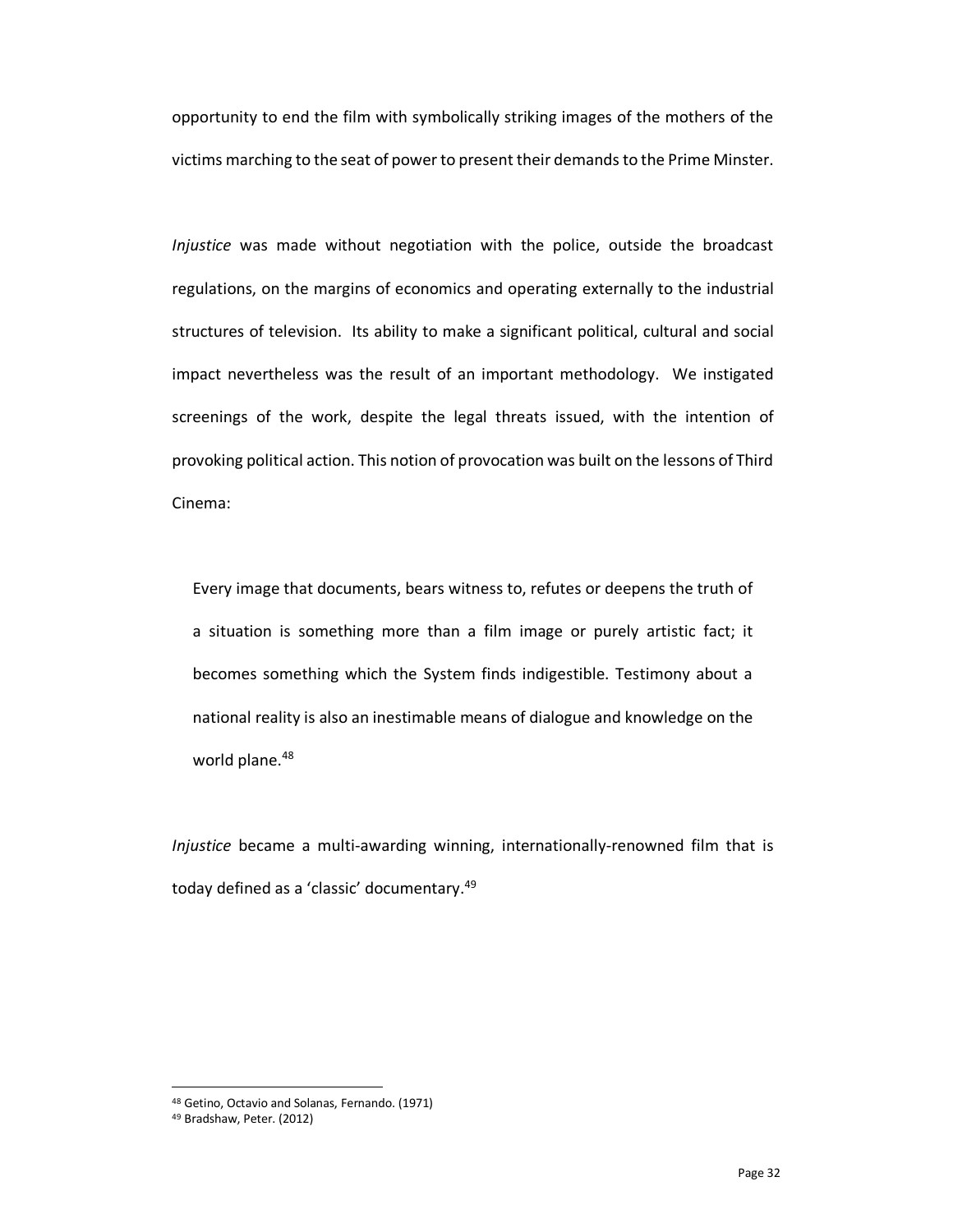#### Ideologies

-

There were constant ideological battles between us and left-liberal organisations. When producing *Tasting Freedom,* for example, several lawyers at the Refugee Legal Centre attempted to dissuade their clients from embarking on the hunger strike and threatened to withdraw their legal support if they did not comply. In the case of *Injustice,* left and liberal groups had dominated the individual justice campaigns. We helped to construct the United Families & Friends Campaign, a coalition of family campaigns, as an important strategy. From a political perspective, the families become the vanguard and was far less easily mediated than had been the case previously. This was the reason why it became so powerful and had an impact on this hitherto hidden issue.

With the high profile international response to the film's release, there was clearly a case for the broadcasters to answer. After viewing the film, Channel Four declined to broadcast *Injustice*, stating:

The film would be impossible to transmit without the risk of protracted and sustained legal action by the Police Federation on behalf for the officers featured in the film. 50

The police claimed that the film was libellous and also an incitement to riot. In response, we threated them with legal action for loss of earnings if they did not desist threatening cinemas. It was clear that, were they to pursue their action, we were

<sup>50</sup> Dale, Peter. Letter to the filmmakers from Peter Dale Head of Documentaries at Channel 4, 24 October 2001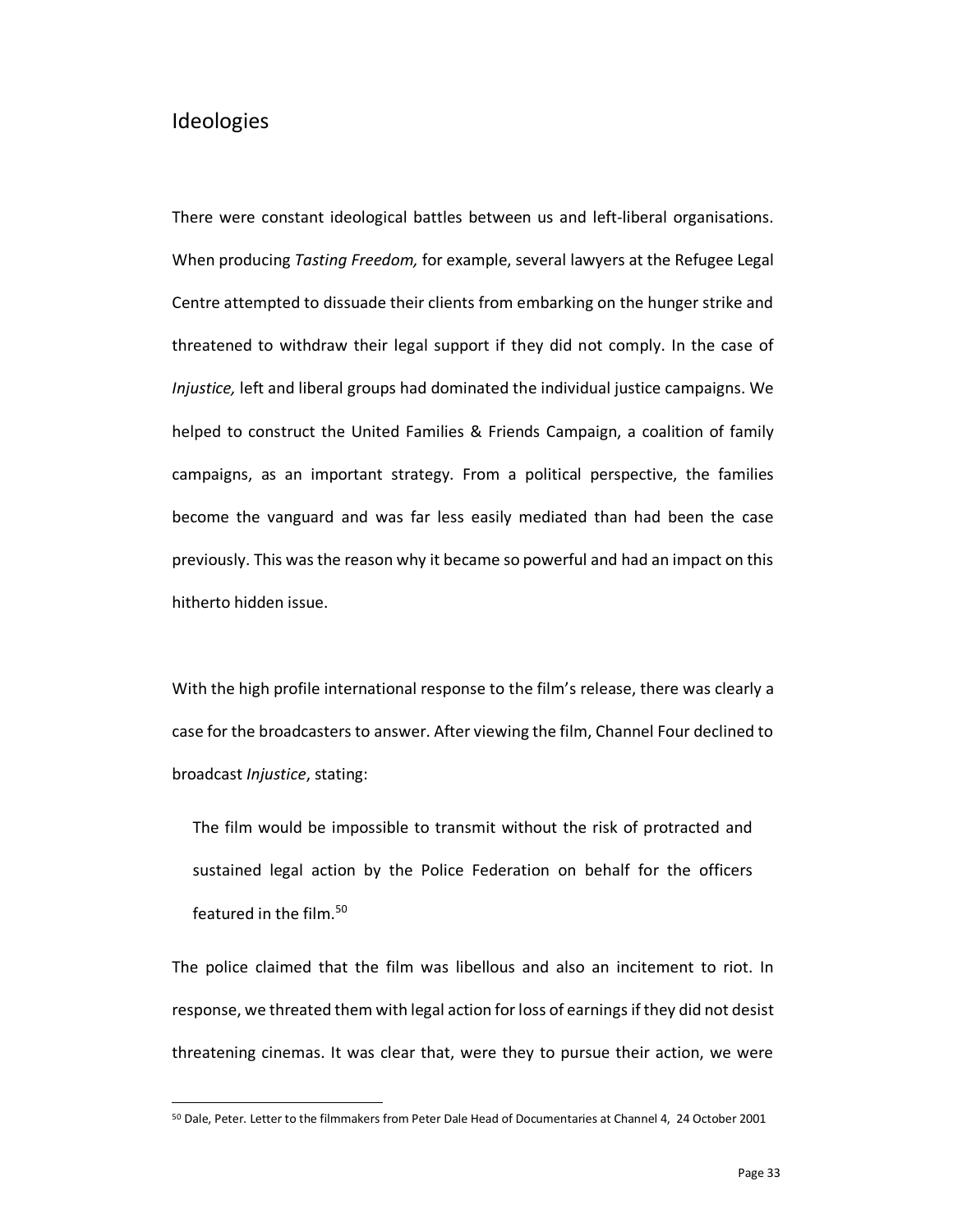prepared to enter the legal arena, while the police officers' lack of appearance in court lies at the heart of the film. Despite their earlier claims, we never heard from them again. If the state had made such efforts to avoid trials, it was clearly not going to be led into court by us either. $51$ 

The Police Federation was noticeably surprised by the upsurge of support that the film inspired and the fact that institutions ranging from the Sheffield Documentary Festival, the BFI and even the British Council were screening the film widely. Several features appeared in the press outlining the film's content and the attempt to suppress it:

Glen Smyth, chairman of the Metropolitan Police Federation said they hoped the makers of the film would now edit out some of the more controversial material. He said that at one stage in the film, an interviewee calls for "legal justice or street justice" against some of the officers named as murderers. "That is a violent threat against the safety of the officers and this is a worrying dimension of the film," said Mr. Smyth. "We are quite clear that is something that should not remain in the documentary". <sup>52</sup>

A strong indication of the film's influence emerged through a confidential memo that Channel 4 sent to its preferred suppliers:

Just to let you know that for this Budget Round, IFV is being asked to come up with some more 'ground up' projects which reflect excluded political/social

<sup>51</sup> Bright, Martin (2001)

<sup>52</sup> Smyth, Glenn (2001)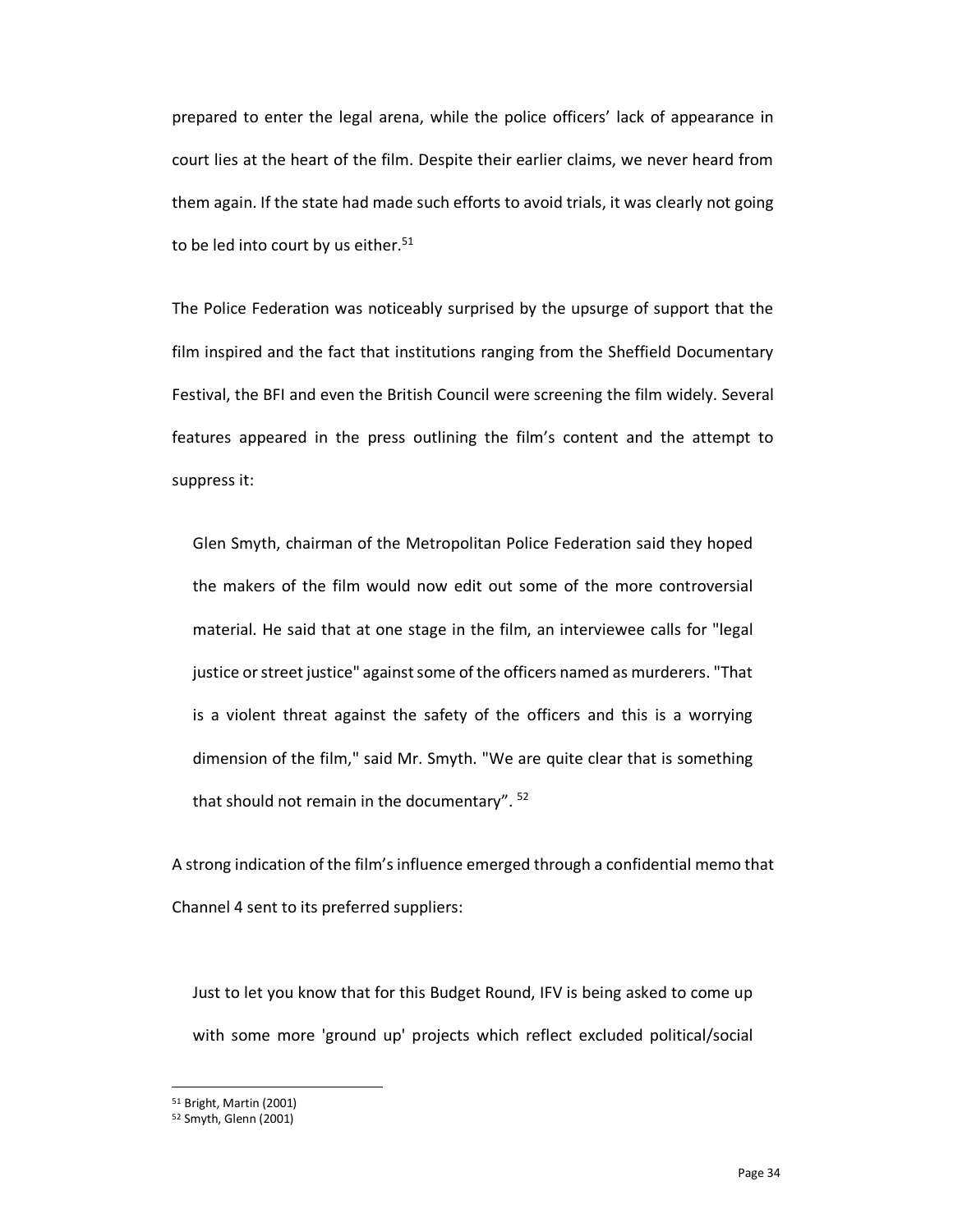voices, and where the subjects have some say in the making of the programmes. We probably couldn't show Injustice for legal reasons, but that's the kind of territory; so would a film about Genoa made by the protesters have been. Please let us know if you see anything like this coming across your desk.<sup>53</sup>

It is only due to the decency of one of the recipients that we received a copy of this, but it is clear that the notions of a 'documentary of force' are embedded in the call for proposals. Whilst the broadcasters were refusing to screen our work, they did recognise a working method that was organic, collaborative and dealt with excluded voices – all key elements of our approach.

By early 2003, the litigation threats had subsided and the film was being sold to international broadcasters. <sup>54</sup> Channel 4 nevertheless still refused to show the film and, in order to force the issue beyond the normal structure of letter writing and commissioning meetings, a decision was taken to project the film onto the side of the Channel 4 building. As a spectacle, it had an impact. The headline of the Press Gazette was *C4 'cowards' won't show 'death in custody film':*

A documentary-maker has accused Channel 4 of "cowardice" for refusing to show a film highlighting deaths of black people in police custody. Fero's accusations of cowardice come as Channel 4 chief executive Mark Thompson

<sup>53</sup> Preferred providers email from Adam Barker, Commissioning Edit for Independent Film & Video 22 February 2002. <sup>54</sup> John, Cindi (2001)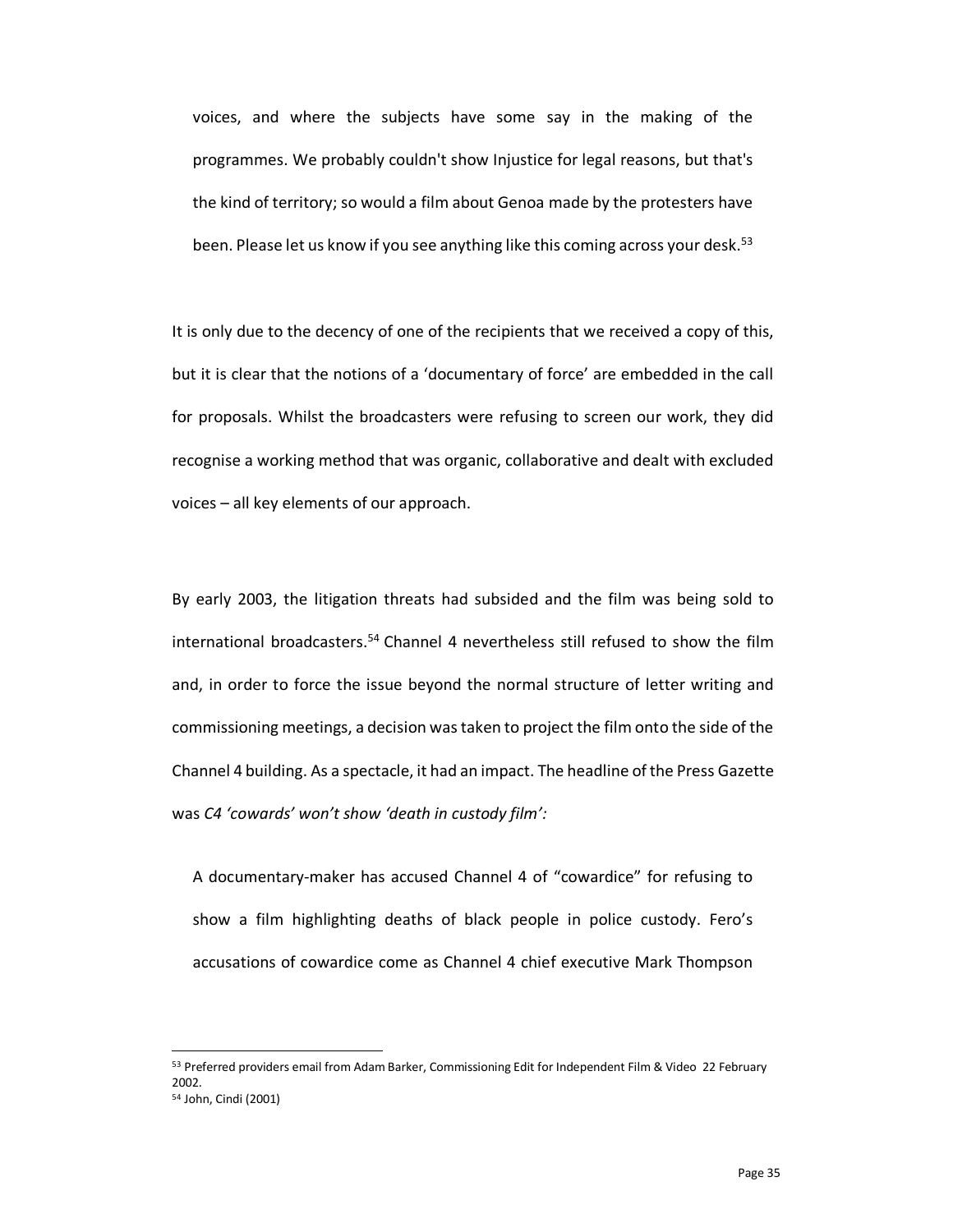promised the broadcaster would "do things first, continue to make trouble, inspire change and be Britain's bravest and most original broadcaster. 55

We could now claim that *Injustice* had in fact been screened *on* Channel 4 but, of course, not in the usual way! Chanan outlines how 'there remain independent films that television refuse to broadcast and conventional distributors decline', including *Injustice*, which he describes as 'closer to Third Cinema'. 56

#### Impact

The distribution and impact of *Injustice* lasted for a decade before the next output. This period had been spent distributing the film, with weekly screenings in a range of locations from cinemas to community centres, nationally and internationally, including a screening at the European Parliament.<sup>57</sup> At each screening, a Q&A was organised with the film participants, with radical results. The film was able to create space for militancy that was latent in the audiences. The notion of the embedded documentarist cannot simply be defined as the research gathering and production/distribution stage, but must be extended to an output with a political

<sup>55</sup> Azeez, Wale. (2003)

<sup>56</sup> Chanan, Michael. (2007)

<sup>57</sup> Editorial on BBC (5 March 2002)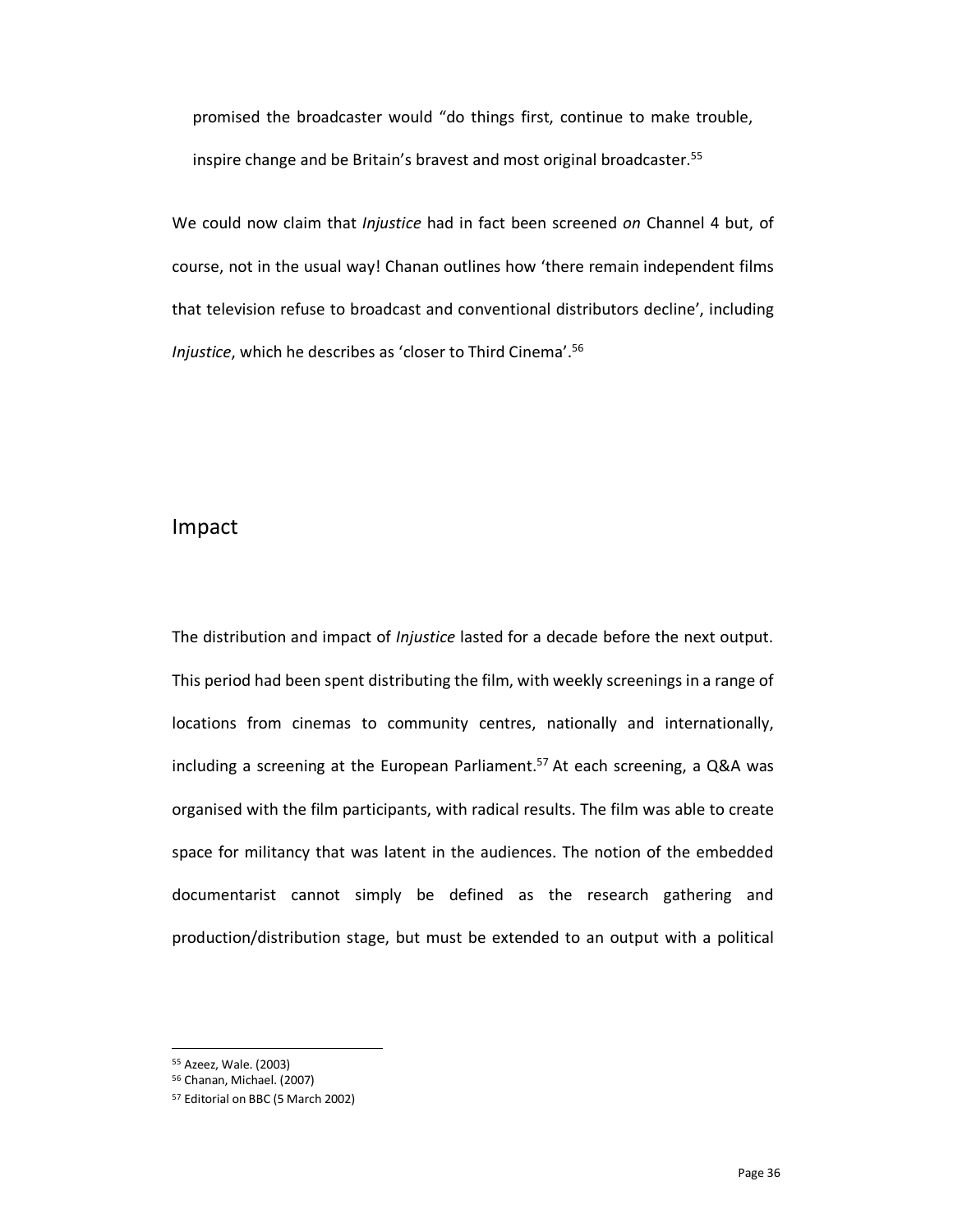impact. This was very much in the tradition of Third Cinema, and each screening was 'a place only for those who feel identified with the struggle'. 58

Commenting on a screening of *Injustice* in Los Angeles, the renowned Oscarnominated filmmaker, David Koff, <sup>59</sup> commented:

These days films are for mobilising money and awards rather than for mobilising people. The fact that a social movement has been generated by the film is evidence of the power of cinema, I would say - a capacity of film-making that is virtually ignored nowadays. I'm very impressed with what they have done with their film and it seems to be taking off.<sup>60</sup>

Ownership of the material is a shared platform and it was on that basis that the film was seen, discussed, debated and ultimately made a significant political impact. A review of the police investigation system, the resignation of the head of the CPS and the intervention of the Attorney General all followed the release of the film. This instigated a policy review, leading to an increase in the number of prosecutions of police officers, albeit, again, without any convictions.

The controversy of the film also drew extensive attention from academics, and presentations were made on panels, where our methodology was put forward:

<sup>58</sup> Getino, Octavio and Solanas, Fernando. (1971)

<sup>59</sup> Koff directed the seminal *Blacks Britannica* (1978) and *Occupied Palestine* (1981).

<sup>60</sup> Campbell, Duncan. (2002)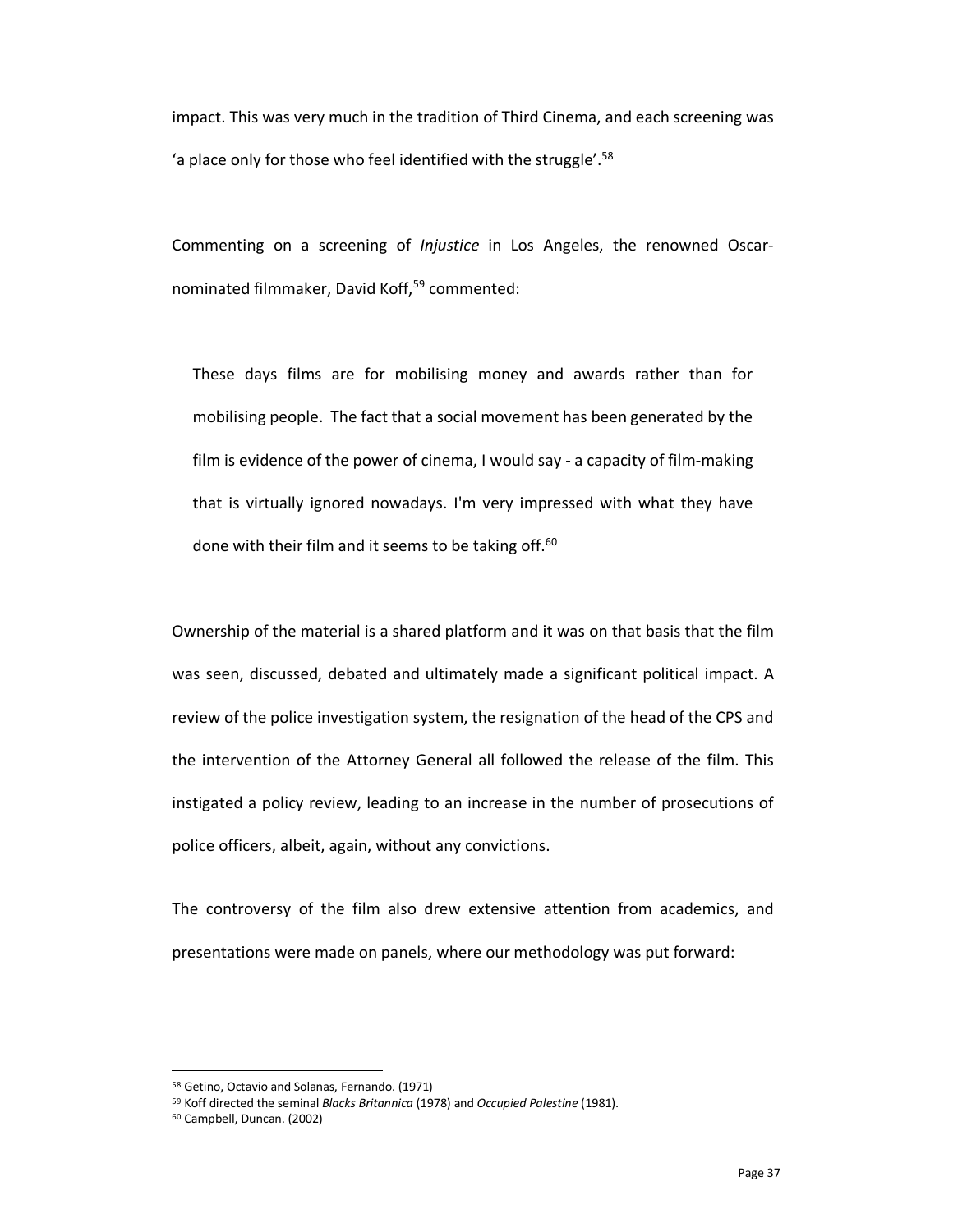There is a need for "citizen journalists" to form collectives, similar to the productions that came from the Arab Spring and earlier collective movements. Citing revolutionary writer Frantz Fanon and Marxist theoretician and politician Antonio Gramsci's *Prison Notebooks* as invaluable resources towards the formation of "collective memories of resistance" and "mass educational programmes", Fero put forward an exceptionally provocative and clear argument for the organisation and education of what we now know as the "citizen journalist": members of the public who record the peaks of action and resistance that are punctuating our current times. <sup>61</sup>

#### Defeat of the Champion (Output 6)

PressTV is a London-based media satellite for the Islamic Republic of Iran. I had visited Tehran on a screening tour with *Injustice*, developing links with women's groups and leftist academics there. It was important for Migrant Media to position ourselves geopolitically, if only to be able to access an international broadcaster for our outputs. By this stage, access to UK broadcasters had been denied to us both explicitly and implicitly. I wished to continue to explore the notion of documentary as a radical process and wanted to test it on wider issues. At that stage, I had been involved with campaigners in documenting the increase in the targeting of Muslim communities following 9/11 and was commissioned to make *Defeat of the Champion* (2011), a

<sup>61</sup> Zarins, Kelly. (2015)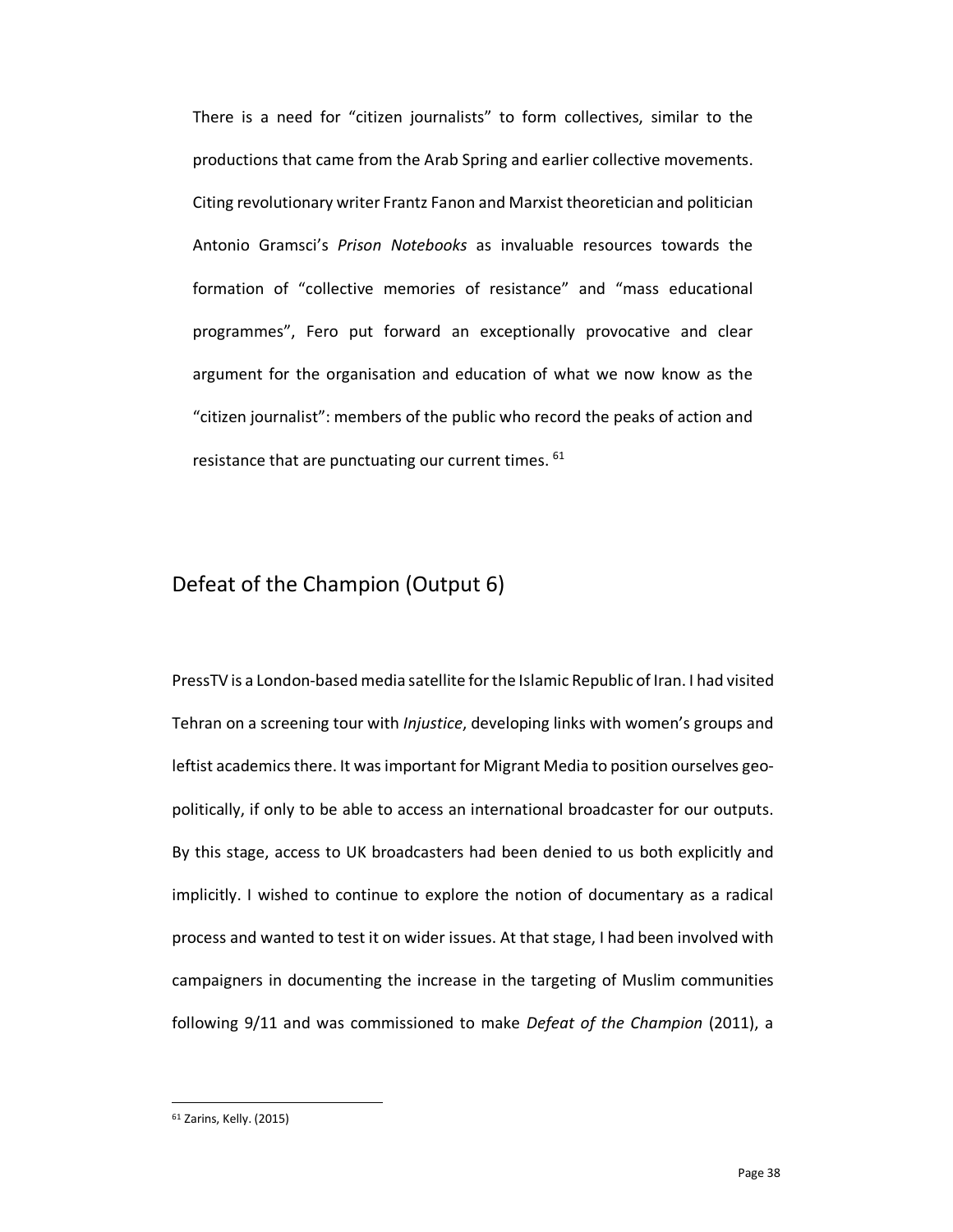documentary about the campaign to remove CCTV targeting of a Muslim community in Birmingham. This was a new approach. It was a narrowly-focused campaign in a small area, but the same methods of using film as a political tool to position minority voices more centrally was the intention. The same research methodologies formed the basis of the project but with a larger number of collaborators in gathering research and in production.

#### NEWSPEAK (Output 7)

A working relationship was established with PressTV as a source of funding and distribution for our outputs. At the same time, it was necessary to develop the notion of a 'documentary of force', exploring how this could function across modes.  $62$ PressTV, at that stage, was in conflict with the British Government, and the imprisonment of a BBC journalist in Tehran led to a crisis, one of the sanctions of which was the threat by OFCOM to revoke its broadcast licence. We were commissioned to make a documentary for PressTV about the crisis, largely because of our own reputation due to 'Injustice'.

The film adopted a different approach to my previous work. It was global in outlook, combining extensive archives with poetic imagery, and essayistic in form. The writing

<sup>62</sup> Nichols, Bill. (2001)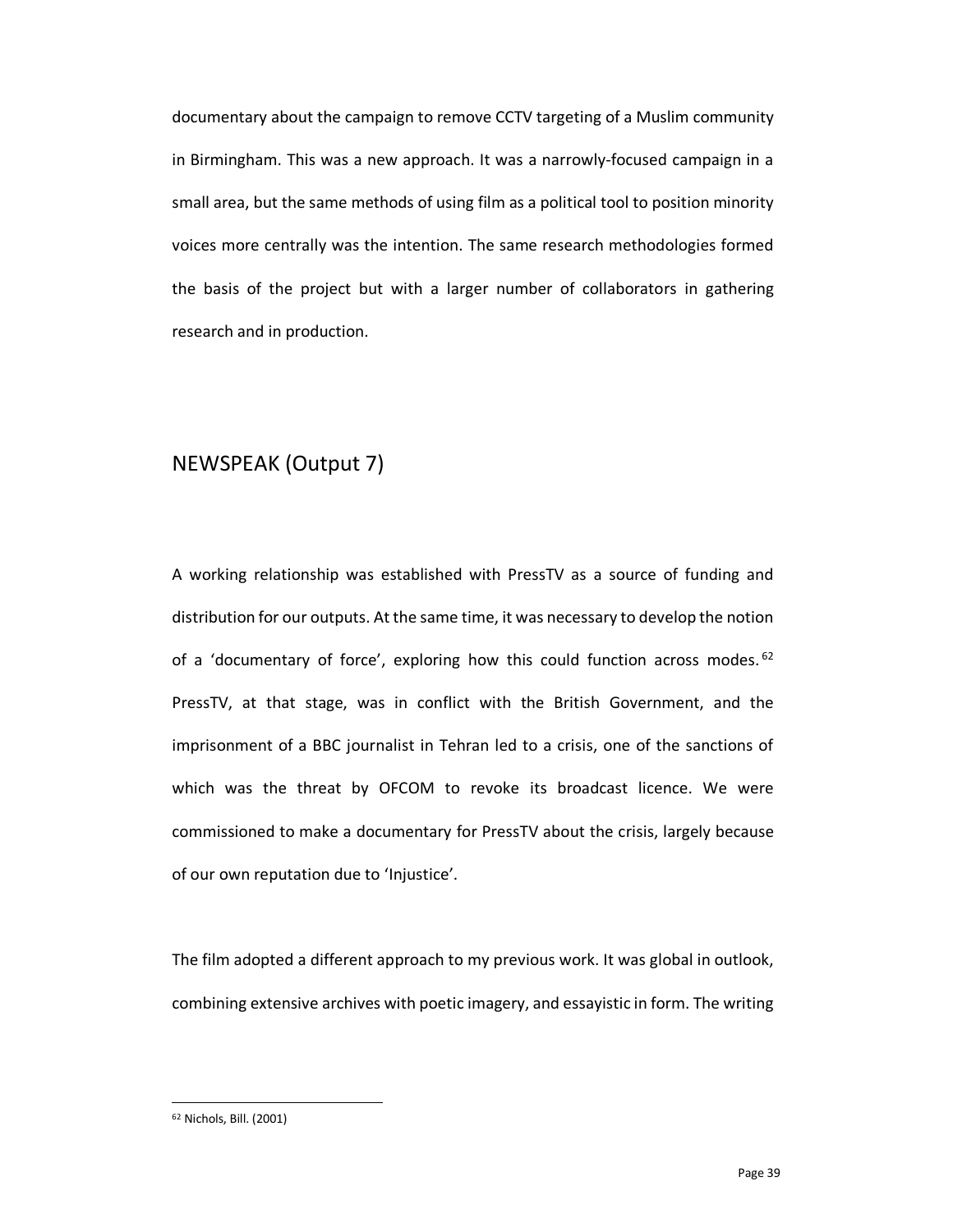for the film adopted an entirely reflexive mode. Combining imagery with an auteur's voiceover as a poetic stream of consciousness, it followed Kluge's proposal that:

The cinematic movement has great similarities to the brain's stream of thoughts and images; the main thing is to entrust oneself to this stream*.* 63

The film's content was politically confrontational. *Newspeak* was broadcast by PressTV on Sky on the 20th January 2012. This was the last film broadcast by the channel. It had been commissioned as a response to the impending act of censorship, and held back for that moment. Shortly after the broadcast, at 3.00pm, OFCOM revoked PressTV's licence to broadcast in the UK and the channel was taken off air.

#### Who Polices the Police? (Output 8)

With outputs now increasing, and larger international audiences, I took the decision to revisit the research that we had undertaken for *Injustice*. The notion of the embedded documentarist is not transitory, and we had maintained our original method of continuing to document cases through filming, archiving the history of resistance to custodial deaths as well as supporting family campaigns. With *Who Polices the Police?* (2014), a film about the death of Sean Rigg at Brixton Police Station, the research explored and questioned, again, why there had still not been any successful state prosecutions. Our expertise on the issue enabled us to widen our

<sup>63</sup> Kluge, Alexander. (1964)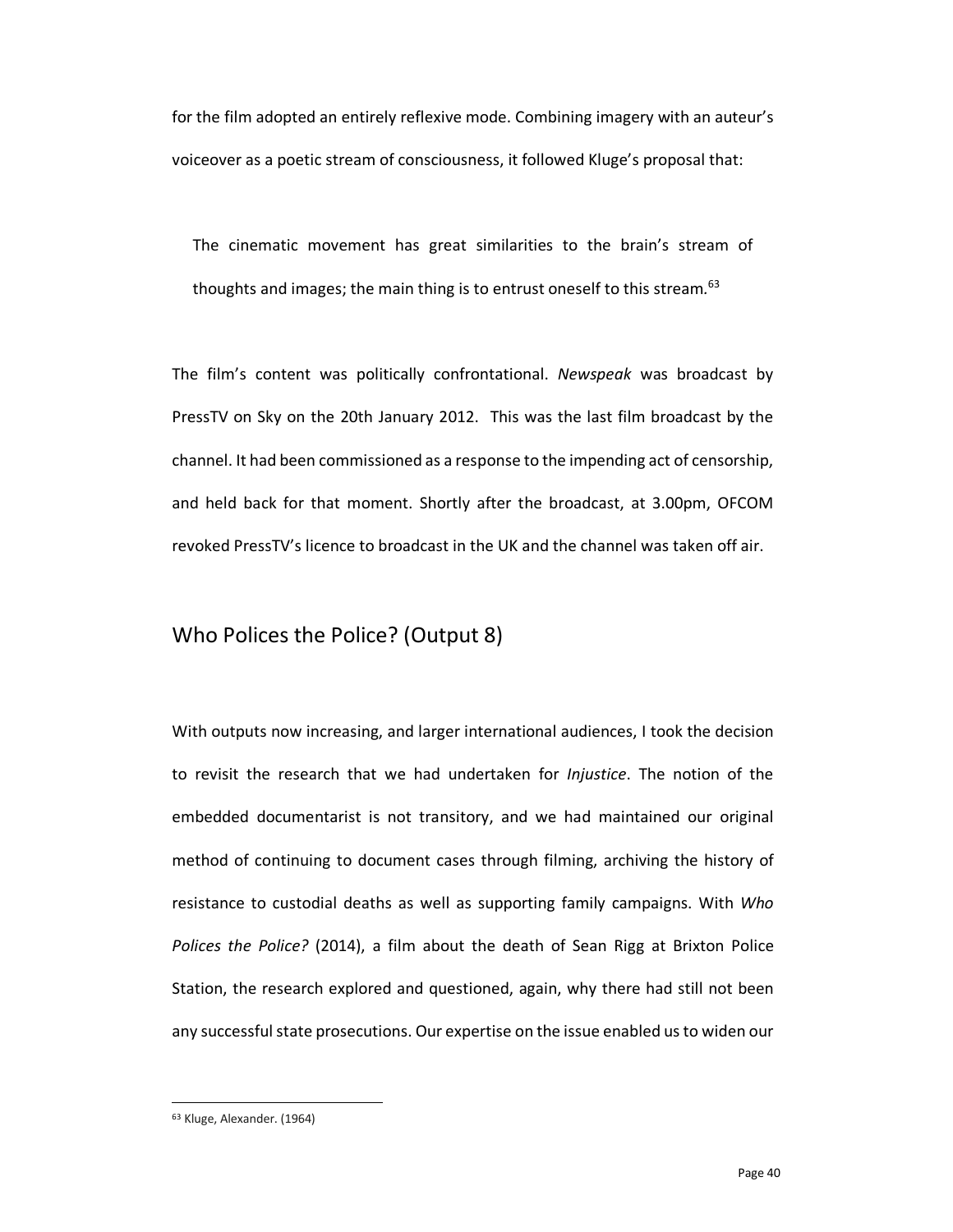research to include testimonies from key figures in the IPPC. This new development, using a conventional expository approach of positioning conflicting arguments, required a counterpoint, so the narrative was delivered as poetry. Once again, to maximise the impact, the film's release was timed to coincide with the end of an inquest into the death, which, as Andrews and Parker state:

Saw the re-opening of the IPCC investigation of the death of Sean Rigg. Recounted in Ken Fero's moving film, Who Polices the Police?, the death of Sean Rigg in 2008 remains in a controversial and deeply sinister sequence of events. 64

Exploring the notion of a documentary of force, this film marked an expansion of the experimentation with image, sound and text. "The coincidence of linguistic, acoustic, and visual forms and their integration into the montage enables films to make more complex statements than would be possible with one of these forms alone."65 The inclusion of captions and block text, that Godard uses to draw attention to the image, was employed to comment on and complicate the flow of the images.<sup>66</sup>

<sup>&</sup>lt;sup>64</sup> Andrews, Kehinde and Palmer, Lisa Amanda. (2016)<br><sup>65</sup> Kluge, Alexander and Reitz, Edgar (1965)

<sup>&</sup>lt;sup>66</sup> See for example Dronsfield, Jonathan Lahey. (2010)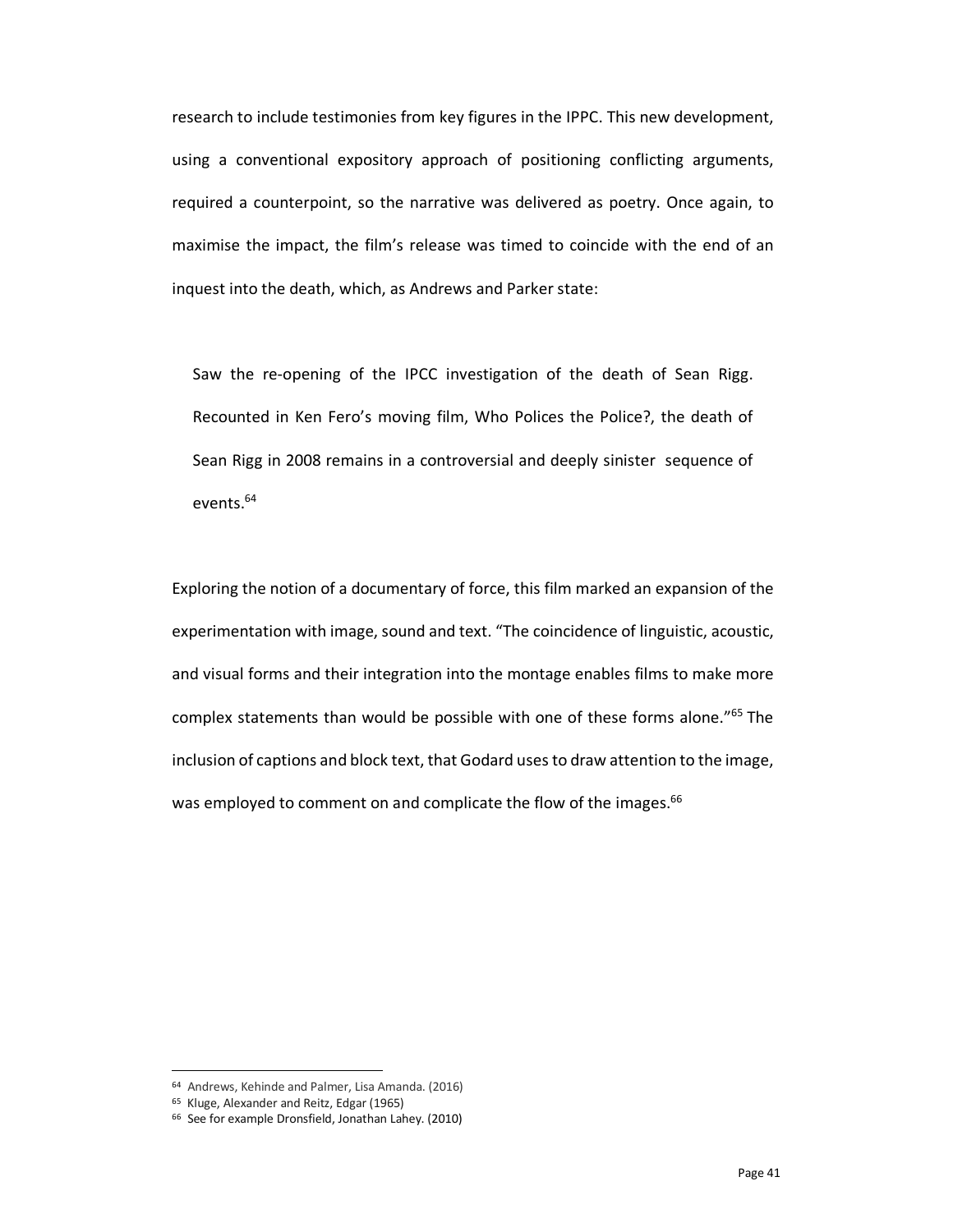#### Po Po (Output 9)

Moving on to *Po Po*, I began to explore the use of an essayist direction, with the filmmaker directly involved in the narrative. *Po Po* was influenced by the work of Marker. <sup>67</sup> The film posited the notion of the filmmaker's search for light and the participants' search for justice. The approach was to employ a more eclectic mix of visuals, including activist verite and testimonies, but this time combined with a range of imagery that reflected the gaze of the filmmaker and existed outside the observational and expository modes. Abattoirs, landscapes and cityscapes interplayed with the documentation of the struggle of the family of Jason McPherson, who died in shocking circumstances after being taken to Notting Hill Police Station. The metaphor of the film is the correlation between the search for the truth by Jason's sister that runs parallel with the filmmaker's investigation of light but at the same time act as 'disjunction'. As Pantenburg commented:

The excursiveness and range of association, the breaking off and restarting, with which one is continually confronted in Godard's films, is also characteristic of his texts. Gilles Deleuze has described this as Godard's "creative stammering," in which he sees an effective method of avoiding the precepts and restrictions of a logocentric discourse organized from the top down.<sup>68</sup>

<sup>67</sup> Brancaleone, David. (2012)

<sup>68</sup> Pantenburg, Volker. (2015)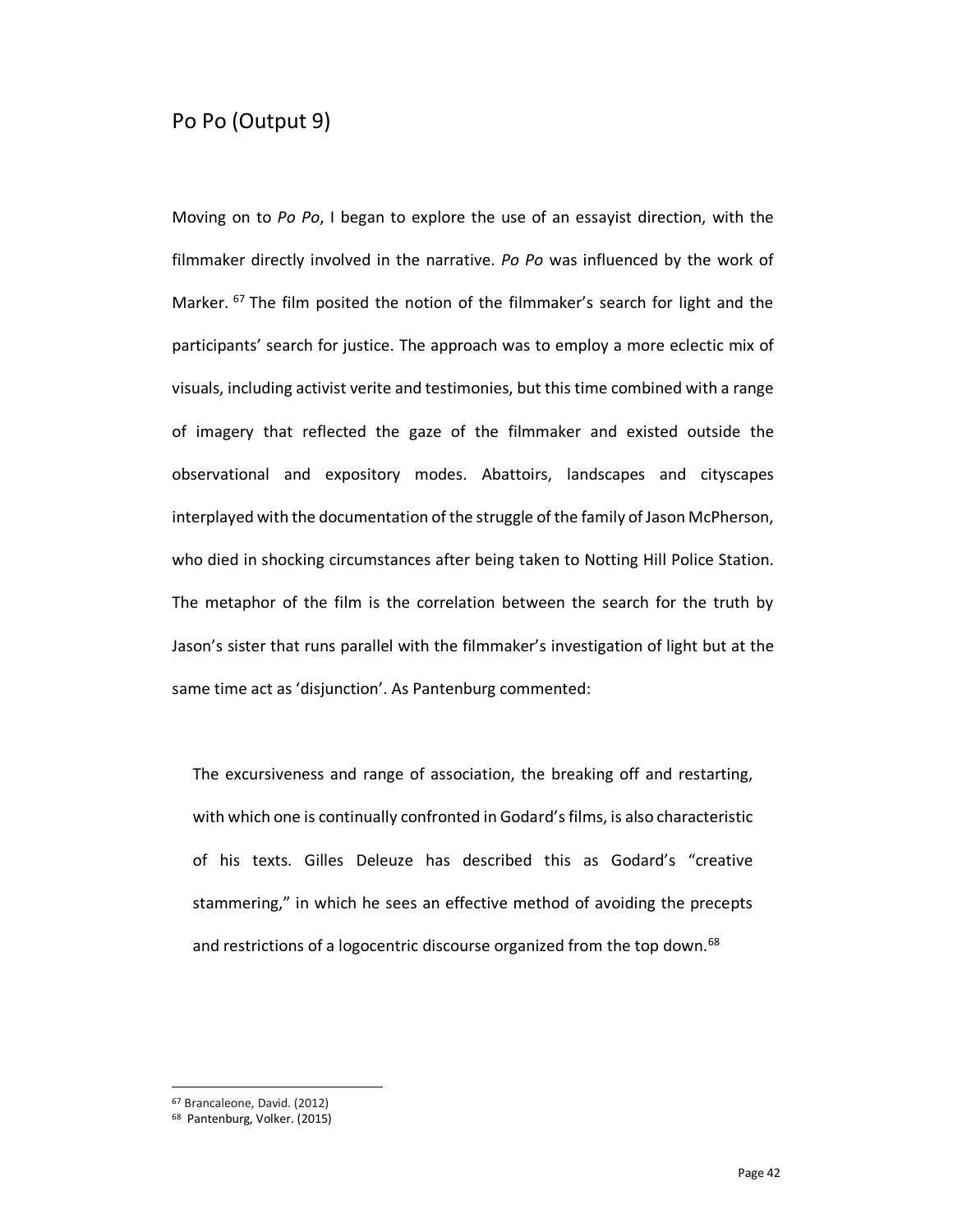#### Burn (Output 10)

The death of Mark Duggan, who was shot by police, was an opportunity to revisit the issue of custody deaths but this time from the notion of the collective memory of three decades of police-related deaths in Tottenham. Four people in a small community, all black and working class, had died at the hands of the police and this film retraced their story, delivered in the form of a poetic essay. Guzman wrote:

I've always thought that the domain of the authored documentary lies somewhere between the documentary and the essay. That's been my definition for most of my life. We take something from journalism and something from the essay. But our work isn't scientific, it's a form of artistic work, so it's subjective, a matter of ideas, intuitions, comparisons and the juxtaposition of interesting things.<sup>69</sup>

The filmic approach to this project again explored the notion of the essay form and combined prose with verite testimonies. Richter states that, with the essay film, "one is at liberty to jump through space and time: from objective representation to fantastical allegory". <sup>70</sup> *Burn* was an experiment in form and structure that is being taken forward in my current output, *Ultraviolent,* a feature documentary on the notion of fetishist disavowal<sup>71</sup> of state violence in the UK. The interest in the essay

<sup>69</sup> Drake, Christopher. (2015)

<sup>70</sup> Richter, Hans. (1940)

<sup>71</sup> Zizek, Slavoj. (2009)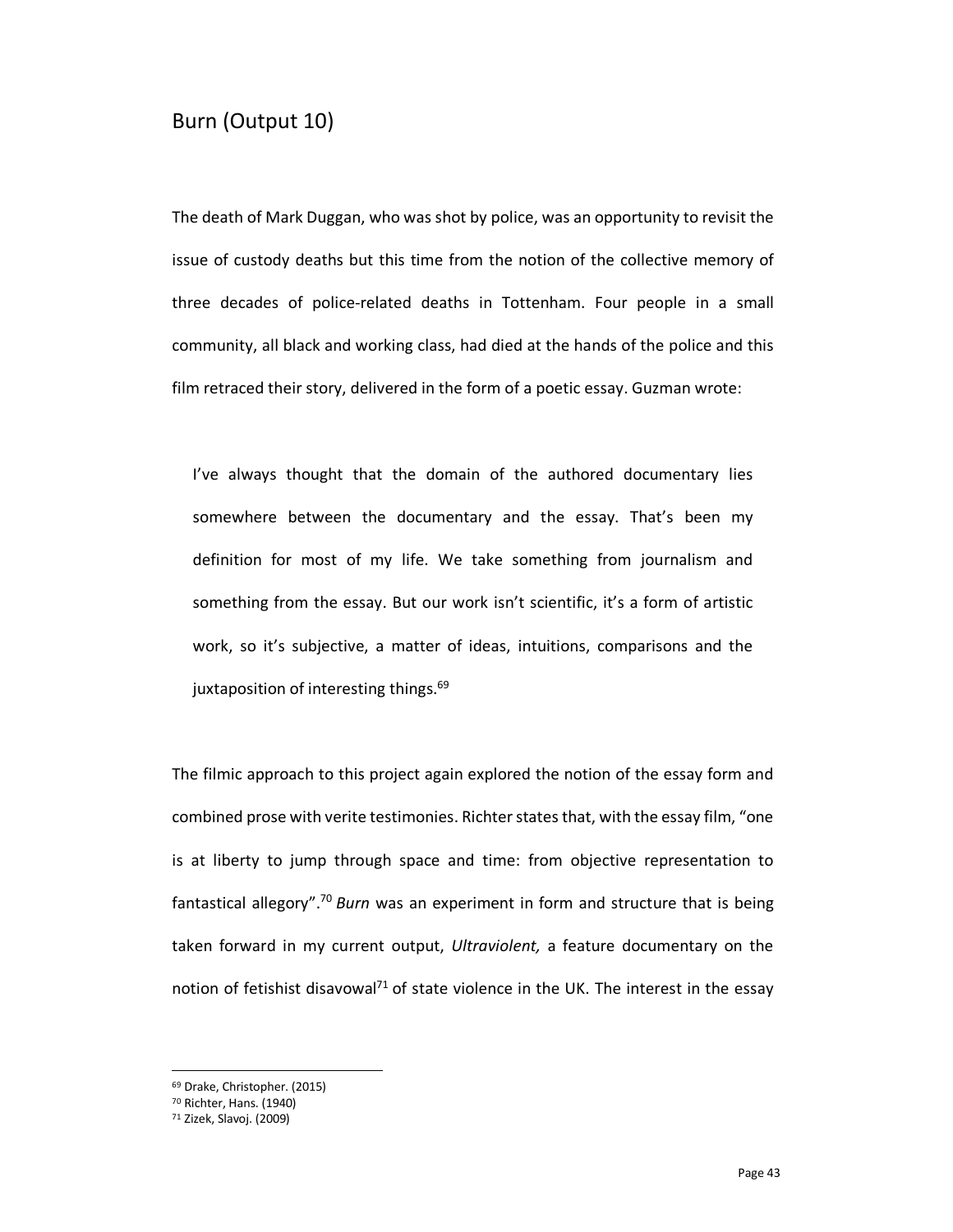film, which can be seen as the auteur film of the documentary, is based on the increasing need to be reflective regarding the images gathered over the last decade. Christina Scherer outlines the tradition of the genre as follows:

The essay film should be seen in this auteur tradition: the film essayist counters the conventions of form and content with a variety of expressive possibilities and individual experiences. These are the organizing and inspirational principle of his creative process.72

#### Current Practice

A mini retrospective of my work at the National Film Theatre<sup>73</sup> provided an opportunity to begin to critique the work within today's media landscape and continue moving in the direction of poetic testimonies.

An archive of material has been collected from 2005 onwards that forms the core of *Ultraviolent* and allows the expansion of how a 'documentary of force' can traverse various documentary modes - expository, reflective and poetic. Is a fusion of interviews and poetic essays valid when dealing with issues around justice based on the establishment of truth? The notion of truth of the documentary image has always

<sup>72</sup> Scherer, Christina (2001)

<sup>73</sup> Athwal, Harmit (2014)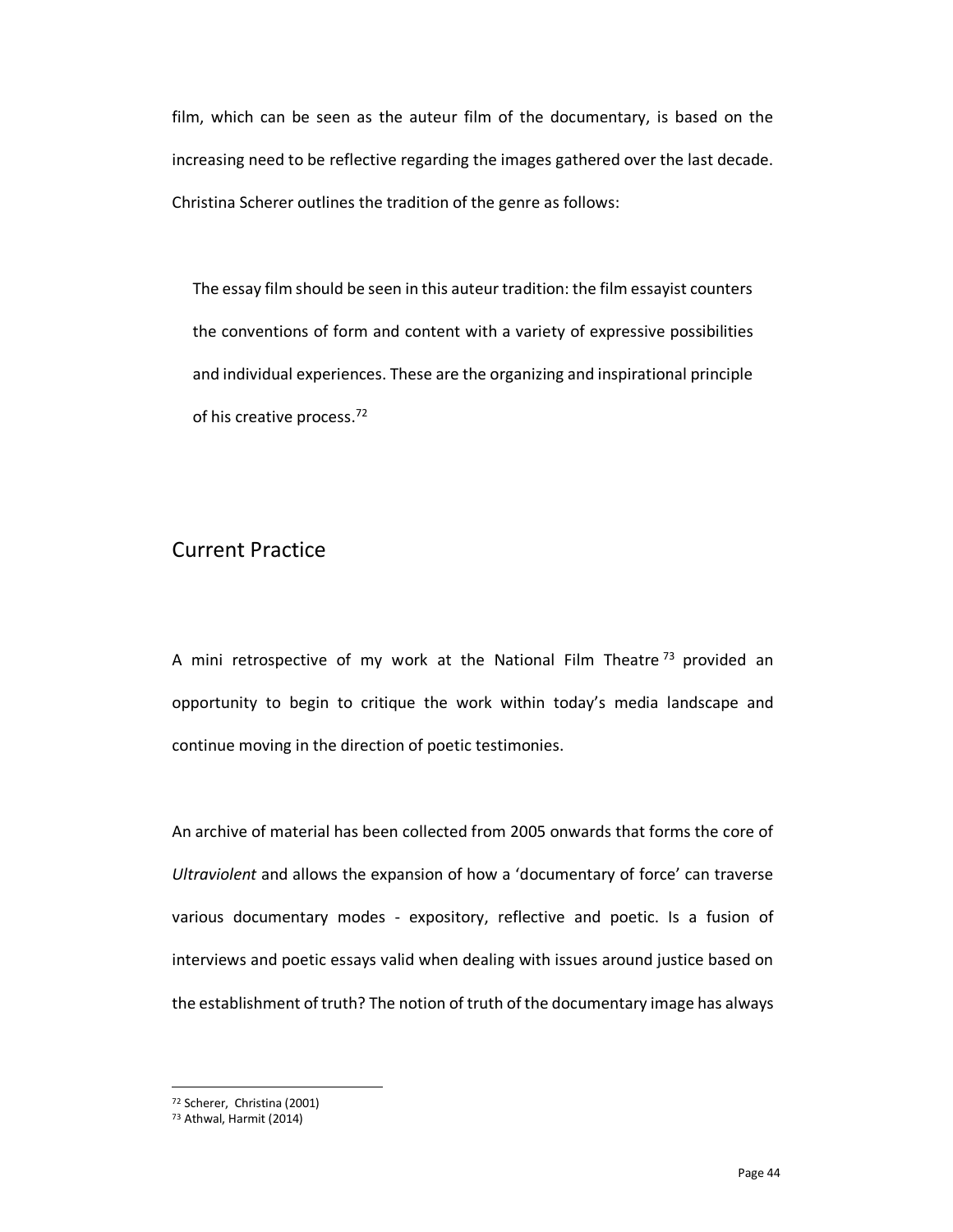been challenged. Godard famously fell out with the American cinema-verite filmmakers Leacock and Pennebaker, 'whose own attachment to the simple truth of the documentary image was in direct contradiction with Godard's own investigations'. <sup>74</sup>

Citing the risks of continuing to make films like *Injustice* in terms of distribution, Korte and Sternberg write:

Film-makers have decided to continue the tradition of anti-mainstream and/or oppositional film-making, enabling them to address misrepresentation or uncover persisting racism, if at the cost of specialised broadcast slots (as in the case of film directed by John Akomfrah) or at the risk of not being shown at all (see Channel 4's refusal to broadcast Injustice) such films are likely to be pushed even further into the domain of festival and arthouse film.<sup>75</sup>

There have also been some recent experiments in animated documentaries. In *The Eyes of Aliyah* (2017*)* and *Aydan and the Spiders* (2017), for example, I sought to attempt to depict testimonies in an visually expressive way using animation. Merali describes the project as follows:

In addition to garnering statistics and analyses of events and their impact on the securitisation discourse, they have produced films with renowned director

<sup>74</sup> MacCabe, Colin. (1980)

<sup>75</sup> Korte, Barbara and Sternberg, Claudia. (2003)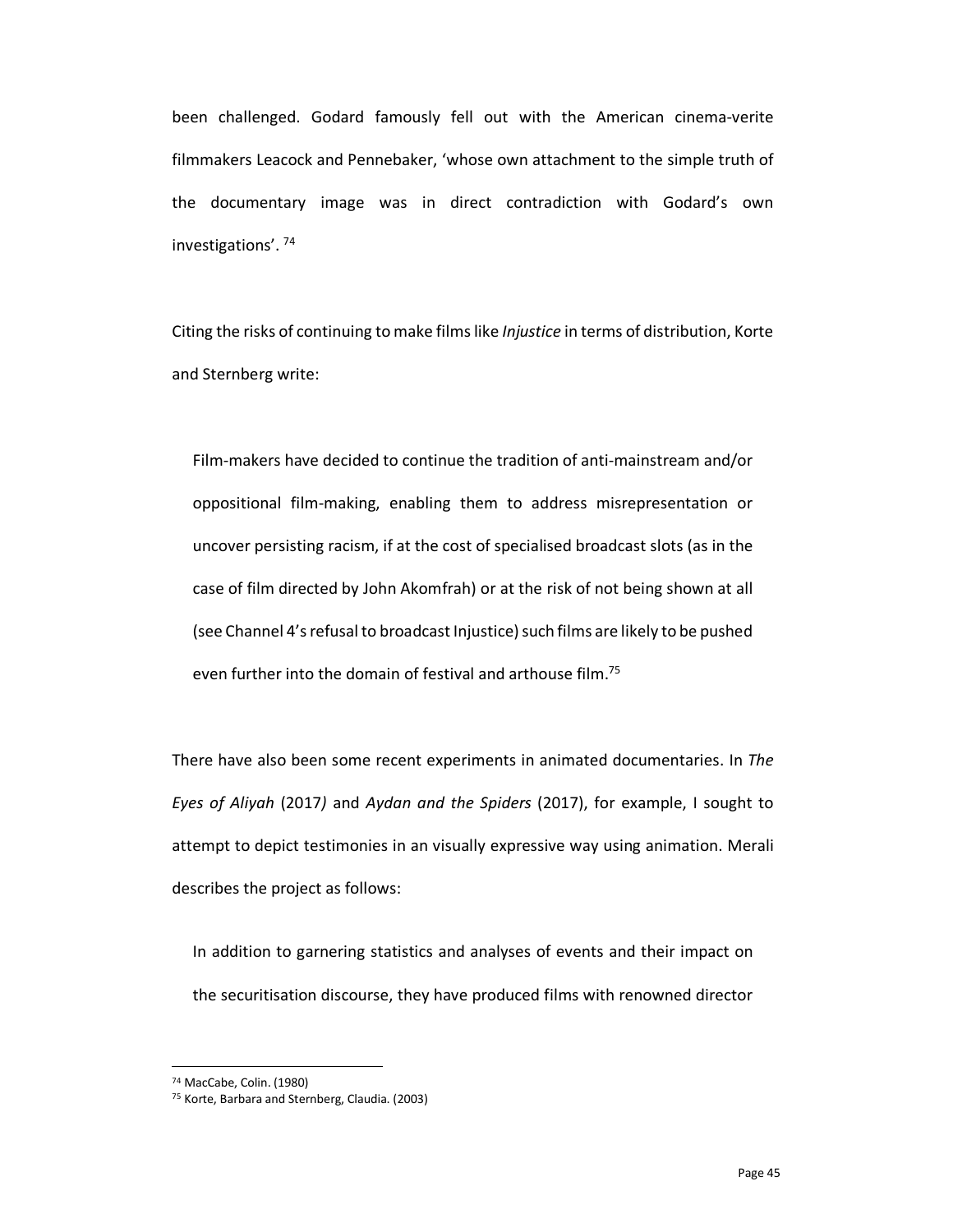Ken Fero highlighting individual cases of injustice where the narrator and subject of the films' lives have been devastated by unproven allegations and or refusing to co-operate with the intelligence agencies.<sup>76</sup>

A *documentary of force* takes a trajectory where state agents are directly confronted, where impact is political to the extent that it exposes the government institution and individuals involved but, crucially, where the power of the voice is one of *demand* rather than *appeal*. The shift that will lead to a reckoning of custodial deaths is a historical inevitability. The films submitted have played a role in pushing this forward and continue to do so. Whilst the outputs from *Injustice* onwards continue to suffer from the refusal by UK television to broadcast them, the ability to distribute the films across the internet has given the films an active, continuing role in the debate.

The outputs presented here are *interventions* and less an alternative view than an attempt to relocate the margins at the centre. How does image-making feed into this? There are few images of resistance shown on mainstream television. The notion to be undertaken is an approach that requires the abandonment of logical thinking to which theory is even terminologically bound. Within film, **Logos Imago** (picture logic) together with Vertovian *montage* form the initial attempt to free the image from the word. Today, the concept of *image as language,* when it comes to the screen, is an area of praxis that requires far more investigation.

<sup>76</sup> Merali, Arzu (2018)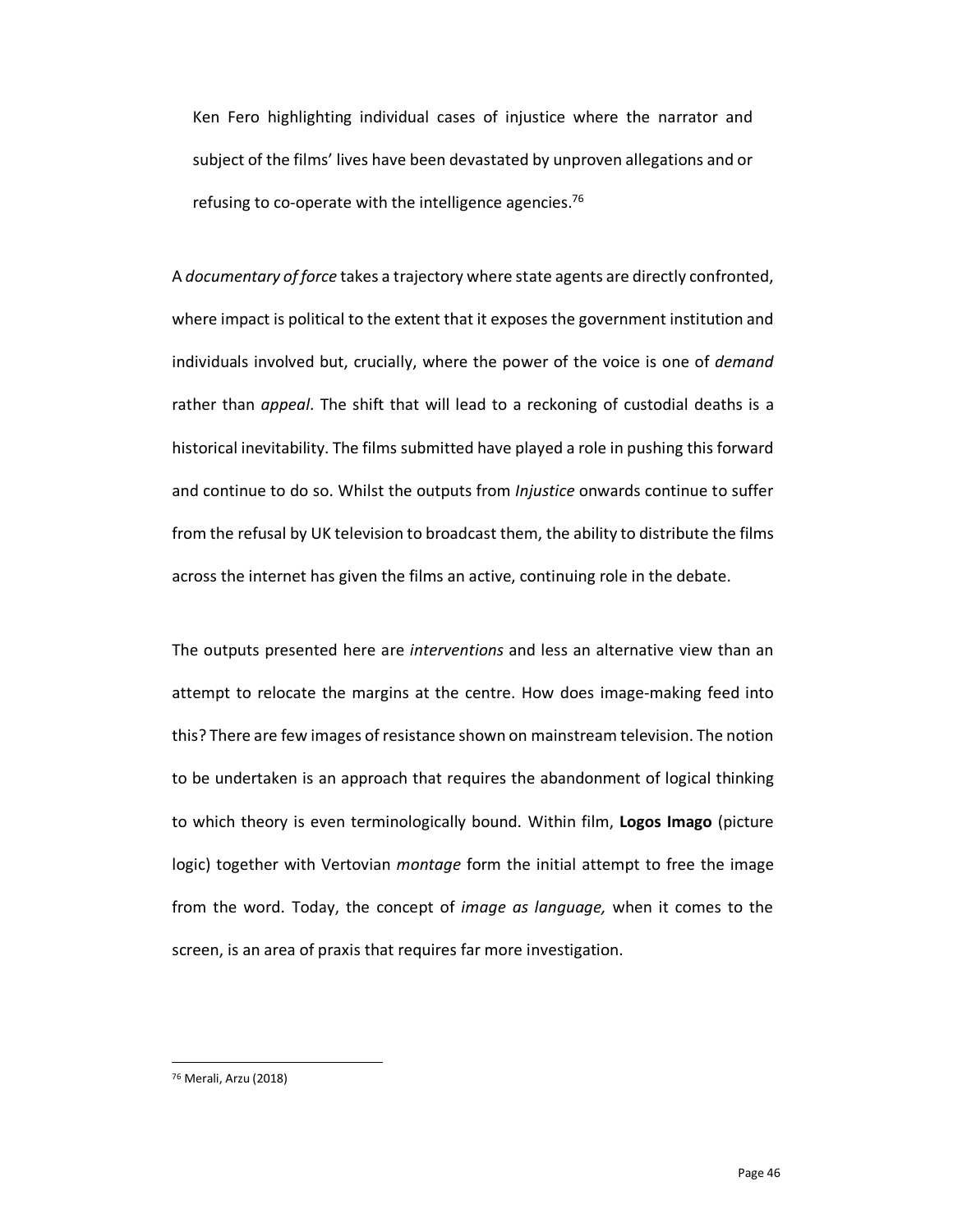Deleuze, in discussing the work of the painter Francis Bacon, writes about "the violence of sensation (and not representation), a static or potential violence, a violence of reaction and expression".  $77$  The subject of the films is the result of violence, depicted though the retelling, reconstruction and images of the deaths but also about the violence of language and the violence of inertia.

Looking forward, the project is to make impactful work using strategies of confrontation developed over the previous outputs. The work initiated in *Popo* and *Burn*, that continues in *Ultraviolent* (currently in post-production), are films that "aim for something more than the cinematographic and contribute to a general image critique $^{78}$  by combining a political analysis of the image with the emotional content of testimonial interviews. It is an increasingly reflexive approach and aims to explore the issue of state violence, as well as resistance, as a battleground of images as much as of documenting struggles for justice. Violence by the state is both national and international and those connections need to be made in order to overcome the distance between the viewer and the action. Like every film in the portfolio, it is a call to arms for the dislocated to unite in collective action.

<sup>77</sup> Deleuze, Gilles. (2003)

<sup>78</sup> Pantenburg, Volker. (2015)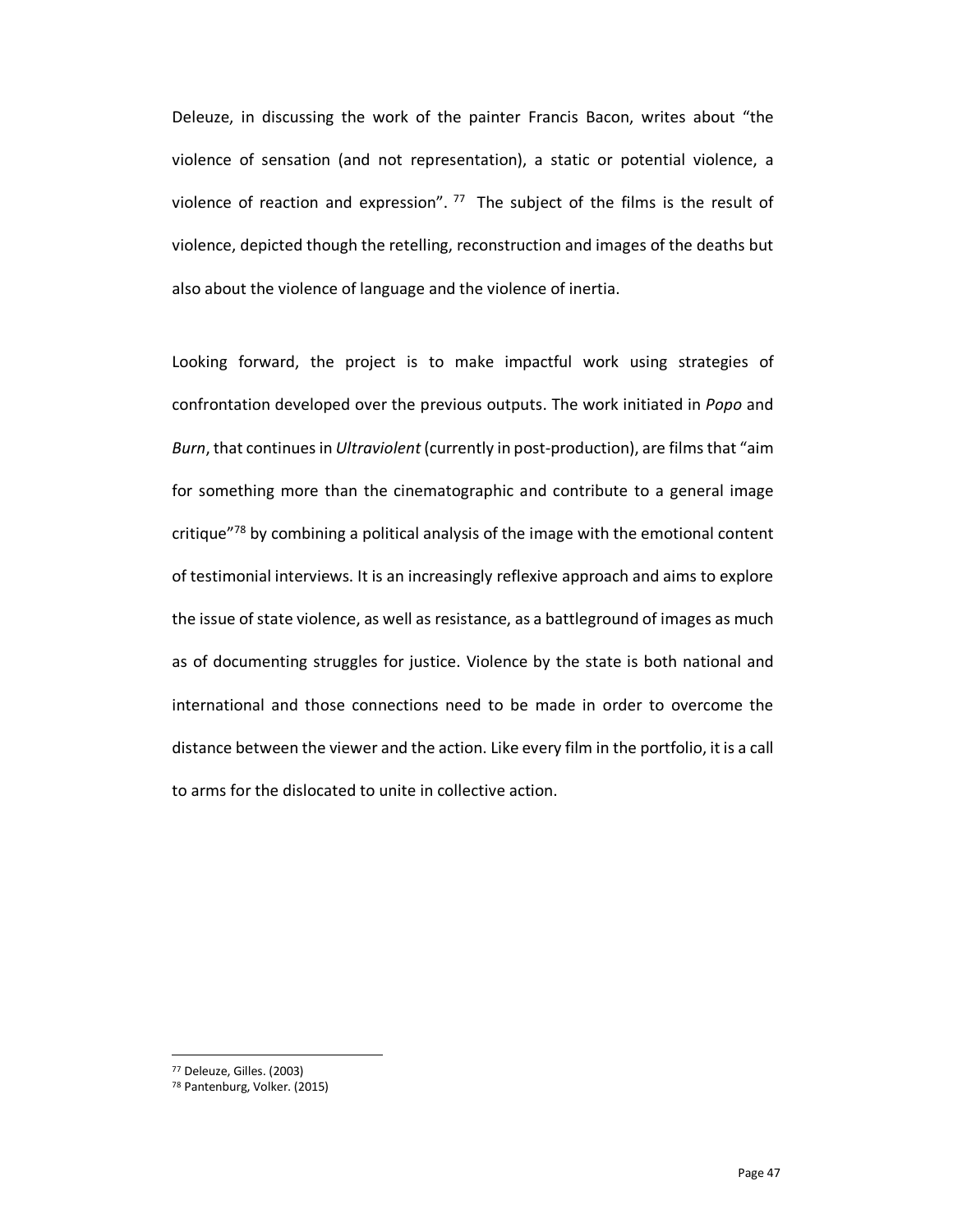In summary, the work in the portfolio combines an embedded documentarist practice with visual poetic experimentation and a confrontational activist approach. Within the context of a 'documentary of force', this is the body of knowledge and practice that is presented as a sustained contribution to film culture.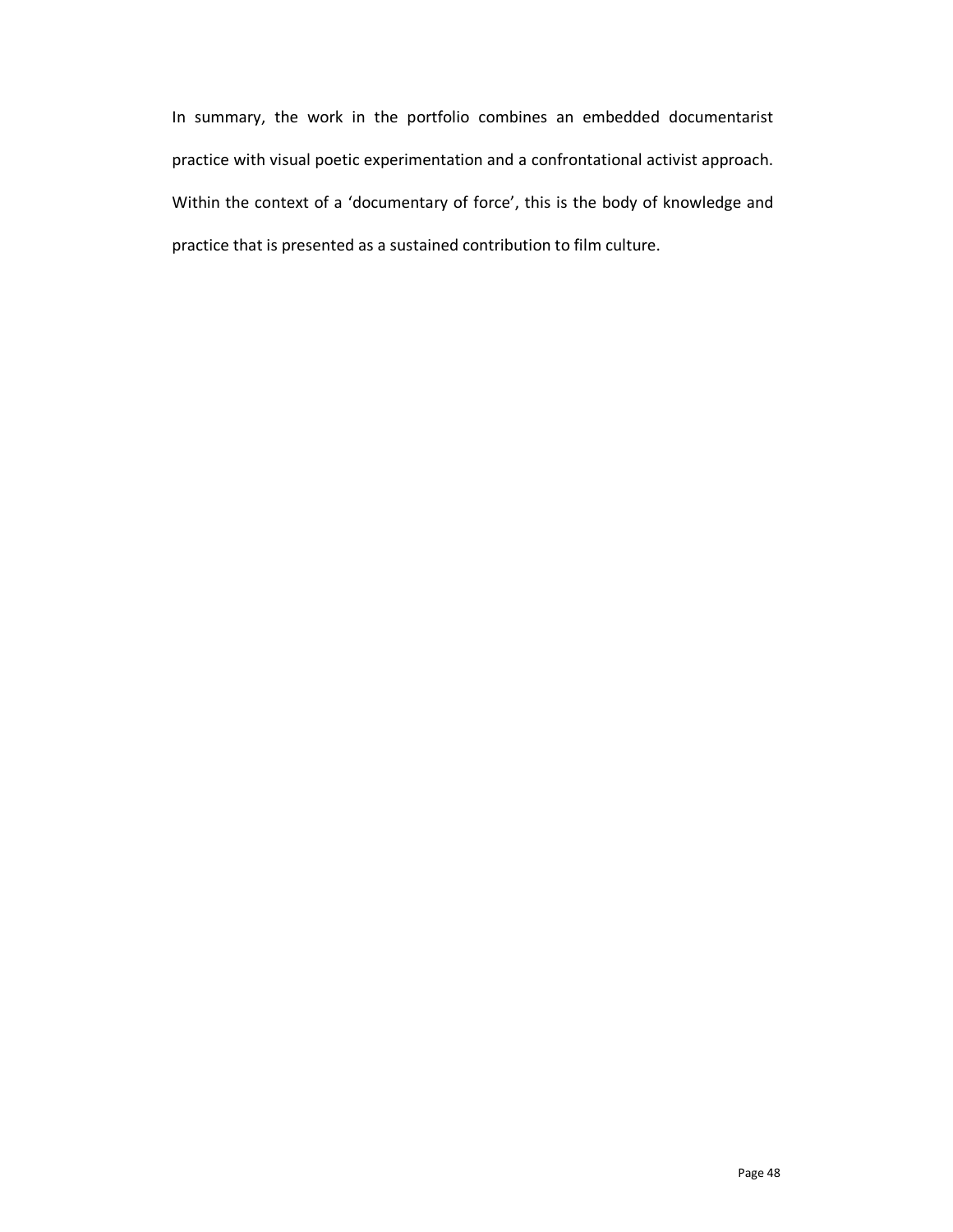#### Bibliography

Akomfrah, J. (1983) A Statement by the Black Audio Film Collective. In: Eshun, K. and Sagar, A., eds., (2007) The Ghosts of Songs: The Film Art of the Black Audio Collective. Liverpool: Liverpool University Press.

Anderson, Bridgette. (2013) *Us and Them? The Dangerous Politics of Immigration Controls*, Oxford University Press

Andrews, Kehinde and Palmer, Lisa Amanda. (2016) *Blackness in Britain* London: Routledge.

Athwal, Harmit (2014) *Liberating Media.* London: Institute of Race Relations [online]. Available from: http://www.irr.org.uk/news/films-for-justice-at-the-bfi/ [Accessed 26 June 2018].

Auguiste, R. (1989) Black Independents and Third Cinema: The British Context. In: Pines, J. and Willemen, P. eds., (1989) Questions of Third Cinema. London: BFI.

Azeez, Wale (2001) *C4 'cowards' won't show 'death in custody film*. London: Press Gazette.

Available from: http://www.pressgazette.co.uk/c4-cowards-wont-show-death-incustody-film/ [Accessed 26 June 2018].

Baker, Stephanie. (2014) *Social Tragedy: The Power of Myth, Ritual, and Emotion in the New Media Ecology.* London: Palgrave Macmillan.

Barker, Adam (2002) Unpublished Preferred providers email from Adam Barker, Commissioning Edit for Independent Film & Video at Channel 4.

BBC News (2001) *Newsroom South East* (online). 6 July. Available from: https://www.youtube.com/watch?v=tQqN4sD5XgE&t=7s (Accessed 26 June 2018].

BBC News (2002) *'Injustice' film seen by MEPs.* (online). 5 March. Available from: http://news.bbc.co.uk/1/hi/england/1856526.stm [Accessed 26 June 2018].

Bradshaw, Peter (2012). *Stephen Lawrence and another case of Injustice.* London: The Guardian. [online]. 5 January. Available from: https://www.theguardian.com/uk/2012/jan/05/lawrence-case-another-injustice [Accessed 26 June 2018].

Brancaleone , David (2012) *The Interventions of Jean-Luc Godard and Chris Marker into Contemporary Visual Art.* London: Vertigo.

Bright, Martin. (2001) The Film That Refuses to Die. London: The Observer. (online) 12 August Available from: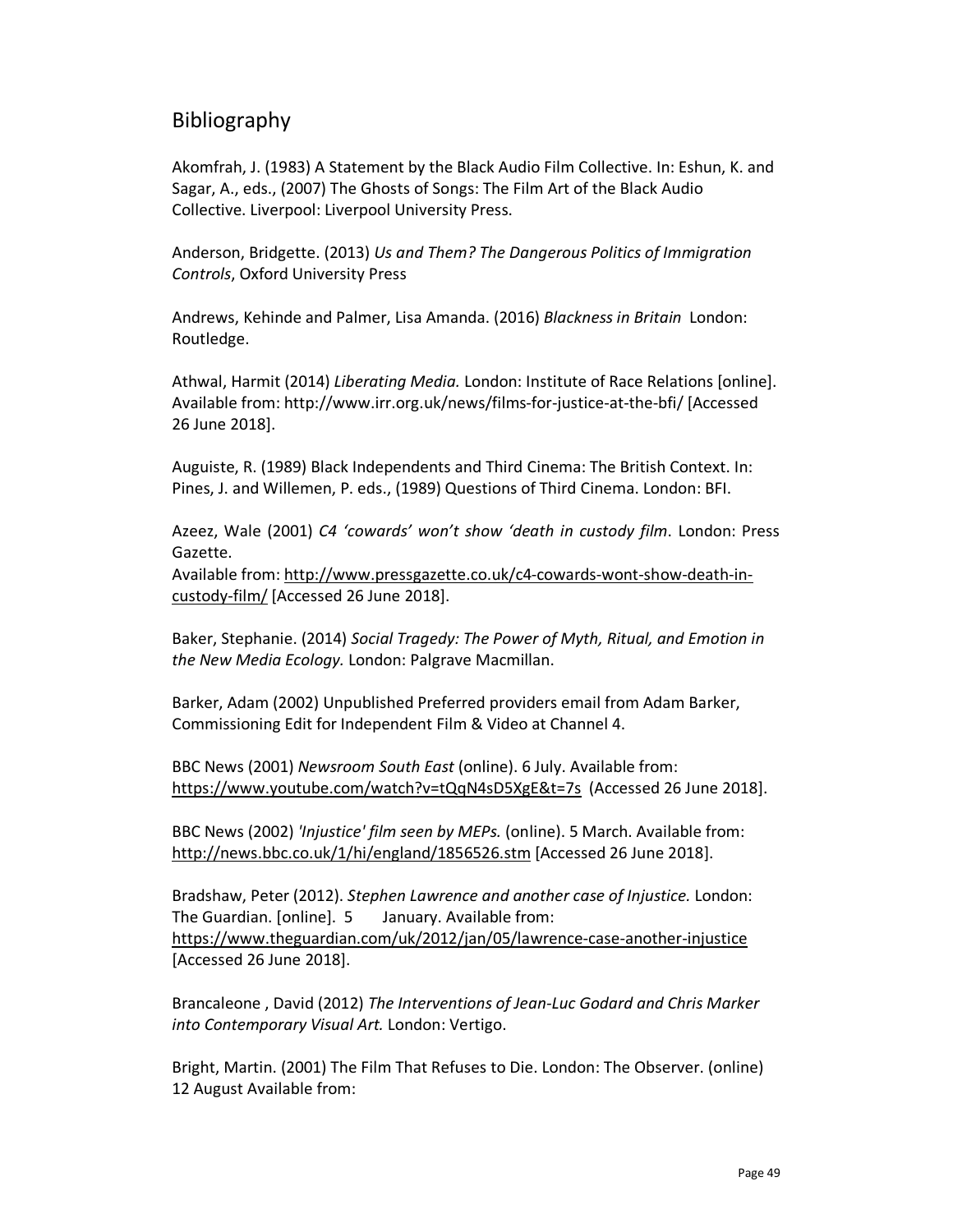https://www.theguardian.com/uk/2001/aug/12/filmnews.film [Accessed: 26 June 2018].

Campbell, Duncan. (2002) *Same Old Story*. London: The Guardian. [online]. 18 April. Available from: https://www.theguardian.com/culture/2002/apr/18/artsfeatures1 [Accessed 26 June 2018].

Chanan, Michael. (2007). *The Politics of Documentary*. London: British Film Institute.

Cooper, Adrian (2001) *My Tears Will Catch Them*. Sight & Sound, October. London: British Film Institute. [online]. Available from: http://old.bfi.org.uk/sightandsound/feature/68 [Accessed 26 June 2018].

Daney, Serge (2006) *Montage Obligatory: The War, the Gulf and the Small Screen* First published in *Libération* and reprinted in *Rouge 8.* [online]. Available from: http://www.rouge.com.au/8/montage.html [Accessed 26 June 2018].

Drake, Chris. (2015) *Desert of the disappeared: Patricio Guzmán on Nostalgia for the Light.* [online]. 19 February. Available from: http://www.bfi.org.uk/news-opinion/sightsound-magazine/interviews/desert-disappeared-patricio-guzman-nostalgia-light [Accessed 26 June 2018].

Diawara, M. (1993) *Power and Territory: The Emergence of Black British Film Collectives.* In: Friedman, L., ed., (1993) British Cinema and Thatcherism: Fires Were Started. London: UCL Press.

Dronsfield, Jonathan Lahey. (2010) *Pedagogy of the Written Image*. Journal of French and Francophone Philosophy Vol XVIII, No 2. Paris.

Farocki, Harun (1975) *Notwendige Abwechslung und Vielfalt*. Berlin: Filmkritik.

Foucault, Michel. (1995). *Discipline and punish: The birth of the prison*. (A. Sheridan, Trans.) New York: Vintage Books.

Deleuze, Gilles. (2005) *Francis Bacon: The Logic of Sensation*. Xiii. London New York: Continuum.

Dale, Peter (2001) Unpublished Letter to the filmmakers from Peter Dale Head of Documentaries at Channel 4.

Getino, Octavio and Solanas, Fernando. (1971) *Towards A Third Cinema.* Tricontinental 14.

La Habana: Organización de Solidaridad de los Pueblos de África, Asia y América Lati na. Havana. [online]. Available from:

https://ufsinfronteradotcom.files.wordpress.com/2011/05/tercer-cine-getinosolonas-19691.pdf [Accessed 26 June 2018].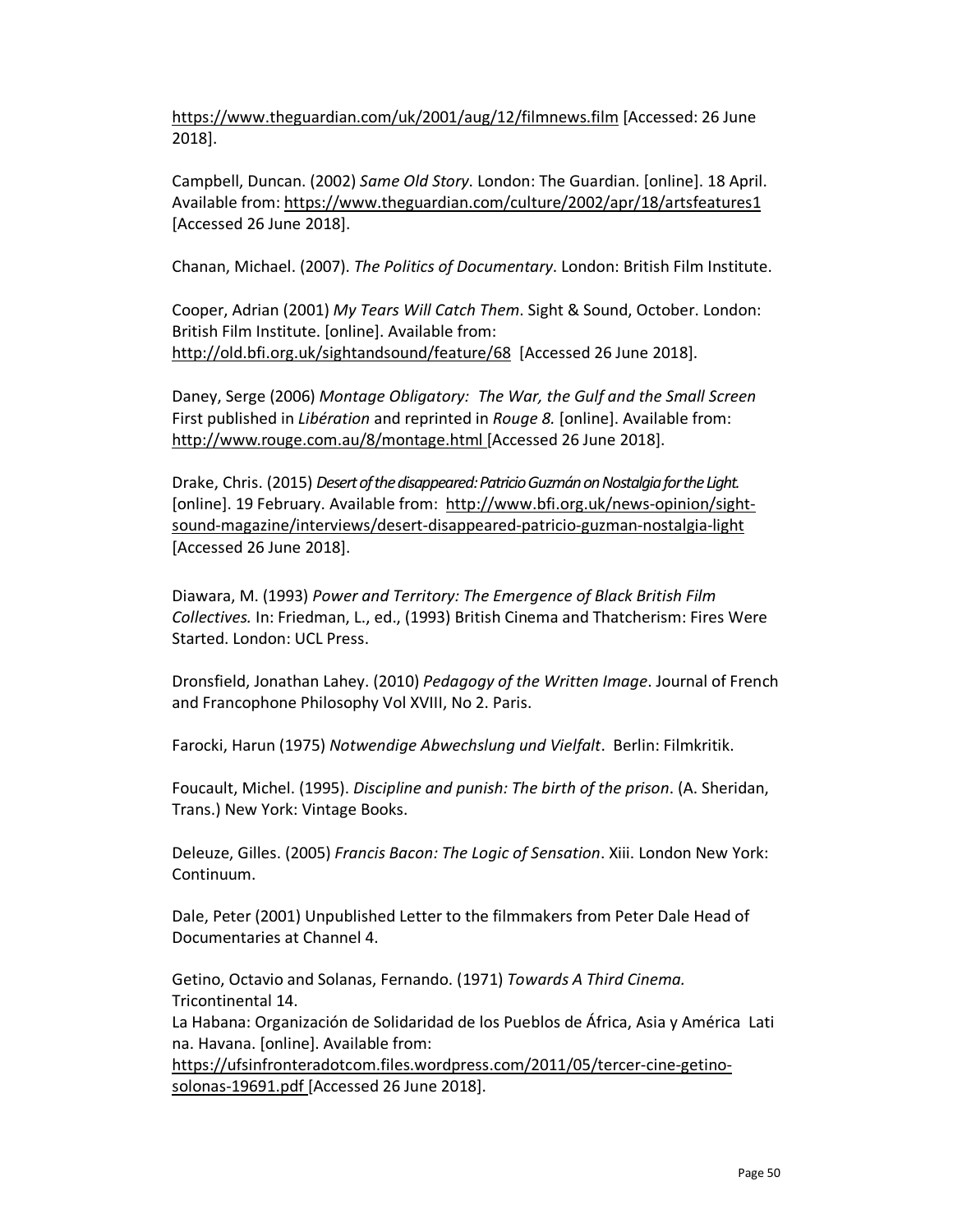Godard, Jean-Luc. (1970) *What is to be Done?* Manifesto of the Dziga Vertov Group. London: After Image.

Gramsci, Antonio (1971) *Prison Notebooks.* Trans: Quintin Hoare and Geoffrey Nowell Smith. London: Lawrence & Wishart

Hall, Stuart. (1978) *Policing the Crisis: Mugging, the state and Law and Order* London: Palgrave Macmillan.

Hall, Stuart (1997). *Representation: cultural representations and signifying practices*. London Thousand Oaks, California: Sage/ Open University.

Hamilton, William. (1965) Parliamentary question asked in the House of Commons by William Hamilton MP about the TV film 'The War Game'. (online) 2 December. (CAB 21/5808) Available from:

http://www.nationalarchives.gov.uk/education/resources/sixties-britain/bbc-filmcensored/ [Accessed 26 June 2018].

John, Cindi (2001) *Injustice aims to rock the system.* London: BBC (online) 12 September. Available from:

http://news.bbc.co.uk/1/hi/entertainment/reviews/1540464.stm [Accessed 26 June 2018].

Hattenstone, Simon. (2001) *Why?* London: The Guardian. [online] 30 March. Available from:

https://www.theguardian.com/celldeaths/article/0,,465301,00.html [Accessed 26 June 2018].

Kluge, Alexander. (1964) *The Utopia of Film.* Berlin: Merkur.

Kluge, Alexander and Edgar Reitz, Edgar> (1965) *Wort und Film*. Munich: Hanser.

Korte, Barbara and Sternberg, Claudia. (2003) *Bidding for the Mainstream? Black and Asian British Film since the 1990s.* Amsterdam: Rodopi.

MacCabe, Colin. (1980) *Godard: Images, Sounds, Politics.* BFI Cinema, London, Palgrave Macmillan.

MacCabe, Colin. (2003) *Godard: A Portrait of the Artist at Seventy.* New York: Faber and Faber.

Merali, Arzu (2018) *Dominant Counter-Narratives to Islamophobia* – Leeds: Centre for Ethnicity and Racism Studies.

Nichols, Bill. (2010) Introduction to Documentary. 2nd Ed. Indiana: Indiana University Press.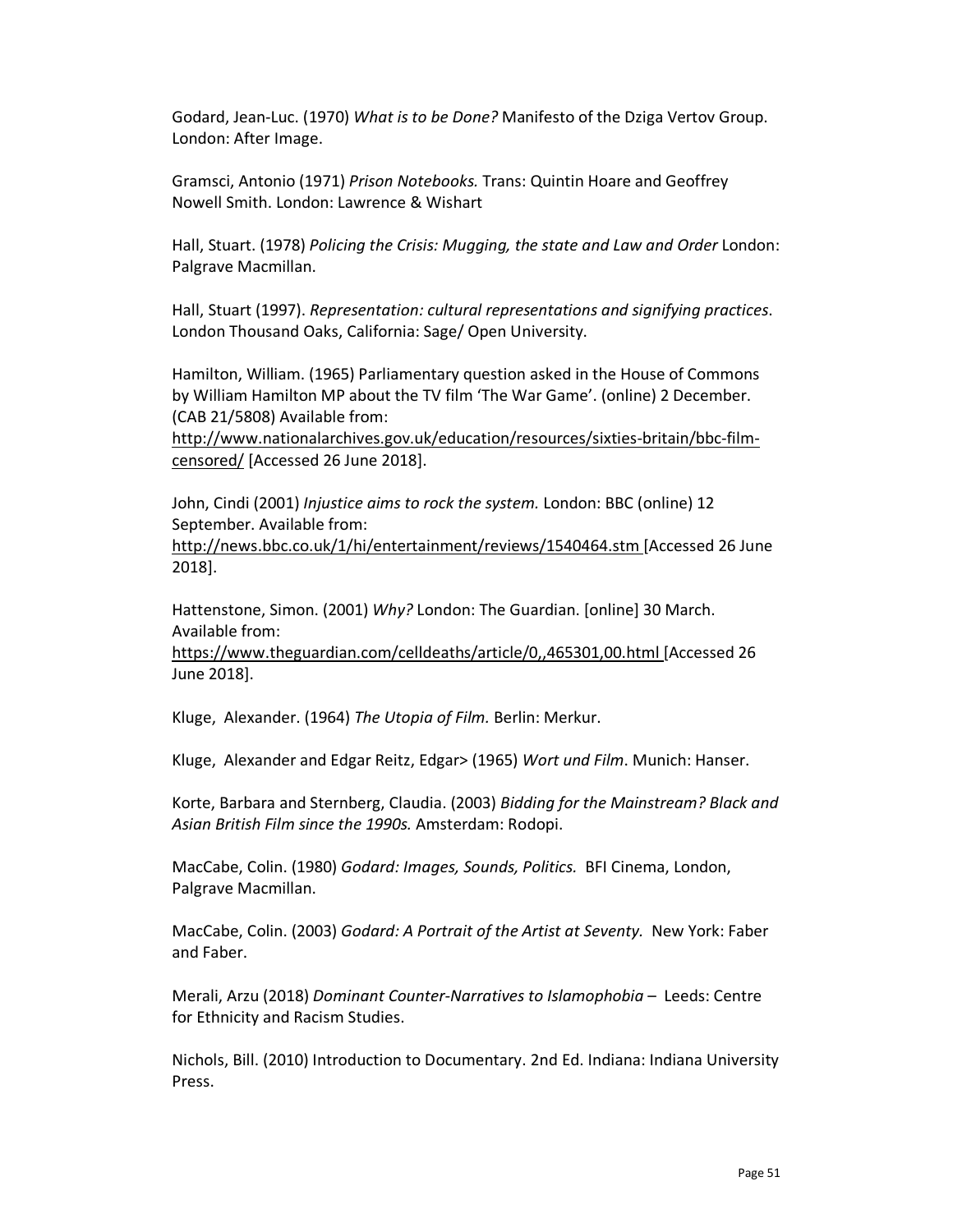Ogidi, A. (2003) *Ceddo. BFI Screenonline* [online]. Available from: http://www.screenonline.org.uk/people/id/569785/index.html [Accessed 26 June 2018].

Pantenburg, Volker (2015) *Farocki/Godard: Film as Theory*. Amsterdam: University Press

Presence, Steve. (2013) *The political avant-garde: Oppositional documentary in Britain since 1990.* PhD, University of the West of England.

Ramamurthy, Anandi (2013) *Black Star: Britain's Asian Youth Movements*. London: Pluto Press.

Ramsay, Allan. (2001) *Audience Hijacks Halls to See Deaths in Custody Film*. Evening Standard [online]. 12 July. Available from: http://www.injusticefilm.co.uk/press.html [Accessed 26 June 2018].

Richter, Hans (1940) *The Essay Film*. Translated in Essays on the Essay (2017) Alter, Nora and Corrigan, Timothy. New York: Columbia University Press.

Said, Edward. (1977) *Orientalism* London: Penguin

Scherer, Christina (2001) *Ivens, Marker, Godard, Jarman. Erinnerung im Essayfilm*. Munich: Fink.

Smyth. Glen (2001) Quoted in BBC News [online]. 23 August. Available from: http://news.bbc.co.uk/1/hi/uk/1506158.stm [Accessed: 26 June 2018].

Ward, Paul. (2003) *Black Audio Film Collective. BFI Screenonline* [online]. Available from: http://www.screenonline.org.uk/people/id/502424/ [Accessed 26 June 2018].

Watkins, Peter (2004) *The Media Crisis.* [online]. Available from: http://pwatkins.mnsi.net/part1\_home.htm [Accessed: 26 June 2018].

Wayne, Mike. (2001) *Political Film: The Dialectics of Third Cinema*. London: Pluto.

Wolfgang, Martin F. (1957) *Victim Precipitated Criminal Homicide.* Journal of Criminal Law and Criminology. Chicago: Northwestern University.

X, Malcolm (1965) *On Front Page Challenge*, CBC Archives. (Online) Available from: https://www.youtube.com/watch?v=C7IJ7npTYrU [Accessed 26 June 2018].

Zarins, Kelly (2015) *Political Cinema in the 21st Century: The Radical Film Network Inaugural Conference*. Alphaville: Journal of Film and Screen Media. Leeds: Trinity University.

Zizek Slavoj (2009) *Violence* London: Profile Books.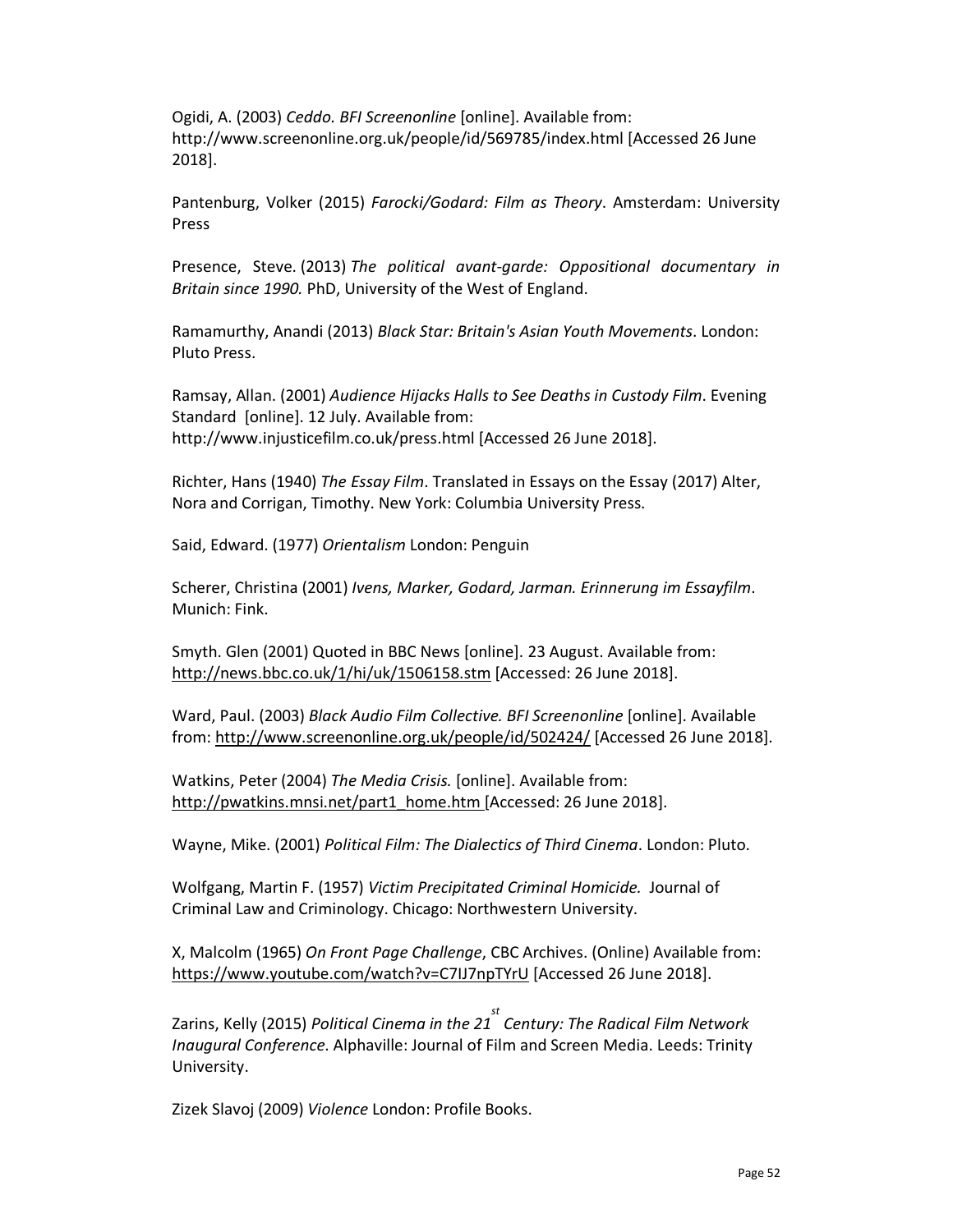# **Documentary Practice as Radical Process in Challenging Dominant Media and State Narratives**

Kenneth Fero

Published works submitted in partial fulfilment of the requirements of Sheffield Hallam University for the degree of Doctor of Philosophy on the Basis of Published Work.

June 2018